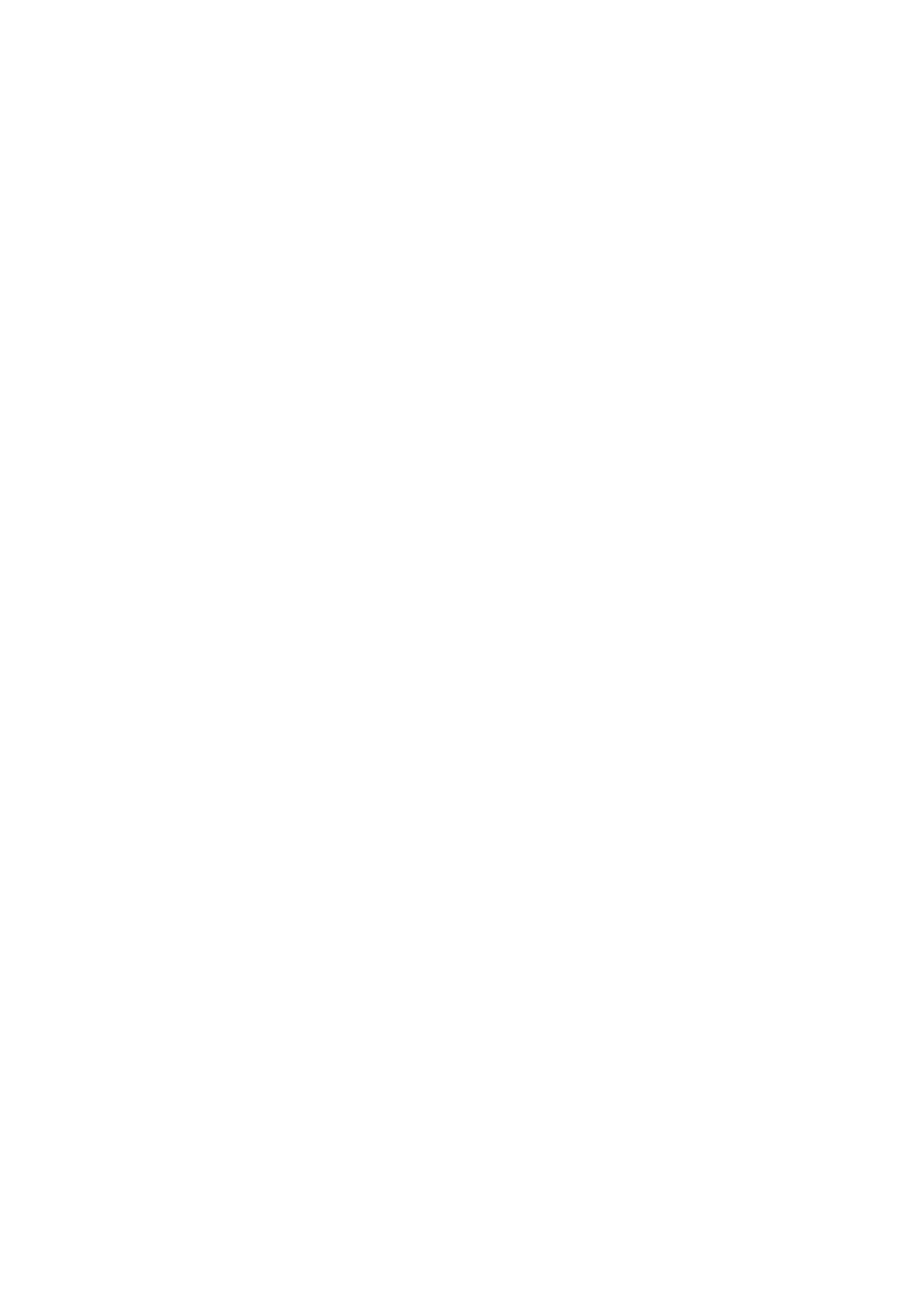### Atatürk Üniversitesi• Atatürk University Türkiyat Araştırmaları Enstitüsü Dergisi • Journal of Turkish Researches Institute TAED-71, 2021.49-81

## ALİ ŞİR NEVÂYÎ'NİN YAŞLILIK DİVANI FEVÂYİDÜ'L-KİBER'DE RENK KELİMELERİ COLOR WORDS IN FEVÂYÎDÛ'I-KÎBER, ALÎ SÎR NEVÂYÎ'S AGING BOARD

## NİHAN BUDAK- SÜLEYMAN EFENDİOĞLU

### **Öz**

Türk edebiyatının önemli şairlerinden biri olan Ali Şir Nevâyî'nin yazdığı çok sayıda eser bulunmaktadır. Bu eserlerin belli bir sınıflandırması vardır. Divanları, Hazâ'inü'1- Me'ânî adı altında toplanmış ve dört farklı kategoriye ayrılmıştır. Bunlar çocukluk dönemi şiirleri, gençlik dönemi şiirleri, olgunluk dönemi şiirleri ve yaşlılık dönemi şiirleridir. Çalışmamızda yaşlılık dönemi şiirlerini içeren Fevâyidü'l-Kiber adlı divan üzerinde durulmuştur. Fevâyidü'l-Kiber'de geçen renk kelimeleri sözcük bilimi, köken bilimi ve anlam bilimi açısından incelenmiştir. Eser içinde renk kelimelerinin geçtiği beyitler örnek olarak sunulmuş ve beyitlerin Türkiye Türkçesi karşılıkları verilmiştir. İncelemede; sözcük bilimi açısından kelimelerin sahip olduğu sözcük kategorileri, köken bilimi açısından sözcüklerin kökeni ve gelişim evreleri, anlam bilimi açısından ise sözcüklerin sahip olduğu anlamlar gösterilmeye çalışılmıştır.

**Anahtar Kelimeler**: Türk dili, Fevâyidü'lkiber, renk kelimeleri, anlam bilimi, sözcük bilimi, köken bilimi.

#### **Abstract**

There are many works written by Ali Şir Nevâyî, one of the important poets of Turkish language. These works have a certain classification. His Divans were gathered under the name of Hazâ'inü'1- Me'ânî and divided into four different categories. These are childhood poems, youth poems, maturity poems, and old age poems. This study is about the work named Fevâyidü'l-Kiber, which includes old age poems. The color words in Fevâyidü'l-Kiber were determined and examined in terms of lexicology, etymology and semantics. The examples from the couplets within this literary work were transferred to Turkish. The word categories of the words in terms of lexicology, the development stages of the words in terms of etymology, and the meanings of the words in terms of semantics were tried to be indicated.

**Key Words**: Turkish language, Fevâyidü'lkiber, color words, semantics, lexicology, etimology.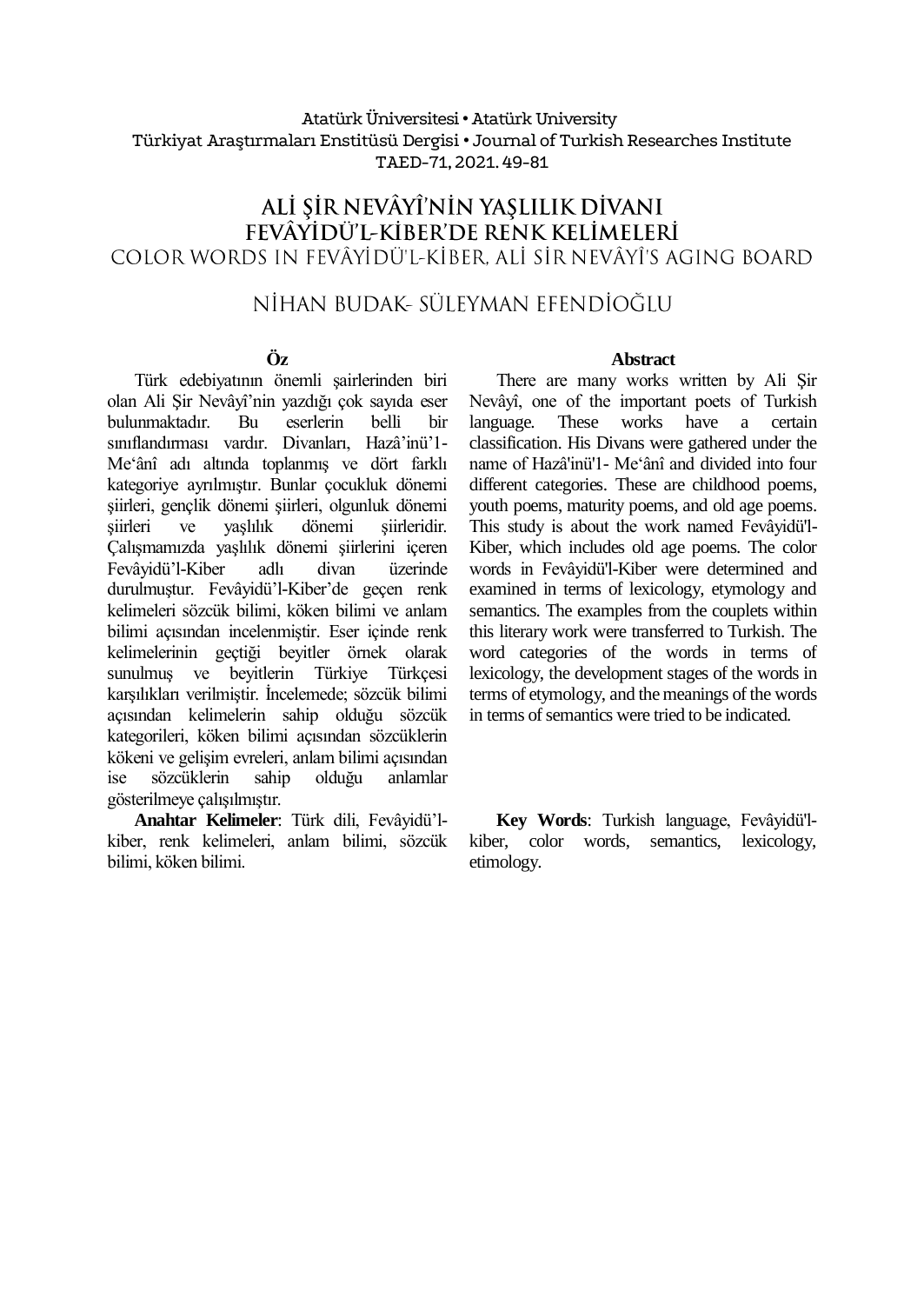#### *Structured Abstract*

*Chagatay Turkish is the language of speech and writing used by all Turks except Anatolian Turks. Harezm Turkish left its place to Chagatay Turkish, it continued from the 15th century to the 20th century and was replaced by Uzbek Turkish today.* 

*During the Chagatay Turkish period, many important poets and writers were raised. Ali Şir Nevayi is one of the most important names that left his mark on this period. The works he wrote influenced the poets who came after him and enabled the written language of the period to develop as a language of science and literature.* 

*The period in which he lived is a time when the Turkish language remained among the rooted languages. In the mentioned period, Indian, Chinese and Persian literatures affect Turkish negatively. In addition, Persian is used as the official language in this geography and state administrators encourage writing Persian as a literary language. However, after the second half of the 15th century, the tendency to write in Turkish increased. During this period of Ali Şir Nevayi, as a writer and poet, Nevayi wrote many works showing that Turkish is equal to these languages. In addition, he benefited from the constructive power of the language with his works and managed to create a national language awareness. The fact that he wrote works in various genres and wrote his works in Turkish is an indication that he is a pioneer person. While writing his works, he carried the motifs and images of Persian literature to Turkish literature, he wrote Persian works in Turkish and thus carried Turkish literature to a classical level. The types of works he wrote have a wide range such as literary theory, history, mesnevi, tezkire, language, biography.* 

*He started to write his poems at an age that could be called a child and continued to write until the last period of his life. He collected these poems he wrote in different periods under the name of Hazâ'inü'l-m'ânî (Treasures of meanings). Considering the years they were written, he named his childhood poems "Garâîbü's-sigar" (The oddities of childhood.), youth poems "Nevâdirü'ş-şebâb" (The disadvantages of the youth period), his middle age poems "Bedâyiü'l-vasat" (Middle-aged innovations) and those he wrote in old age as "Fevâyidü'l-kiber" (Benefits of old age). The first divan consists of poems he wrote between the ages of 7-8 and 20, the second between the ages of 20 and 35, the third between the ages of 35-45 and the fourth divan between the ages of 45 and 60.* 

*In our study, the work called Fevâyidü'l-kiber, in which Nevayi gathered his old age poems, was focused on. The color words in this work were determined and explanations were made on these words. The reason for choosing color words is that these words have very different usage areas. In every geography and at different times of history, colors have an important place because they contain cultural elements and have different meaning connotations symbolically. In addition, they are also important in determining the vocabulary in terms of being the basic words of a language. For this reason, our study is grouped under two main headings as "pure Turkish words" and "foreignborn words". As subheadings, pure Turkish words are classified as nouns and verbs. And also foreign-born words are classified as borrowed words and hybrid words. Each word of color has been evaluated in its own category. After the word is given as a dictionary item, the meanings of the word are listed and then etymological explanations are made. Its meaning in Chagatay Turkish has been given last. Thus, the opportunity to make a comparison has been provided. In order for the word to be more descriptive, one or two sample couplets are given from within the work. These couplets were translated into Turkey Turkish. The entire work is in alphabetical order within its own category.*

*In our study, a total of 107 color words were identified. 25 of them are pure Turkish words, the others are borrowed words from foreign languages. 7 of the Turkish words are in the form of simple nouns and 7 of them are derived nouns. The Turkish word with a combined structure could not be determined. The number of Turkish verbs is 11. 3 of them are unified and the others are derived.*

*55 of the words from foreign languages are borrowed (monolingual), the rest are hybrid words. Twenty of the borrowed words are compound words made with "gūn", "fām" and "reng". This situation was determined not only in compound words but also in different words coming from the*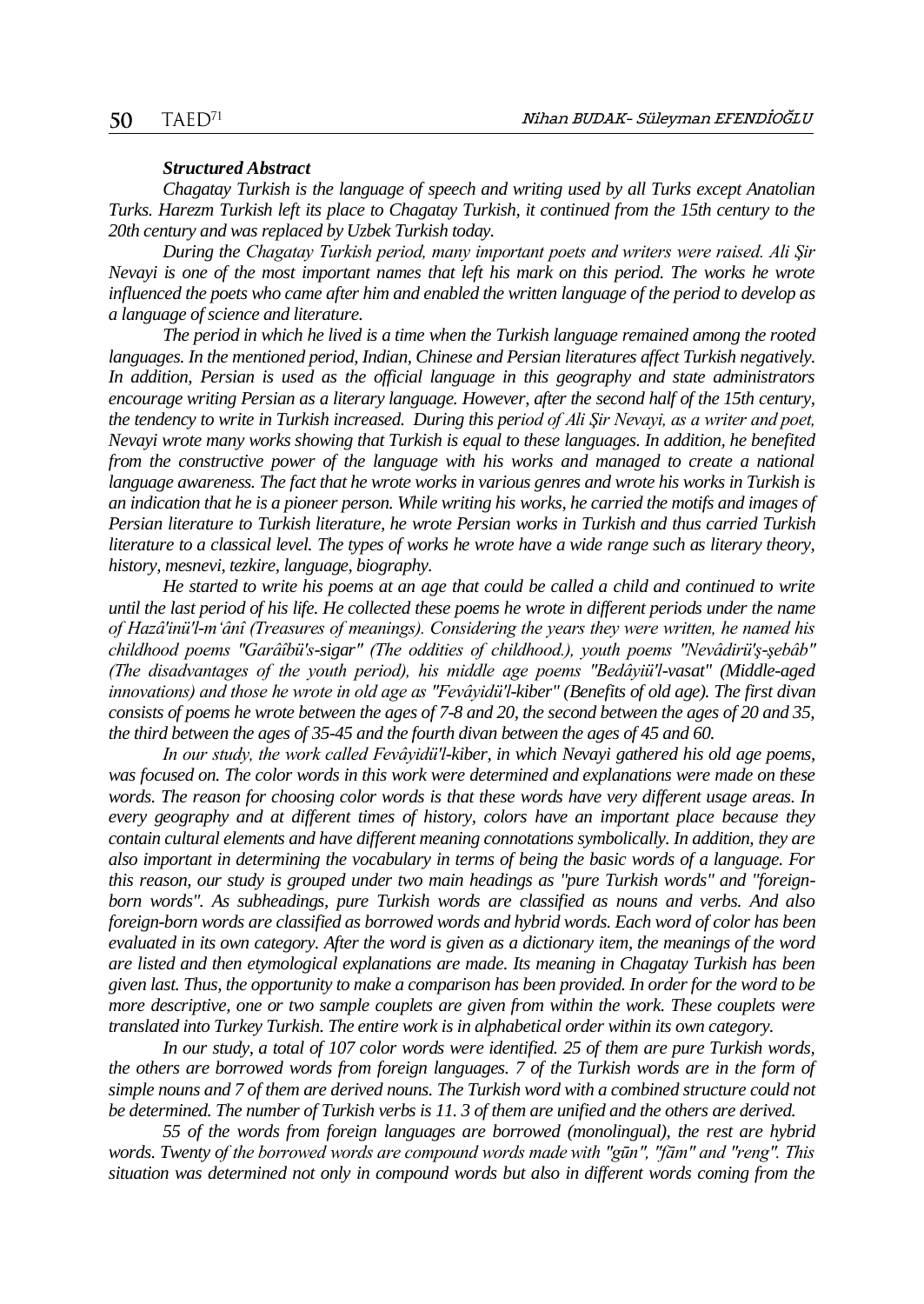*same root. Hybrid words are formed in 4 different ways: Arabic-Persian; Persian-Arabic; Arabic-Turkish; Persian-Turkish.*

*The detected words are:*

*1. Pure Turkish Words*

*1.1. Nouns*

*1.1.1. Simple Nouns: aḳ, al, ala, altun, ḳara, kök, sarıġ.*

*1.1.2. Derived Nouns: in͡glig, ḳaralıġ, ḳaranġu, ḳaranġuraḳ, ḳızıḳraḳ, ḳızıl, yaşıl.*

*1.2. Verbs: aḳar-, aḳ it-, boyal-, ḳara bol-, ḳara ḳıl-, ḳarar-, ḳızar-, ḳızart-, köker-, kökert-, sarġar-.*

*2. Foreign-born Words*

*2.1. Borrowed Words: abraş, aḥmer, aḫżar, aṣfar, āyı ̇̄ne-fām, āyı ̇̄ne-gūn, āyı ̇̄ne-reng, benefşereng, beyāż, beyża, ciger-gūn, dü-rengāne, eblaḳ, edhem, elvan, erġavān-gūn, eşheb, gūne, gül-fām, gül-gūn, gül-gūne, gül-reng, ḫażrā, hem-reng, ḥınā, ḥınnā, ḫumret, ḳırmız, ḳırmızı, lāceverd, lāle-fām, lāle-gūn, levn, māvi, mey-gūn, mina-reng, mül, nı ̇̄l, nı ̇̄l-ġūn, reng, rengı ̇̄n, sebz, sevād, sı ̇̄m-gūn, siyah, şām-gūn, şebe-gūn, şeb-gūn, şeb-reng, tı ̇̄re, zaʿferānı ̇̄, zerd, ẓulmet, zümürrüd.*

*2.2. Hybrid Words: ʿanber-fām, āṣmānı ̇̄, bı ̇̄-renglik, dāc iyle-, erġuvānı ̇̄, ḫākı ̇̄, ḫākisterı ̇̄, ḥınalıġ, ḥınnā yaḳ-, kāfūr-gūn, lāceverdı ̇̄, lācverdı ̇̄, laᶜl-gūn, lāle-gūnluḳ, lı ̇̄muyı ̇̄, mey-gūnluġ, nı ̇̄lı ̇̄, seher-gūn, sibekı ̇̄, sūsenı ̇̄, şafaḳ-gūn, şafaḳ-reng, tı ̇̄relıġ, tı ̇̄relik, yek-renglig, zengārı ̇̄, zümürrüd-gūn.*

#### **Giriş**

Çağatay Türkçesi, Yeni Türkçe Dönemi (15.-20. yüzyıllar arası) içinde tüm doğu Türklüğünün kullandığı konuşma ve yazma dilidir. Batıda Osmanlı Türkçesi konuşulup yazılmakta, doğuda ise Çağatay Türkçesi hüküm sürmektedir (Argunşah 2013: 13). Çağatay Türkçesi, Harezm Türkçesinin devamı olarak çeşitli ağızları da içine alarak Türkistan'da ve Avrupa Rusyası'nda 19. Yüzyıl'ın sonuna kadar Oğuzlar dışındaki İslâm Türklerinin edebiyat dili olarak yayılmıştır (Eckmann 2014: 74).

Çağatay Türkçesinin oluştuğu Orta Asya coğrafyası Farsçanın resmî dil olarak kullanıldığı, Fars edebiyatının en parlak dönemini yaşadığı ve Farsça konuşup yazmanın çok önemli olduğu bir ortamdır (Eraslan 1993: 172). Ayrıca klasik Fars edebiyatının gelişmesinde Türk devletleri yöneticilerinin teşvik ve yardımları, müelliflerin Türkçe yerine Farsça yazmaları bu durumu açıkça ortaya koymaktadır (Eraslan 1993:168). Bu doğal olarak kültürel faaliyetlere de yansımaktadır. Ancak buna rağmen 15. yüzyılın ikinci yarısında (1469-1506) Herat'ta hüküm süren Sultan Hüseyin Baykara döneminde Türkçe şiir yazma eğilimi artmıştır. Böylece Türkçe ile de önemli ve hacimli sanat eserleri ortaya konabileceği gösterilmiştir (Ölmez 2007: 187).

Hint, Çin ve Fars edebiyatlarının ortasında kalan Türk dili ve edebiyatının bulunduğu noktada kendine ait bir kimliği olduğunu ispatlayan ise Ali Şir Nevâyî'dir. Ali Şir Nevâyî'nin Türk diline ve Türk edebiyatına en büyük katkısı, yazdığı Türkçe eserleriyle; Orta Asya'da Göktürk, Uygur, Karahanlı, Harezm çizgisinde gelişen Türk yazı dilini önemli bir edebiyat, kültür, bilim dili seviyesine ulaştırması ve bu dili dönemin en güçlü edebî dilleriyle boy ölçüşecek düzeye taşımasıdır. O, yalnız doğu Türk edebiyatının değil bütün Türk edebiyatının en büyük şahsiyetidir. Nevâyî'nin Türkçenin Farsçadan aşağı kalacak bir dil olmadığını söylemesi, Türkçe ile de yüksek bir edebiyat vücuda getirmenin mümkün olacağını eserleriyle ispat etmesi ve yeni nesillere Türkçe yazmaları hususunda teşvikte bulunması göz önüne alınırsa hizmetinin derecesi ve önemi daha iyi anlaşılır (Eraslan 1993: 172). Nevâyî'nin Türkçeye yapmış olduğu en büyük katkı, dilin yapıcı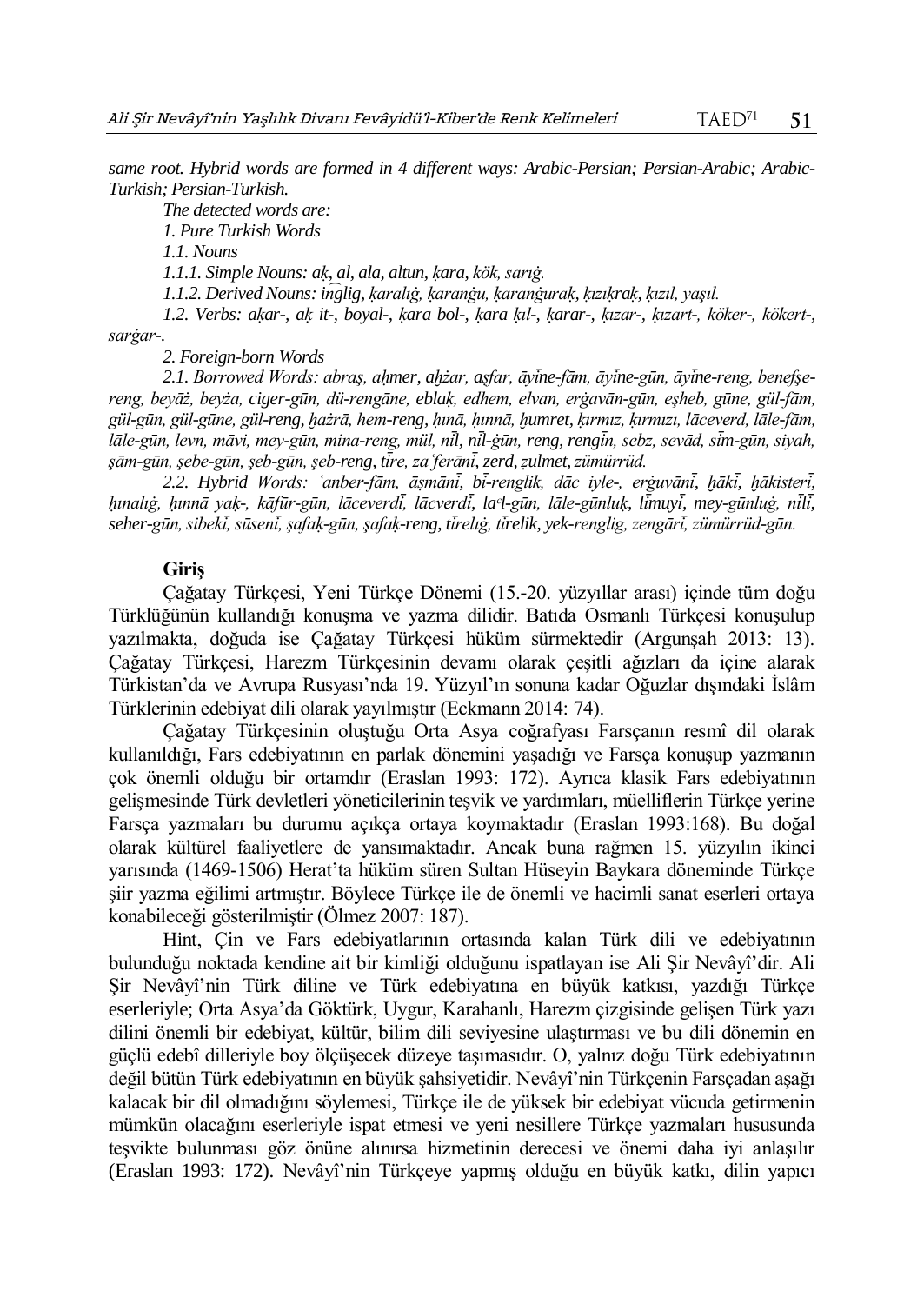gücünden faydalanarak, millî birliği kurmaya çalışmasıdır. Bu millî birliğin ilk halkası da millî dil bilincini oluşturmak olduğu için, Nevâyî, insanların kalplerine millî bir dokunuş yapmıştır (Bulut 2017: 38). Nevâyî, Çağataycanın Farsçadan geri olmadığını hatta anlatım gücü yönüyle Farsçadan daha üstün bir dil olduğunu eserleriyle göstermeye çalışmıştır. Böylece kendisinden sonraki yeni neslin de Türkçe yazmasını teşvik etmiştir (Ölmez 2007:188). Kullandığı dil, tüm ahaliyi etkiler nitelikte olduğundan bazı XVI. ve XVII. yüzyıl müellifleri, dile doğrudan doğruya "Nevâyî Dili" adını vermişlerdir (Eckmann 2014: 136). Yazdığı çok sayıda eser, kendinden sonraki devirleri etkisi altında tutması ve uzun süre dilin yaşaması bakımından koruyucu bir rol üstlenmesi bunun en büyük kanıtıdır. O, çağının dünya şairidir, çünkü XVI. Yüzyıl dünyasında kullandığı kelime sayısı bakımından çağdaşı Shakespeare, eserlerini 22 bin kelime ile yazarken, Nevâyî'nin kelime kadrosu 24 bindir (Akar 2010: 198).

Nevâyî'nin yüksek bir millî şuura ve sarsılmaz bir Türkçe sevgisine sahip olduğu hemen hemen bütün eserlerinde görülmektedir. Çeşitli tür ve konularda birçok eser vermesi ise onun kuruculuk vasfıyla izah edilebilir (Eraslan 1993: 173). Nevâyî, Fars edebiyatına özgü hikâyeleri, imgeleri, motifleri ve diğer unsurları Çağatay şiirine taşımakla kalmayıp Fars dilini iyi bilen biri sıfatıyla bu dilde de şiirler yazmıştır (Merhan 2007: 126). Fars edebiyatını örnek alarak çeşitli türlerdeki Farsça eserleri Türkçe ile yazmaya çalışmış ve böylece Orta Asya Türk edebiyatını klâsik bir seviyeye ulaştırmayı başarmıştır (Ölmez 2007:189). Nevâyî ortak kültüre dayanan Orta Asya Türk edebiyatını millî ruh ve millî zevkle klasik bir seviyeye ulaştırmaya muvaffak olmuştur (Eraslan 1993: 173). Eserlerini edebiyat teorisi, tarih, mesnevi, tezkire, dil, biyografi gibi birçok farklı konuda yazmıştır (Bulut 2017: 27). Ali Şir Nevâyî; çocukluğu, gençliği, orta yaş ve yaşlılık dönemlerine ait şiirlerini topladığı dört divan ve beş mesneviden oluşan Hamse ile Farsça şiirlerini topladığı Divan'a sahip olan bir şairdir (Türk 2010: 397). Çok sayıda eserinin olması ve içerik bakımından farklı türler barındırması sebebiyle eserleri farklı başlıklar altında toplanmaktadır:

I. Divanları (Hazâ'inü'1-me'ânî): (1) Garâibü's-sıgar, (2) Nevâdirü'ş-şebâb, (3) Bedâyiü'l-vasat, (4) Fevâyidü'l-kiber, (5) Farsça Divânı. II. Hamsesi: (1) Hayretü'l-ebrâr, (2) Ferhâd u Şîrîn, (3) Leylî vü Mecnûn, (4) Seb'a-i seyyâre, (5) Sedd-i İskenderî. III. Tezkireleri: (1) Mecâlisü'n-nefâis, (2) Nesâyimü'l-mahabbe min şemâyimi'l-fütüvve. IV. Dil ve edebiyat eserleri: (1) Risâle-i mu'ammâ, (2) Mîzânü'l-evzân, (3) Muhâkemetü'llugateyn. V. Dinî-ahlâkî eserleri: (1) Münâcât, (2) Çihil Hadis, (3) Nazmu'l-cevâhir, (4) Lisânu't-tayr, (5) Sirâcü'l-müslimîn, (6) Mahbûbu'l-kulûb. VI. Tarihî eserleri: (1) Târîh-i enbiyâ vü hükemâ, (2) Târîh-i mülûk-i Acem, (3) Zübdetü't-tevârih. VII. Biyografik eserleri: (1) Hâlât-ı Seyyid Hasan-ı Erdeşîr, (2) Hamsetü'l-mütehayyirîn, (3) Hâlât-ı Pehlevân Muhammed. VIII. Belgeler: (1) Vakfiyye, (2) Münşe'ât (Ölmez 2007: 189).

Daha çocuk denecek yaşta başlayıp hayatının sonuna kadar şiirler yazmış olan Ali Şîr Nevâyî bunları farklı zamanlarda, farklı adlar altında bir araya toplayıp dört ayrı divan meydana getirmiştir. Bunlar hakkında oldukça geniş bilgi veren Nevâyî'nin bir de Farsça divanı vardır (Kut 1989: 450). Çağatay edebiyatında hiçbir şair onun kadar bunca değişik tür ve şekilde eser kaleme alamamıştır (Merhan 2007: 127). Çok yönlü çalışmalarıyla Çağatay edebiyatına altın devrini yaşatan ve diğer Türk halklarının edebiyatlarına da güçlü etkisi olan Nevâyî'nin bir ciltte topladığı Hazâyinü'l-meânî (Anlamların hazineleri) adlı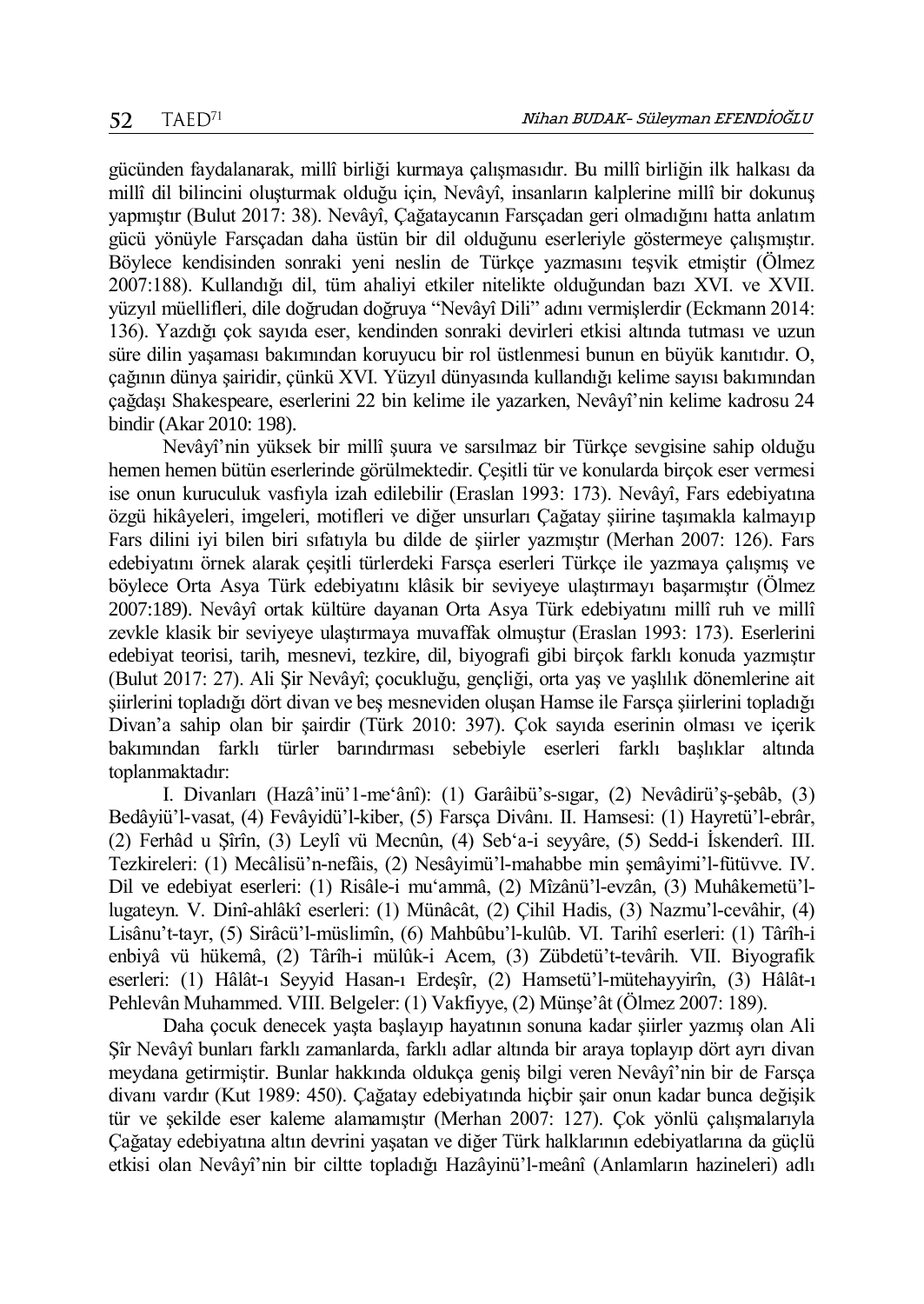dört divanı olup bunlara, yazıldığı yıllar dikkate alınarak çocukluk dönemi şiirlerine Garâîbü's-sıgar (Çocukluk döneminin gariplikleri), gençlik şiirlerine Nevâdirü'ş-şebâb (Gençlik döneminin bulunmazlıkları), orta yaş dönemindeki şiirlerine Bedâyiü'l-vasat (Ortayaşlılık döneminin yenilikleri) ve yaşlılıkta yazdıklarına Fevâyidü'l-kiber (Yaşlılık döneminin faydaları) adlarını verir (Merhan 2007: 127). İlk divanı 7-8 ile 20 yaşları arasında, ikinci divanı 20 ile 35, üçüncü divanı 35-45 ve dördüncü divanı 45 ile 60 yaşları arasında yazdığı şiirlerden oluşmaktadır (Eckmann 2014, 193). Nevâyî ilk yazdıklarıyla önce iki divan, daha sonra yeni yazdıklarını da katarak bu ilk iki divanı dört ayrı divan hâline koymuş, yaşlılık çağında ise hepsini tek ad altında (Hazâyinü'l-Meânî veya Külliyyât-ı Devâvîn) bir araya getirmiştir (Kut 1989: 450).

Çalışmamızın konusu olan *Fevâidü'l-Kiber*, Nevâyî'nin ömrünün son zamanları olarak tabir edilen kırk beş ile altmışlı yaşlar arasındaki şiirlerini topladığı tam bir olgunluk eseridir. Nevâyî, bu eseri için "ömrning âhırıga yakın nazmga kirgen fayideler" yani "ömrün sonuna doğru şiire katılan faydalar" demektedir (Bulut 2017: 29). Eserin Türkiye kütüphanelerinde üç nüshası vardır: İlk nüsha, İstanbul Üniversitesi Kütüphanesi 1565 numarada kayıtlıdır. Cemşit tarafından talik hatla H. 947 yılında istinsah edilmiştir. İkinci nüsha, İstanbul Üniversitesi Kütüphanesi no 2794 numarada kayıtlıdır. Hüseyin b. Haydarü'l-Hüseyni-i Cürcanî tarafından H. 1043 yılında istinsah edilmiştir. Üçüncü nüsha, Ankara Türk Dil Kurumu kitaplığı B/33 numarada kayıtlı olup eksiktir. Bu nüsha "r" harfinden başlamaktadır (Kaya 2007: 53).

*Fevâidü'l-Kiber,* Çağatay yazı dilini en yüksek noktaya ulaştırarak edebî bir dil hâline getiren Nevâyî'nin genellikle yaşlılık dönemine ait şiirleri ihtiva etmesi, bu bağlamda ustalık dönemi eseri olması, çok zengin kelime kadrosuna sahip bulunması ve Çağatay yazı dilinin bütün dil özelliklerini taşıması gibi sebepler yüzünden Türk edebiyatının en önemli eserlerinden biridir (Kaya 2007: VI).

Çalışmamızda *Fevâidü'l-Kiber*'de geçen, ışığın gözde yansıması olarak tanımlayacağımız renkler ve renk kavramları üzerinde durulacaktır. Renkler her alanda farklı kullanım alanına sahiptir ve renklerin her alan için farklı bir sembolü vardır. Renkler, farklı coğrafyalarda ve farklı kültürlerde değişik anlamlar ve kültürel ögeler barındırır. Renkler, tarih boyunca düşünceleri farklı yönlerde açıklamanın yanı sıra toplumun değerlerini de içinde barındırmıştır ve tarihin her döneminde bireyleri yansıtan değerler bütünü olmuştur (Mazlum 2011: 123). Nevâyî de bazen anlatmak istediklerini renkleri kullanarak söyleyen şairlerden biri olmuştur. Özellikle yaşlılık divanı *Fevâidü'l-Kiber*'de bu durum açıkça müşahede edilebilmektedir. Bu sebeple söz konusu eserdeki renk kelimeleri tarafımızca tespit edilmiş ve şu şekilde sınıflandırılmıştır:

Divanda Geçen Renk Kelimeleri 1. Öz Türkçe Kelimeler 1.1. İsimler 1.1.1. Basit isimler 1.1.2. Türemiş İsimler 1.2. Fiiller 2. Yabancı Asıllı Kelimeler 2.1. Ödünç Kelimeler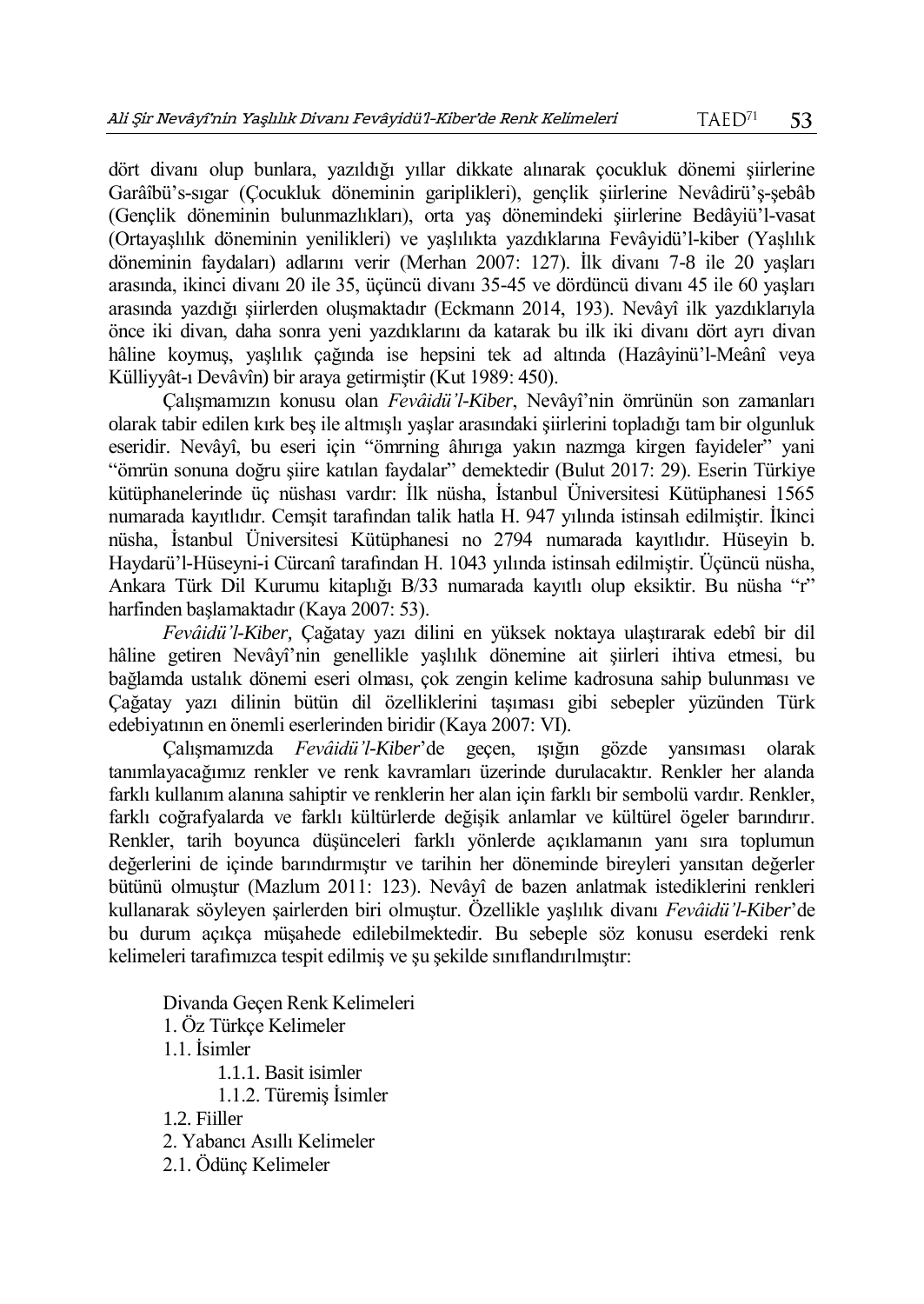## 2.2. Melez Kelimeler

Sınıflandırma için Doğan Günay'ın "Sözcükbilime Giriş" kitabı örnek alınmıştır. *Fevâyidü'l-Kiber* için Önal Kaya'nın doktora çalışmasından ve bu çalışmanın TDK yayınından faydalanılmıştır.<sup>1</sup> Her kategori alfabetik sıradadır. Kelimelerin yanında açıklamaları yapıldıktan sonra ilgili kelimeye ait örnek beyit ve Türkiye Türkçesine aktarılmış şekli verilmiştir. Madde başı olan kelimeyle bağlantılı başka kelime veya kelimeler varsa paragraf girintisiyle alt maddeler oluşturulmuştur. Açıklamalar yapılırken çok defa tekrar eden eserler için kısaltmalar kullanılmıştır.

## **Divanda Geçen Renk Kelimeleri**

## **1. Öz Türkçe Kelimeler**

**1. 1. İsimler**

 $\overline{a}$ 

## **1. 1. 1. Basit İsimler**

**aḳ:** Ak, beyaz; kar, süt vb.nin rengi, kara ve siyah karşıtı. Eski Türkçede daha çok hayvanların kürk rengini ifade etmek için kullanılırdı. Dönem itibarıyla bu kelimenin karşılığı olup daha yaygın kullanılan kelime *ürüŋ*'dür. Kelime çeşitli metaforik anlamlar da içermektedir (EDPT: 75). Kaşgarlıda āk (beyaz) olarak geçmektedir (GÜL: 58). Ana Altay Türkçesinde *\*āk* şeklinde olduğu düşünülen, Eski Türkçe zamanında IX. Yüzyıl Uygur metinlerinde "ak, beyaz" anlamında kullanılan bir kelimedir (NŞY: 10). Çağatay Türkçesi dönemine gelinceye kadar ilk sahip olduğu renk anlamını korumuştur. Renk anlamı dışında beyaz leke; bazı nesnelerde bulunan beyaz bölüm veya beyazlık; temiz, namuslu gibi anlamları da vardır (PAR: 59). Beyaz rengin dünya genelinde çeşitli mitoloji ve kültürlerden doğan en genel anlamları, aydınlık, ışık, güneş, hava, saflık, temizlik, iffet, masumiyet, sadelik, mükemmellik, kutsallık, kurtuluş, ruhsal yetkinliktir Çoruhlu 2006: 194).

 $\overline{A}$ rıż hālingni bir dem körmesem iy dil-rübā

İyledür-min kim körünmes közüme aḳ u ḳara (FK: 39)

*Ey gönül kapan sevgili! Yanağındaki benini bir an görmesem, ak ve kara gözüme görünmez olur.*

**al:** Al, kırmızı; kan rengi, kızıl. Çincede kırmızı renkte belgelerin mühürlendiği mürekkep ile ilgilidir. Rusçada aynı anlama gelen *alyi* kelimesiyle ilişkili olması muhtemeldir. Kelime Moğolcada da bulunur. Birçok modern lehçede yaşamaya devam etmektedir (EDPT: 120). Kırmızı renk anlamındaki *\*āl* kelimesi Divanü Lügati't-Türk'te de geçmektedir (GÜL: 64). Ana Altay Türkçesinde *\*āl* şeklinde olduğu tahmin edilmektedir. Eski Türkçe içerisinde kırmızı anlamında āl olarak kullanılmıştır ve ilk olarak Yenisey Yazıtlarında geçmektedir (NŞY: 14). Eski Türkçedeki āl kelimesinin turuncu renkte ipekli kumaş; turuncu renk anlamları da vardır (MBTS: 87). Çağatay Türkçesinde ise kırmızı, koyu pembe renk olarak anlamını korumaktadır (ÇTS: 29). Renk anlamı dışında bir tür yılancık; yüze sürülen pembe düzgün anlamları da bulunur (PAR: 70). Kelime Rusçaya, Kafkas ve Balkan dillerine, ayrıca āl şeklinde Farsçaya da geçmiştir (MBTS: 87). Türklerin en eski inançları ile ilgili olarak onlarda "al ruhu" veya "al ateş" adları verilen bir ateş tanrısının yahut da hâmî (koruyucu) bir ruhun varlığı bilinmektedir.

<sup>1</sup> Önal Kaya (1996). *Alî Şîr Nevâyî, Fevâdiyü"l-Kiber*. Ankara: TDK Yayınları.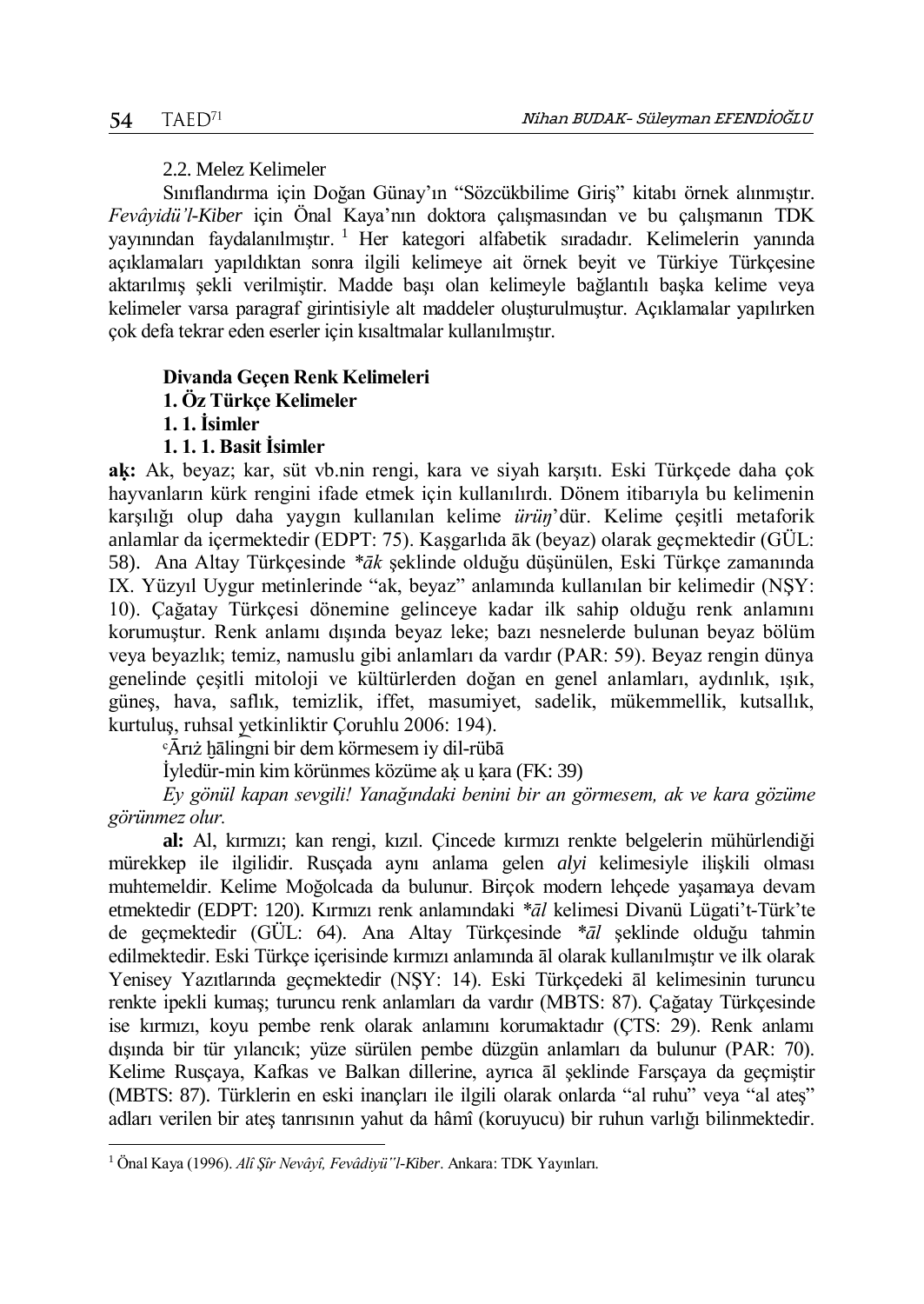Türklerin en eski devirlerden beri süregelen al bayrak tutkularının bu al ateş kültü (inancı) ile bağlı bir gelenek olacağı hatıra gelmektedir (Genç 1999: 1082).

Rāst bir şemᶜ kibidür ki tüpi al olġay

Ol sehi-kad yüzi tabı vü hınālığ ayağı (FK: 612)

*O fidan boylu, parlak, güzel yüzlü ve ayağı kınalı sevgili, dibi kızarmış düzgün bir mum misalidir.*

**ala:** Karışık renkli, çok renkli, alaca; açık kestane renginde olan, ela. Bir kısmı renkli, benekli, alacalı, lekeli, noktalı şeklinde farklı anlamlara sahip olduğu için metaforik olarak hain, sözünde durmayan gibi değişik anlamlar içermektedir. Bütün modern lehçelerde yaşamaktadır. "Ala bula" olarak ikileme oluşturması çok yaygındır. İlk olarak kuşlar, hayvanlar ve bitkiler gibi şeyler için birleşik kelimeler oluşturmuştur (EDPT: 126). Eski Türkçede bulunan kırmızı anlamındaki al kelimesine +A ekinin eklenmesiyle oluştuğu düşünülen bir renk adıdır. +A eki renk adlarına eklenen +Il ekinin kendisine benzemeyen bir şekli olarak düşünülmektedir. Kelime ilk kez XI. yüzyılda Kaşgarlıda, ala renkli, alaca renkli, alaca anlamında geçmektedir (NŞY: 15). Moğolcada alag ve Halaç Türkçesinde halag şeklinde olması *\*ālak*<\**hāla+k* ihtimalini de düşündürmektedir (GÜL: 64). Beyaz tenli kimse; hastalıklı kimse anlamları da olan bir sıfattır. Kelime Rusçaya, Kafkas ve Balkan dillerine de geçmiştir (MBTS: 87). Bir göz rengi olan elâyı karşıladığı gibi mecaz olarak dert, sıkıntı anlamları da taşımaktadır (PAR: 70). Çağatay Türkçesinde ise anlamı benekli, alaca, benli, nakş olunmuş şey, lekeli ve alacalı surat şeklindedir (ÇTS: 30).

Tün kün hariri boldı kuyaşnını *imāmesi* 

Çün çırmadı ala bula<sup>2</sup> destār başıġa (FK: 513)

*İpek, gece gündüz güneşin (sevgilinin) imamesi oldu. Çünkü başına alaca bulaca sarık bağladı.*

Tuttı bir taġ gūşesin Ferhād anı min dik dime

 $\overline{a}$ 

Hecr deștide alaḫan<sup>3</sup> u alamandur mu ol (FK: 355)

*Ferhat bir dağ köşesini tuttu diye onu benim gibi sanma; ayrılık çölünde o, evsiz barksız mıdır?* 

**altun**: Altın, sarı renkli değerli metal; parlak sarı renk. Çok erken Moğolca içinde *altan* şeklinde geçmektedir. Altın olarak bütün modern lehçelerde yaşamaktadır. Sadece Yakut Türkçesinde bakır anlamına gelmektedir (EDPT: 131). Bir renk kelimesi olan kızıl anlamındaki *\*āl* kelimesiyle Çince *ton*'un *al+tın* şeklinde kalıplaşmasıyla oluşmuş bir kelime olduğu da söylenebilir (GÜL: 67). Genel kanı ton kelimesinin değerli madenleri ifade etmek için kullanılması sebebiyle bir birleşimin olması yönündedir. Moğolcadaki *altan* kelimesiyle de ilişkilendirmek mümkündür (TDES: 9). Kelime ilk kez Orhun Abidelerinde VIII. yüzyılda altun olarak geçmektedir (NŞY: 20). Buradaki anlamı maden anlamındadır. Madenden yapılan şeylere ve sikkelere de altın adı verilir. Ayrıca mecaz olarak değeri yüksek anlamı da vardır (PAR: 82). Çağatay Türkçesinde *altın* yanında *sarı,* 

<sup>2</sup> Burada "ala" kelimesi bir ikileme içinde geçmektedir: "ala bula" ifadesi bugün de "alaca bulaca" şeklinde Türkiye Türkçesinde kullanılmaya devam etmektedir.

<sup>3</sup> Alahan kelimesi evsiz anlamındadır. Ala renk adının olumsuz anlamlar da bildirmesi sebebiyle bu kelime birleşik bir kelime olarak (ala-han) düşünülmüş ve buraya alınmıştır.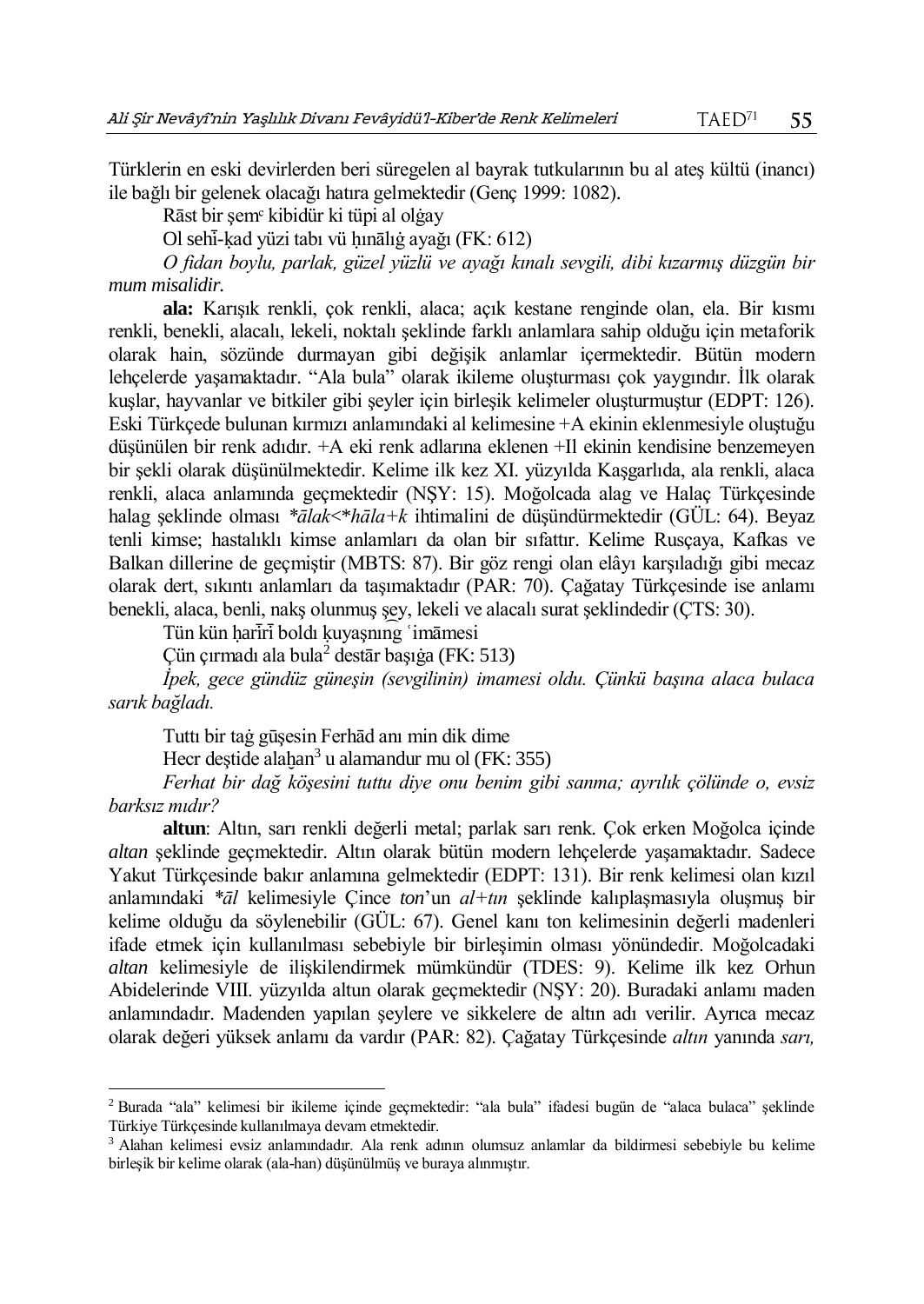*sarılık* (ÇTS: 38) şeklinde renk anlamında da kullanılmaktadır. Kelime Kafkas dillerine ve Rusçaya da geçmiştir (MBTS: 122).

Sim-gūn eşk olmak altun dik yüz üzre ni asığ

Cism hicran kūreside bolmayın hāliş-<sup>c</sup>ıyār (FK: 141)

*Altın gibi (sarı) yüz üzerinde gümüş rengi gözyaşı dökmek ne fayda sağlar? O, ayrılık kuyumcusunda saf ayar, katıksız olmaz.*

**ḳara:** En koyu renk, siyah; beyaz karşıtı, kara. İlk önce fiziksel anlamıyla anlaşılan fakat bunun yanında çok fazla metaforik anlamıyla kullanılan bir kelimedir. Daha çok aşağılayıcı olarak kullanılır. Bütün dönemlerde yaygın olarak görülmekle beraber erken Moğol ve Pers dilinde de bulunur (EDPT: 643). Kelime ilk kez Orhun Abideleri'nde VIII. yüzyılda iki farklı anlamda kullanılmıştır. İlk anlamı siyah, ikinci anlamı ise fakir, alelade, uğursuz şeklindedir (NŞY: 300). Kaşgarlı'da kara, siyah, karanlık anlamlarında geçmektedir. Kelime Moğolcada da bulunmaktadır (GÜL: 462). Kara ile toprak kelimesinin arasında bir bağlantı olduğu düşünülebilir. Kormuşin "kara" ile en koyu renge verilen "kara" kelimesini birlikte düşünür. Ancak kara Moğolcada toprak olarak geçmez. Kahane-Tietze, Doerfer gibi yazarlara göre "yeryüzünün denizle örtülü olmayan bölümü" anlamındaki kara kelimesi Arapça qārra kelimesinden gelmektedir (TDES: 210). Renk anlamı dışında hüzünlü, matemli, gamlı, kederli; leke, yüz kızartıcı durum; esmer; siyahi, zenci; kötü, yaramaz, uğursuz anlamları bulunmaktadır (PAR: 843). Çağatay Türkçesinde, ilk anlamı olan *siyah, kara, esmer* anlamını korumaktadır (ÇTS: 578). Ayrıca Çağatay Türkçesinde mürekkep kelimesini anlatmak için de kullanılmaktadır (Kaçalin, 2011: 650). Mitolojik anlamda ise ezelî karanlık, boşluk, ölüm karanlığı, tahribat, üzüntü, büyü, kötülük ya da ölümle ilgili mitlerde yer alan tanrılar, karmaşa ortamı, şeytan vb. gibi pek çok şey kara renkle birlikte ifade edilmiştir (Çoruhlu 2006: 188).

İkki zülfi tāb u piçidin buzuldum nige kim

Hānumān iyler kara her lahza ol sevda manga (FK: 12)

*İki saçının kıvrımı ve dolaşıklığından öyle bunaldım ki o sevda evimi her an kara eyler.*

**kök:** Gök; gök rengi, mavi; yeşil. Aslında gökyüzü anlamındaki kelime zamanla gök renkli, mavi, mavi-gri gibi anlamlara ulaşmıştır. Benzer bir renk yelpazesi yeşil için de geçerlidir. Birçok lehçe içinde yaşamaya devam etmektedir (EDPT: 708). Kelime ilk kez Orhun Abideleri'nde VIII. Yüzyıl'da iki farklı anlamdadır. İlk anlamı gökyüzü, ikinci anlamı ise mavi veya yeşil renk şeklindedir (NŞY: 212). Bunun dışında ham, olmamış meyve anlamı da vardır. Altay Türkçesinde var olduğu düşünülen kö:ke kelimesinin kö:k şekline dönüşmüş halidir. Moğolcada mavi anlamında köke, Mançucada kuku, Tunguzcada kukuşin şeklindedir (GÜL: 377). Gökyüzü ve renk anlamı dışında uzay, sonsuz boşluk; olgunlaşmamış, işlenmemiş, ham ve yeni yeşermiş anlamları da bulunur (PAR: 516). Çağatay Türkçesinde ikinci anlamı olan mavi, yeşil anlamını korumaktadır (ÇTS: 654). Türk dünya görüşünde gök (mavi) renk kutsallık bildirdiğinden Tanrı, Türk, Oğuz gibi kutsal kavramlar gök (mavi) rengiyle özdeşleştirilmiştir (Bayat 2007: 70). Bu anlamda bazen beyaz bazen yeşil ile bir tutulur. Sıfat olarak bir isimle birlikte kullanıldığında bu renk, o ismin gök tanrı ya da gökte olduğuna inanılan ruhlarla ilişkili bir şey olduğunu gösterir (Çoruhlu 2006: 193).

Zihi kök başığa gerdūn hırāmıng izindin tāc

Vişāling halvetide bir şeb-istān *leylet'ül mi<sup>c</sup>rāc* (FK: 95)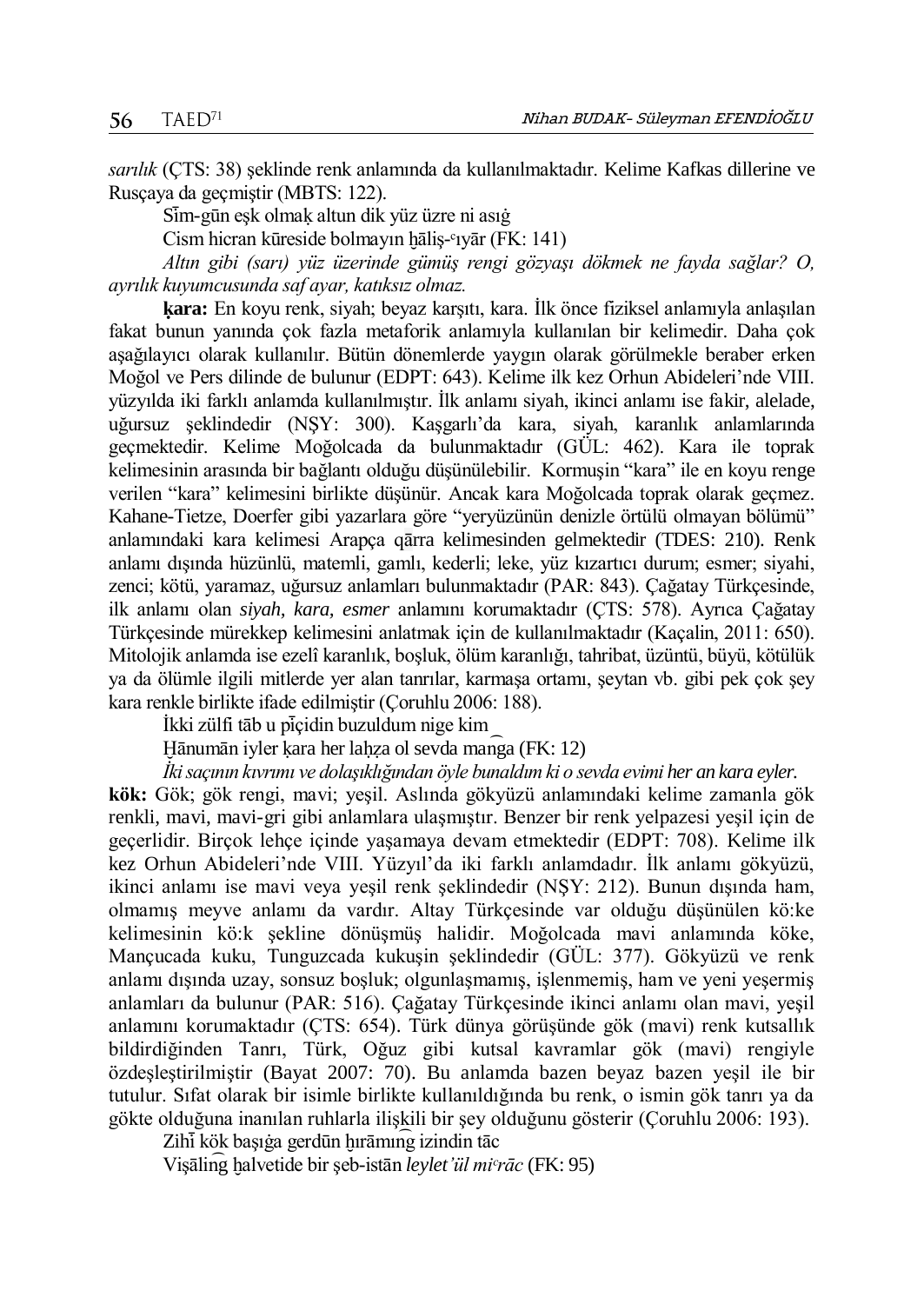*Ne güzel! Mavi gökyüzünde dünya senin yürüyüşünün izinde parlak taç (gibidir). Kavuşmanın halvetinde yatak odası da miraç gecesi (gibidir).*

**sarıġ:** Sarı, yeşil ile turuncu arasında maruf renk, limon kabuğu rengi. Erken Moğolcada bazı fonetik değişiklikler ile *şira* şeklinde görülür. Tüm dönemlerde yaygın olarak görülen bir kelimedir (EDPT: 848). \*sār+ı-ġ şeklinde beyazdan sarı olmak anlamına gelen *sarı-* fiilinden geldiği düşünülmektedir. Bahsedilen anlam altının rengidir. Moğolcada sarı renk anlamında *sira*, Mançucada *şara* şeklindedir (GÜL: 736). Başka bir izah şeklinde ise Ana Altay Türkçesinde *\*saŕ* köküne +IG ekinin eklenmesiyle oluştuğu varsayılan bir kelimedir. İlk kez VIII. Yüzyıl'da Orhun Abideleri'nde sarıg şeklinde ve bir renk adı olan sarıyı ifade etmek için kullanılmıştır (NŞY: 538). Bir diğer görüş ise sarıġ<sār+'ġ şeklinde bir dönüşümdür (Argunşah, 2011: 576). Ayrıca Eski Türkçedeki sarıġ kelimesinin *soru* olduğu da düşünülmektedir (MBTS: 2712). Çağatay Türkçesinde sarı rengini ifade etmek için kullanılmaya devam etmiştir. (ÇTS: 951). Sarı renk ışığın ve altının, hasatın, bolluğun biraz da kederin rengidir. Gücün, zenginliğin, zekânın sembolüdür. Sıcak bir renktir. Kırmızı ve yeşil renkler pek çok kültürde aynı değerleri taşıyor olsa da sarı renk değişik kültürlerde değişik anlamlar kazanmıştır (Mağfiret 2009: 35).

Sarığ ağrık boldum iy sākī hazān-ı hecr ara

Kanı asfer<sup>4</sup> mey ki bar her katresi bir keh-rübā (FK: 40)

*Ey saki! Ayrılığın sonbaharında sarılık hastası oldum. Her damlası bir kehribar olan sarı şarap nerede?* 

## **1. 1. 2. Türemiş İsimler**

**in͡glig:** Kadınların yanaklarına sürdükleri pembe allık, boyacılıkta kullanılan kökü kızıl bir ot. Normalde bu kelime renk ifade eder. Yanakların sahip olduğu rengi veya ten rengini anlatır (EDPT: 185). Yanak veya beniz rengi anlamındaki in͡g (ÇTS: 527) kelime köküne +lIG isimden isim yapma ekinin eklenmesiyle oluşmuş türemiş bir kelimedir. İn͡glig < ėn͡glik < eŋ+lik şeklinde bir gelişime uğramıştır. Kadınların yüzlerine sürdükleri kızıl renge bu ad verilmiştir (Kaçalin 2011: 241). Çağatay Türkçesinde yanaklı, pembeli anlamında kullanılmıştır (ÇTS: 532).

Ni zülal ü āteşin güldür ki bustān şahidi

İyler ārāyiş bu ı n͡glig daġı ol közgü bile (FK: 521)

*Bahçenin güzelliği ne su ne de alevli (kırmızı) güldür. Bu pembelidir ki o ayna ile süslenmektedir.*

**ḳaralıġ:** Karalık, siyahlık, karaya çalan leke; kara leke. Siyah anlamındaki ḳara kelimesine +lIG isimden isim yapma ekinin eklenmesiyle oluşmuş türemiş bir kelimedir. +lIG eki somut ve soyut isimler yapar. Hâlâ yaygın olarak kullanılan bir ektir. Günümüzde +lık, +lik gibi şekillere dönüşmüştür (Clauson 2007:189). Çağatay Türkçesinde karalık, siyahlık olarak kullanılmıştır (ÇTS: 582).

ᶜAceb imes ki ḳılur naḳd-i cānġa köz ḳaralıġ

İrür çü şūḫlar içre közi ḳara ol şūḫ (FK: 112)

 $\overline{a}$ 

*Acaba göz karalığı can karşılığı ödenen değil midir? Çünkü güzeller içinde en gözü kara odur.* 

<sup>4</sup> Divanda metin içinde bu kelime *asraf* şeklinde geçmektedir. Kanaatimizce doğrusu *asfar/asfer* olmalıdır.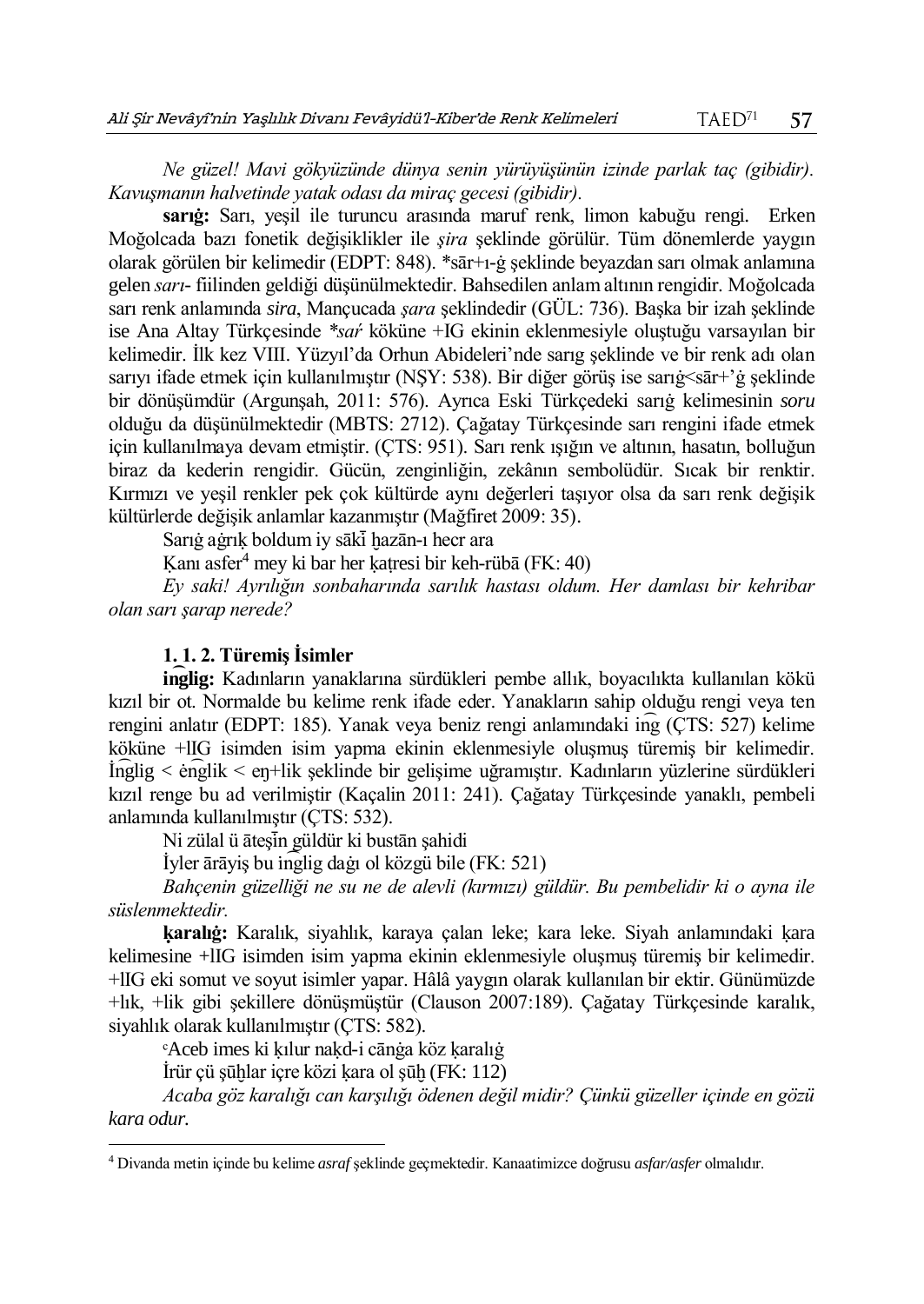**ḳaranġu:** Karanlık, siyahlık, ışıksızlık, gece. Siyah anlamındaki ḳara kelimesinden gelmektedir. Ancak morfolojik olarak bir belirsizliği vardır. Koyu ve karanlık anlamları taşımaktadır. Moğolcada karaŋġu/karaŋġuy şeklindedir (EDPT: 662). Moğolca qaraŋġu şeklindeki kelimenin Türkçeden alındığı düşünülmektedir. Türkçe karaŋu biçimi kara'nın bir türevidir (TDES: 211). Anlamsal olarak değişiklik olduğu için türemiş bir kelimedir. Ḳaran͡gġu < ḳara+ŋġu şeklinde bir ekleşme kabul edilebilir (Kaçalin 2011: 650). Ancak burada ḳara+ŋ+ġu olacak şekilde iki yapım eki vardır. Ayrıca Eski Türkçede bulunan bu kelime karan͡gġu> karaňu+luk> karan+lık olacak şekilde günümüze ulaşmıştır (MBTS: 1594). Kelimenin tahlili kara+n+lık şeklinde yapılmalıdır. Çağatay Türkçesinde karanlık ve gece anlamlarında kullanılmıştır (ÇTS: 582).

Ġam tüni irmes ki ahımdın ḳaranġudur sipihr

Bu kühen deyr içre bi-had vahşet-efzā boldı dūd (FK: 121)

*Gam günü değildir ama ahımdan gökyüzü karanlıktır. Bu köhne dünya içinde sınırsız keder endişe artıran oldu.*

**ḳaranġuraḳ:** Kapkaranlık, çok karanlık, daha karanlık. -rak/-rek eki mukayese bildiren sıfatlar yapar. XIV. yüzyıla kadar yaygın olarak kullanılan bu ek günümüzde işlekliğini yitirmiştir (Clauson 2007: 189). Çağatay Türkçesinde daha karanlık anlamında kullanılmaktadır.

Hecr şāmıdır ḳaranġuraḳ tün olġay mu ikin

Yā Rāb ol tündin ḫalāṣ olġan kün olġay mu ikin (FK: 462)

*Gece mi yoksa ayrılık mumu mu daha karanlıktır? Ya Rab! Bu ikisi içinden geceden kurtuluş olacak, gün doğacak mı?*

**ḳızıḳraḳ:** Hararetli, kızmış, pek kızıl renk, kıpkızıl. Kız- fiiline -Ik fiilden isim yapma ekiyle oluşmuş türemiş bir kelimedir. Parlak kırmızı anlamındaki kızıl kelimesi de aynı kökten gelmektedir (GÜL: 534). Kelime Ana Altay Türkçesinden gelerek kızmak şeklinde ilk kez Kaşgarlı'da XI. Yüzyılda ateşte ısınmak, kızarmak kırmızı olmak anlamında geçmektedir (NŞY: 326). Çağatay Türkçesinde hararetli, kızıl renk anlamındadır (ÇTS: 630). Mukayese eki ile daha kızıl anlamına gelmektedir.

Hūr hüsnini kızıkrak didi ol yüzdin şeyh

Sürmegey biyle savuġluġ bile insān elfāẓ (FK: 282

*Şeyh, huri güzelliği o çehreden daha kırmızıdır dedi. İnsan sözü, böyle soğuklukla etki etmez.*

**ḳızıl:** Çok kırmızı olan; parlak kırmızı olan; kızıl, kıpkırmızı. Geçissiz bir fiil olan kız- fiilinden isim olarak türemiş bir kelimedir. Bütün modern lehçelerde yaşamaktadır (EDPT: 683). Parlak kırmızı renk anlamına gelmektedir. Farklı bir görüş kızıl <\**kızsıl* (W. Bang ve M. Erdal) şeklinde oluştuğudur (GÜL: 534). Kelime ilk kez Eski Türkçede VIII. Yüzyıl'da Orhun Yazıtları'nda ve daha sonraki Uygur metinleri ile Kaşgarlı'da kırmızı anlamında kızıl/kızgıl olarak geçmektedir. Muhtemelen kızıg kelimesine +Il ekinin eklenmesiyle oluşmuş türemiş bir kelimedir (NŞY:326). Kelimenin kız- fiilinden oluşması da mümkündür: kızıl < kız-ıl (MBTS: 1723). Kelimenin renk anlamı dışında kırmızı olacak derecede ısınmış, kızgın; eşkar; kendi türünde mübalağalı, aşırı derecede olan; altın, altından gibi farklı anlamları da vardır (PAR: 906). Çağatay Türkçesinde kızıl, kırmızı anlamındadır (ÇTS: 631). Kızılın altınla ilişkisi geç dönemde Türk mitolojisindeki kızıl elma efsanesinde görülür. Kızıl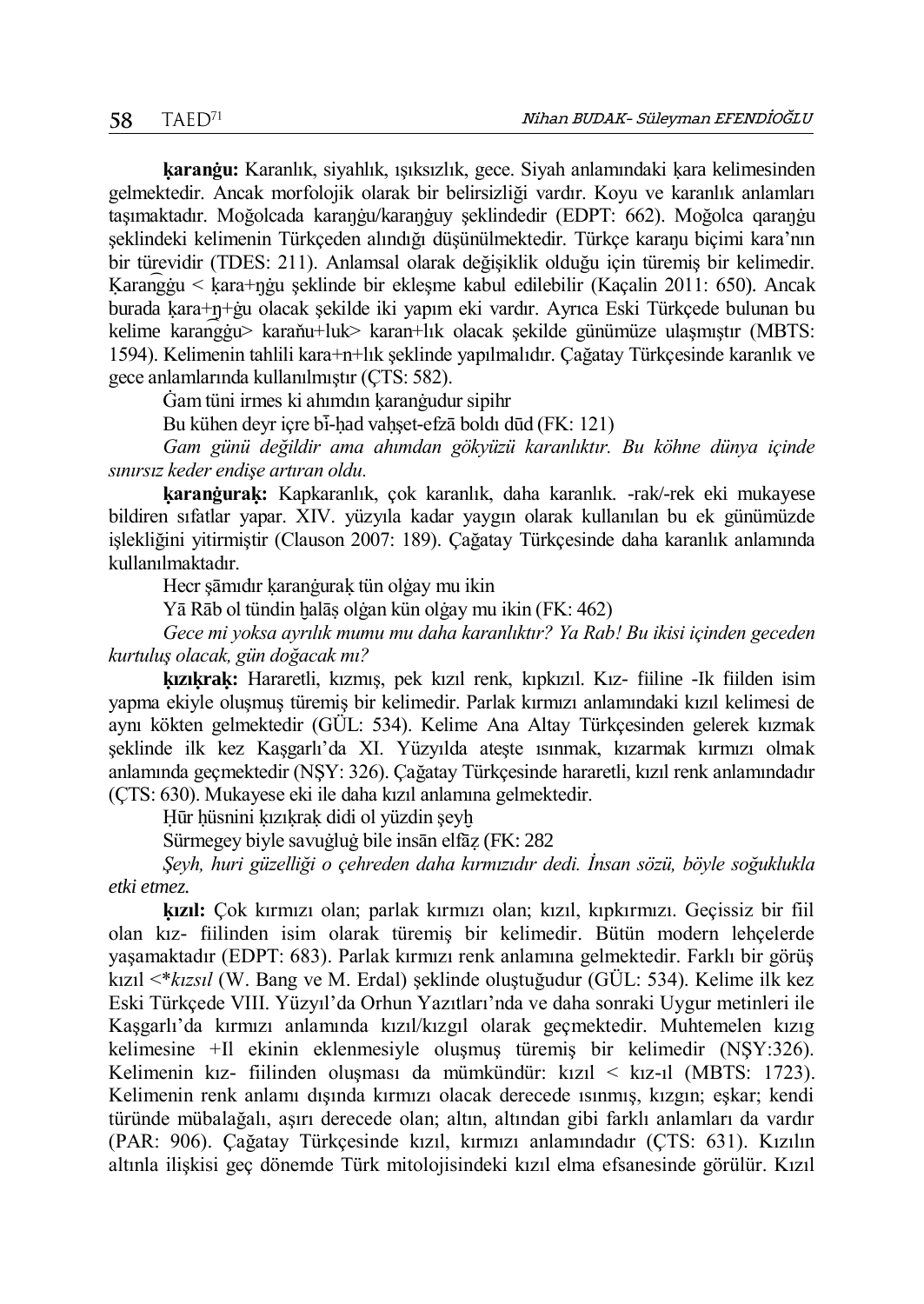elma ya da altın küre, Türklerin dünya hakimiyeti ya da dünya idealinin bir simgesi olarak anlaşılmıştır ve esas olarak 'ulaşılmak istenen gaye, amaç, yer' anlamındadır. Açıklanan nedenlerden ötürü kızıl elma hükümdar simgeciliğinde önemli yer tutar (Çoruhlu 2006: 191).

Bükenge ohsar digesin her yan kızıl tal üzre berg

Her sarıdın peykānların $\overline{q}$  bu cism-i hūn ālūd ara (FK: 25)

*Her taraftan gelen (ok gibi) kirpiklerin bu kana bulanmış bedende; kızıl dal üzerinde açmış yapraklar gibidir.* 

**yaşıl:** Yeşil, taze, körpe, genç. Köken itibariyle ya:ş isim kökünden türemiş bir kelimedir. Muhtemelen \**yaşsıl* kelimesindeki isimden isim yapan ek /+sIl/ eki ile oluşmuştur. Yeşil ve taze sebzenin rengini ifade etmek için kullanılır. Bu renk yeşildir fakat kök rengi kadar kesin değildir. Bazen açık maviyi ifade etmek için de kullanılır. Bu anlam bulanıklığı hâlâ devam etmektedir (EDPT: 978). Kelime kökü itibarıyla Ana Altay Türkçesinden gelerek ilk kez XI. yüzyılda Kaşgarlı'da yeşillik, taze yenen sebze anlamında geçmektedir (NŞY: 672). Yāş kelimesi yeşillik anlamındadır (MBTS: 3460). Yaş+ isim köküne /+IL/ isimden isim yapma eki eklenerek körpe, taze, nemli, yeşil anlamında kullanılmıştır (GÜL: 1128). Kaşgarlıda *yaşıl* kelimesi taze bitki rengi olarak geçmektedir (NŞY: 676). Sebzeler için kurumamış, taze; meyveler için olmamış, ham anlamlarına da gelmektedir (GÜL: 1128). Çağatay Türkçesinde yeşil, taze, körpe anlamını korumaktadır (ÇTS: 123). Yeşil, gençliğe, umuda, yeniden doğuşa, cennete; koyu olduğu takdirde ölüme işaret edebilir. Ayrıca geçicilik ve kıskançlığı da ifade edebilir. (Çoruhlu 2006: 198).

Ḳuruḳ yıġaçḳa irür baġlamaḳ şikūfe vü berg

Karı ki istese kiymek kızıl yaşıl hil<sup>c</sup>at (FK: 73)

*Yaşlının giymek istediği kızıl, yeşil süslü elbise; kuru ağaca çiçek ve yaprak bağlamak gibidir.* 

#### **1. 2. Fiiller**

**aḳar-:** Ağar-, beyazlaş-, rengi sol-, kırlaş-. Ak renk kelimesine +Ar- renklerden fiil yapan ekin eklenmesiyle oluşmuş bir fiildir. Beyazlan- anlamında kullanılmaktadır (NŞY:8). Aklaş- anlamı dışında sol-; ışı-, aydınlan-; şafak sök- anlamları da vardır (PAR: 48). Çağatay Türkçesindeki anlamı ise ağar-, beyazlaş- şeklindedir (ÇTS: 24). Geçişsiz türemiş bir fiildir (MBTS: 40).

Başım akardı °ışkda yā °ışk tiğıdın

Mamuġ yapışturuldı bu efgār başıġa (FK: 513)

*Ya aşktan ya aşk kılıcından başım ağardı, bu efkârlı başıma pamuk yapıştırıldı.*

**aḳ it-:** Ak et-, beyazlat-, ağart-. Ak renk kelimesiyle it- yardımcı fiilinden oluşmuş birleşik bir fiildir. Beyazla-, beyazlat- anlamlarında kullanılmaktadır.

Sebz-hatlar yok yiğit sanıda ol yüz tabının

Sebzeni ak itti güya ol kuyaş bolgaç itik (FK: 321)

*Yiğidin hayalinde, o yüzünün hatlarında yeni çıkan tüylerin yeşilliği yok, sanki o güneş yeşili görünmez beyaz yaptı.* 

**boyal-:** Boya-, boyan-. Kelime doğrudan renk sözcüğü olmasa da bünyesinde renk kavramı barındırdığından buraya almayı uygun gördük. Kelime köken itibarıyla muhtemelen ana Altay Türkçesinde var olan bir kelimedir. İlk kez X. yüzyılda bodı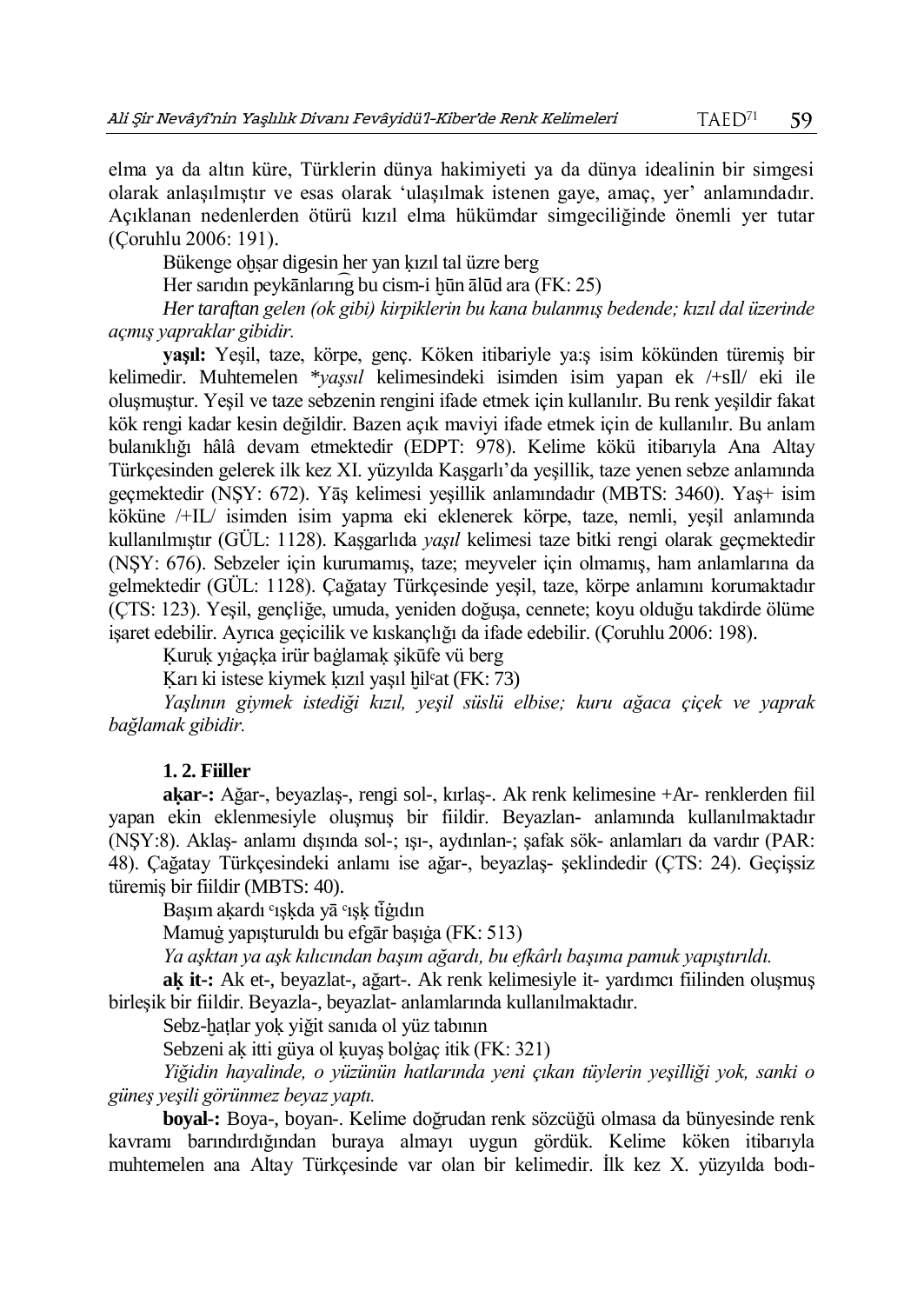şeklinde yapıştırmak, sıvamak anlamında kullanılmıştır. XI. Yüzyıl'da Kaşgarlı'da boduşeklinde ve boya- anlamındadır (NŞY:78). Eski Türkçede mecazi olarak azarla-, aşağılaanlamları da vardır (GÜL: 163). Ayrıca farklı dönemler için eriş-, ulaş- anlamları da bulunmaktadır (PAR: 211). Çağatay Türkçesinde boya-, boyan- şeklinde geçmektedir (ÇTS: 165). -l- edilgenlik eki dönüşlülük görevindedir. Boyalmış boyanmış demektir (Atalay, 1970: 154). Kelimenin gelişiminin *bodu-g+al-> boya-g+al-> boya-+al> boyal*şeklinde olduğuna dair farklı bir görüş de bulunmaktadır. Dolayısıyla ek /-l-/ değil, /+(A)l-/ olmalıdır. Ünlüyle biten fiil üzerine edilgenlik/dönüşlülük ekini -l- olarak değil, -n- olarak alır: \*başla-l- değil, başla-n- olması gibi. Boya-g 'boya' şekli bugün de Azerbaycan Türkçesinde bulunmaktadır. Kelimenin tahlili boḏa-l-mış şeklinde gösterilebilir (Kaçalin, 2011: 379). Boyan- edilgen türemiş bir fiildir (MBTS: 413).

Hecr taġıda lebi hecridin aḳsa ḳan yaşım

La<sup>c</sup>l olur güya boyalsa her taraf kanımga taş (FK: 253)

*Ayrılık dağında dudağının ayrılığından aksa kan gözyaşım, her yan kanımın kırmızısına boyanıp (dağ) taş lal taşı gibi olur.*

**ḳara bol-:** Kara ol-, siyahlaş-, karar-. Kara renk kelimesiyle bol- yardımcı fiilinden oluşmuş birleşik bir fiildir. Karar-, kara ol- anlamında kullanılmaktadır. Mecazen olumsuz anlam vermektedir.

Ḳara ḳıldı niçük kim rüzgârım

Anın͡g hem rüzgârı ḳara bolmış (FK: 266)

*Neden benim dünyamı kararttı? Onun zaten her şeyi kara olmuş.*

**ḳara ḳıl-:** Karart-, karar-, kara kıl-. Kara renk kelimesiyle kıl- yardımcı fiilinden oluşmuş birleşik bir fiildir. Metinde karar-, kötüleş-, kederlen- şeklinde olumsuz manada kullanılmıştır.

Ḳara ḳıldı niçük kim rüzgârım

Anın͡g hem rüzgârı ḳara bolmış (FK: 266)

*Neden benim dünyamı kararttı? Onun zaten her şeyi kara olmuş.*

**ḳarar-:** Karar-, rengi karaya dön-; karaya yakın bir durum al-; siyahlaş-. Kara renk kelimesine +Ar- renklerden fiil yapan yapım ekinin eklenmesiyle oluşmuş bir fiildir. Karalaş-, karanlık ol- anlamında kullanılmaktadır (NŞY:301). Başka bir görüş ise kara+r- <kara ér- şeklinde bir kalıplaşma durumunun olmasıdır. Rengin karaya dönmesi anlamına gelmektedir (GÜL: 466). Bu anlamı dışında uzaktan siyah görünmek, bir karaltı suretinde görün-; bulan-, berraklığı yok ol-; ortalık karanlık ol-; ortalığı siyah ve karanlık göranlamları da vardır (PAR: 846). Çağatay Türkçesindeki anlamı ise karanlıklaşma, kararşeklindedir ve genelde mecazen olumsuz durumlar için kullanılır. (ÇTS: 583). Geçişsiz türemiş bir fiildir (MBTS: 1595).

Kaşıng her lahza oynatsang karargan köz yarur güya

Yang aynıng irür mışkal bu közüning cilasında (FK: 15)

*Kaşını her ne zaman oynatsan kararan göz aydınlanır. Sanki bu gözünün parlaklığıyla ayın ışıldayan yüzü cilalanır.*

**ḳızar-:** Kızar-, kırmızıya yakın bir renk al-; kırmızılaş-; kızıla dön-. Kız ya da kızıg kelimesine +Ar- renklerden fiil yapan ekin eklenmesiyle oluşmuş bir fiildir. Kızıllaşanlamında kullanılmaktadır (NŞY:326). Başka bir görüş ise ḳız-ar- şeklindedir. Kaşgarlıda ḳızıl ér- ile kızar- birbirine denktir (GÜL: 533). Öfkeden kızarmak anlamındaki kız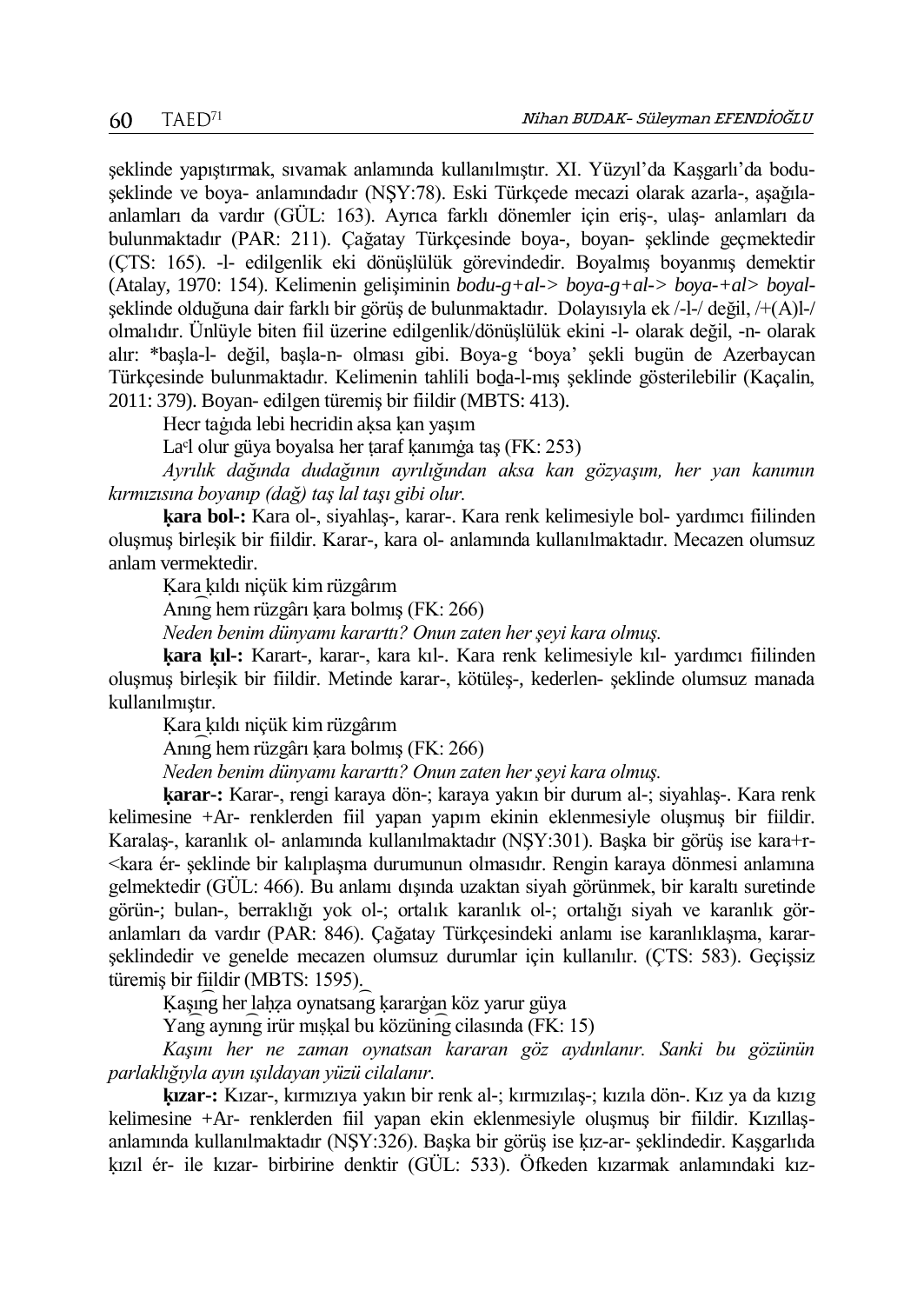fiilinden türemiş olabilir. Geçişsiz türemiş bir fiildir (MBTS: 1722). Çağatay Türkçesindeki anlamı ise kızar-, kırmızı ol- şeklindedir (ÇTS: 630).

İçip ḳanımnı ol köz kim ḳızarmış nā-tüvānı ̇̄dür

Ki hem bi mārlığda mey çikip ruhsārı al olmış (FK: 257)

*Kanımı içtiğinden gözü kızarıp güçsüzleşmiş, üstelik hastalıkta şarap içip yanakları al al olmuş.*

**ḳızart-:** Kızart-, kızarmasını sağla-; kızarmasına sebep ol-; kor hâline getir-; kırmızılaştır-. Kızar- fiiline -t- ettirgenlik ekinin getirilmesiyle oluşmuş türemiş bir fiildir. Çağatay Türkçesinde kızart-, kırmızı hâle getir- anlamındadır (ÇTS: 630).

Leb-i la<sup>c</sup>lin melāhat hāli birle behre-ver kılgan

Minin͡g cānımın dāġ-ı ışḳ birle behre-mend itmiş (FK: 260)

*Kırmızı dudağının (kenarındaki) benin güzelliği, beni bahtiyar edip canımı aşk yarası ile kısmetli kılmış.*

**köker-:** Gök rengini al-, göğer-, yeşillen- anlamındadır. Kaşgarlıda gök rengini alanlamına gelir. köger- < *\*kö*:k+er- şeklinde bir kökeni vardır (GÜL: 376). Kök renk kelimesine +Ar- renklerden fiil yapan ekin eklenmesiyle oluşmuş bir fiildir. Başlangıçta gök sözünün türevleri arasında sayılmış ancak daha sonra Rumca küçük soğan, arpacık soğanı anlamındaki kelimeyle birleştirilerek Rumcadan alındığı düşünülmüştür (TDES: 159). Ancak Rumcanın Anadolu Türkçesine etkisi olsa da Orta Asya Türkçesine etkisi neredeyse imkansızdır. Coğrafi yayılım ve tarihî sürecin göz önünde bulundurulması gerekmektedir. Kelimenin göğer-, göver-, güver- şekilleri de bulunur. Yeşil anlamındaki gök kelimesinden gök+er-mek > göğermek > gövermek > güvermek şeklinde dönüştüğü düşünülebilir (MBTS: 1082). Yeni yeni çık-, bit- (PAR: 516) anlamı dışında farklı renkleri ifade eden mavileş-; morar- (MBTS: 1082) anlamları da vardır. Çağatay Türkçesinde yeşer- , mavileş- anlamındadır (ÇTS: 654).

Sebābning hevesidin sakalnı reng itme

Aḳarsa sebze kökermek yana ni imkāndur (FK: 135)

*Gençliğin hevesinden sakalının rengini değiştirme. Yeşil beyazlasa yeniden yeşermek imkânı var mıdır?*

**kökert-:** Göğert-, yeşert-. köker- fiiline -t- ettirgenlik ekinin getirilmesiyle oluşmuş türemiş bir fiildir. Çağatay Türkçesinde yeşert- anlamındadır (ÇTS: 655).

Köngülde hālidin ol hat mahabbeti tüşti

Giyāh-ı fitne kökertür bu ṭurfe dāne man͡ga (FK: 20)

*Gönlüme yüzündeki beninin tüylerinin muhabbeti düştü. O, hiç görülmemiş bir tohum olan fitne bitkisini bende yeşertir.*

**sarġar-:** Sarar-, sol-, sarıya dön-. Sarıġ renk kelimesine +Ar- renklerden fiil yapan ekin eklenmesiyle oluşmuş bir fiildir. Sarar- anlamında kullanılmaktadır. XI. yüzyılda Kaşgarlıda sargar- şeklindedir (NŞY:537). Eski Türkçede sarıġ şeklinde olan kelimede -ġ düşmüş sözcük kökünde kalan /ı/ ünlüsü +Ar ekinin içinde kaybolmuştur (GÜL: 735). Kökenini sār+ġ+ar-dı şeklinde düşünmek de mümkündür (Kaçalin, 2011: 576). Sarı renkli olmak anlamı dışında zayıflayıp benzi solmak anlamı da vardır (PAR: 1460). Çağatay Türkçesindeki anlamı ise sarar-, sol- şeklindedir (ÇTS: 950). Geçişsiz türemiş bir fiildir (MBTS: 2710).

Altun izip irip köygen sayı hālis bolur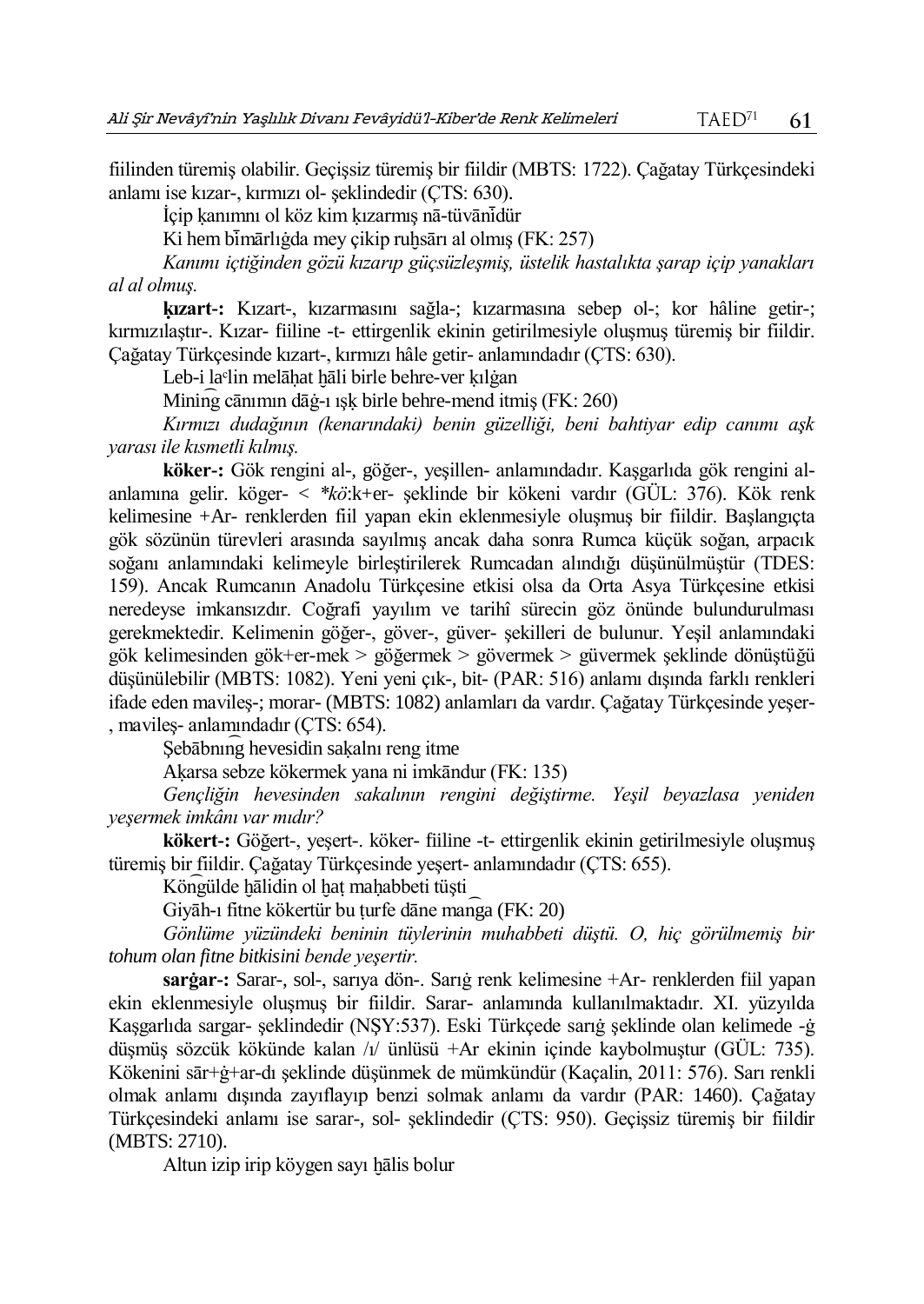Ni <sup>c</sup>aceb sargarsa yüz tiggen sayı imgek manga (FK: 18)

*Altını ezip eritip yaktığında saf olur. Ne tuhaf ki yüzüm sararıp solduğunda zahmet olur bana?*

#### **2. Yabancı Dillerden Dilimize Gelen Kelimeler**

### **2. 1. Ödünç Kelimeler**

**abraş** (Ar.): alacalı, benekli; beyaz ve kırmızı alaca renk. Arapça alaca benekli at anlamındaki bereş> ebraş kelimesinden veya alaca hastalığına tutulmuş kimse anlamındaki ebraş > abraş kelimesinden gelmektedir (MBTS: 8). Çilli, alaca benekli (at) anlamındaki kelime olarak dile yerleşmiştir. Arapça renk ve kusur sıfatları yapan afʿal veznindedir (NŞY: 2). At donları dışında da alaca benekli anlamında kullanılmaktadır (TDES: 1). Atın tüysüz yerlerinde uyuz gibi ortaya çıkan cilt hastalığı; lekeli çilli (PAR: 33); beyaz ve kırmızı alaca renk; vücudunda sam lekesi bulunan adam (DEV: 5) anlamları da vardır. Çağatay Türkçesinde alacalı olarak anlamı verilmiştir (ÇTS: 4).

ᶜᾹlemni eger ḳozġaban ot salsa tan͡g irmes

Ol sūh ki ser-hos çıkıban sikritür abras (FK: 254)

*O güzel, sarhoş çıkıp alacalı atları koşturur, dünyayı ateşe verip karıştırsa şaşmamak gerekir.* 

**aḥmer** (Ar.): Kırmızı, kızıl. Köken olarak kırmızılık anlamındaki ḥumret kelimesinden gelmektedir (ÖTKN: 142). Arapça kırmızı anlamındaki ahmar kelimesinden dile yerleşmiştir. Arapça sıfatın dişil biçim ḥamrādır (NŞY: 9). Çağatay Türkçesinde kırmızı, kızıl anlamındadır (ÇTS: 21).

Meger ḳanlıġ könn͡ggülnin͡g ḳuşlarıdur uçḳan

Tonun͡gda tügme kim yāḳūt-ı aḥmerdin ḳaṭār ittin͡g (FK: 347)

*Meğer uçan, kanlı gönlümün kuşlarıymış. Elbisendeki düğmeleri kırmızı yakuttan sürü ettin.*

**aḫżar** (Ar.): Yeşil, daha yeşil. Arapça yeşermek anlamındaki ḫaḍr-ḫuḍret kelimesinden aḫḍar olarak kullanılan bir kelimedir (MBTS: 54). Yeşil, yemyeşil (PAR: 53) anlamından başka herhangi bir anlamı yoktur. Çağatay Türkçesinde de yeşil anlamında kullanılmaktadır (ÇTS: 24). bk. hażrā, sebz.

Sıdkıng boluban urmak bu günbed-i ahżar çarh

Kasrın ggadur urgan dik bir sebz kebūter çarh (FK: 110)

*Bu yeşil kubbeye çark vurmak senin sadakatindir. Yeşil bir güvercin gibi sarayınadır çark vuran.*

**aṣfar** (Ar.): Sarı, sarılık; sarılık hastalığı; solgun yüz. Arapçadan gelmiş bir kelimedir. Kökeni sarılık anlamındaki ṣufret kelimesidir (ÖTKN: 347). Renk anlamı dışında uçuk, soluk benizli anlamı da vardır (PAR: 106). Çağatay Türkçesinde sarı, soluk benizli anlamında kullanılmıştır (ÇTS: 57).

Sūd imiş köz tüşse aṣfar cins sarı veh ḳanı

Serv-i nāzım kim sarıġ gül bergidin kiymiş ḳabā (FK: 41)

*Sarılık hastalarının sarı bir şeye bakmaları faydalı imiş. Ne yazık! Sarı gül yaprağından kaftan giymiş servi boylu sevgilim nerede?* 

 $\bar{a}$ yine-fam (Far.): Ayna renkli. Āyine ve fām kelimelerinden oluşmuş birleşik bir kelimedir. İlk kelime olan āyine kelimesi ayna, gözgü (PAR: 128), ikinci kelime olan fām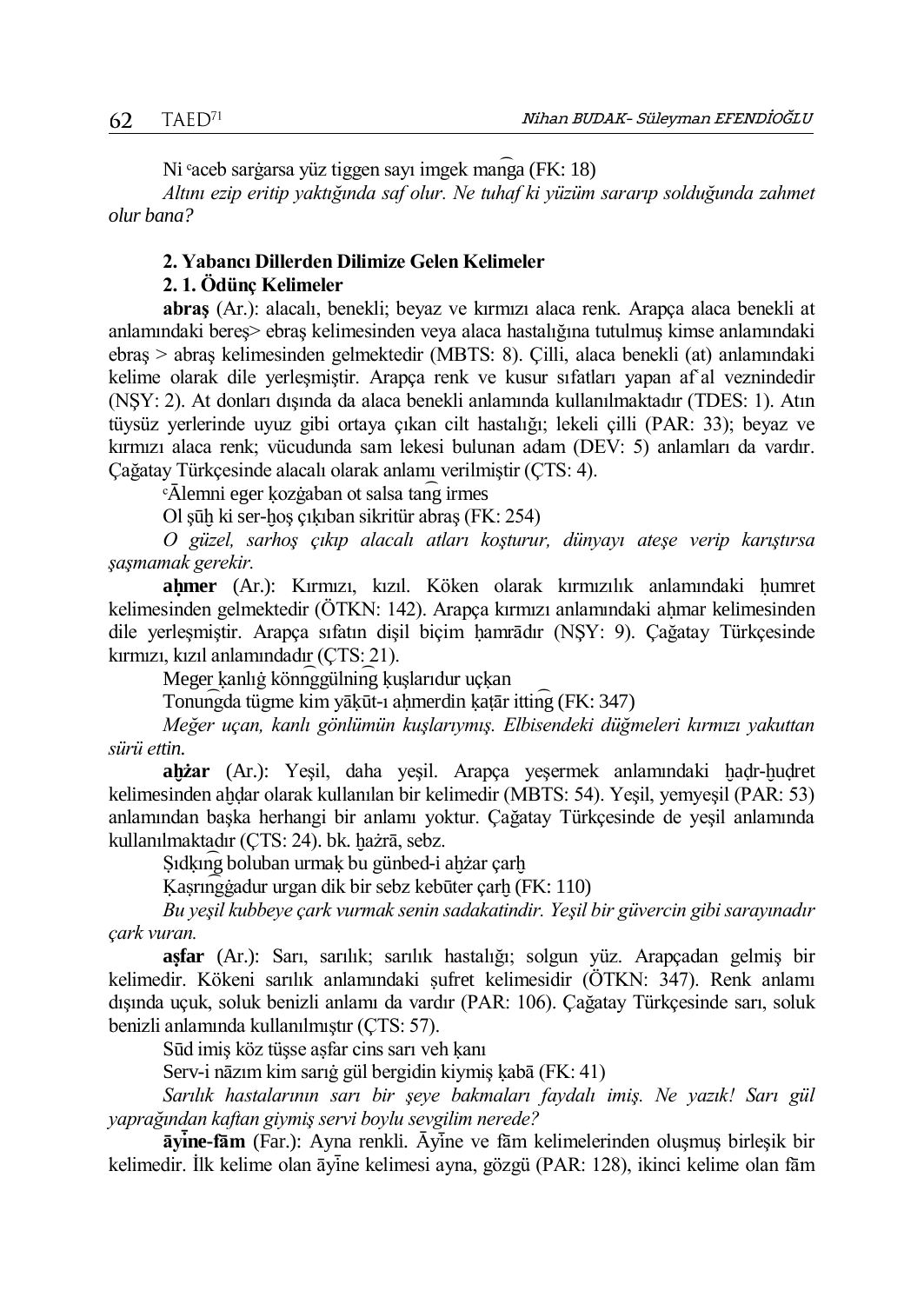kelimesi ise renk, biçim, görünüş (ÖTKN: 1936) anlamlarına gelmektedir. Farsçadan gelen bu kelime ayna renkli anlamındadır (ÇTS: 78). bk. āyine-reng, āyine-gūn.

Bāde gül-reng ü kadeh āvine-fām

Su vü mey mezcini fehm itkey kām (FK: 681)

*Şarap gül rengi ve kadeh ayna rengi, su ile mey karışımını damak şimdi anlayacak.*

**āyı ̇̄ne-gūn** (Far.): Ayna renkli. Avestacadaki göstermek anlamındaki avidayana fiili Orta Farsçaya göstergeç anlamındaki \*ādēnak şeklinde geçmiş olmalıdır. Farsçadan gelen ayna anlamındaki āyina kelimesi bununla bağlantılıdır (NSY:47). Ayine kelimesiyle renk; tarz, usul, biçim anlamlarına gelen gūn kelimelerinden oluşmuştur (ÖTKN: 441). Çağatay Türkcesinde ayna renkli anlamındaki birleşik bir kelimedir (ÇTS: 78). bk. āyine-fām,  $\bar{a}$ vine-reng.

Çik imdi lutf ile sarsar-veşing <sup>c</sup>inānın kim

Kılıptur āyine-gūn yir yüzüni sarsar-ı dey (FK: 575)

*Çek şimdi lütuf ile fırtınanın dizginlerini ki yeryüzünü kış rüzgârı ayna renkli kılmıştır.* 

 $\bar{a}$ yine-reng (Far.): Ayna renkli. Āyine ve reng kelimelerinden oluşmuş birleşik bir kelimedir. Reng kelimesi Sanskritçe aynı anlama gelen ranga kelimesinden Farsçaya rang olarak geçmiştir (NŞY: 518). Cisimler tarafından yansılanan ışığın gözde oluşturduğu duyum demektir (TDES: 344). Çağatay Türkçesinde ayna renkli, parlak anlamına gelmektedir (ÇTS: 78). bk. āyīne-fām, āyīne-gūn.

Sākiyā tut kadeh-i āyine-reng

Kim kön͡ggül közgüsidin açḳay zeng (FK: 681)

*Ey saki! Kadeh renkli ayna tut ki gönül aynasının pası silinsin.*

**benefşe-reng** (Far.): Menekşe renkli; eflatun; mor. Benefşe ve reng kelimelerinden oluşmuş birleşik bir kelimedir. Farsçadan gelen benefşe kelimesi benefsec olarak da geçmektedir. Anlam olarak ilk anlamı menekşe, ikinci anlamı mordur (DEV: 84). Çağatay Türkçesinde bu kelime menekşe renkli anlamında geçmektedir (ÇTS: 122).

Erġavān-gūn yüz benefşe-reng ḫaṭ cānım alur

Hil<sup>c</sup>ati bolsun anıng ger ergavāni ger benefs (FK: 264)

*Erguvanî yüz menekşe renkli hat benim canımı alır. Elbisesi onun ister erguvan ister menekşe rengi olsun.*

**beyāż** (Ar.): Ak, beyaz; siyah karşıtı. Arapça beyaz olma, beyazlık, beyaz renk anlamındaki bayāḍ kelimesinin abyaḍ şeklinde sıfat olarak kullanılmış şeklidir. Sıfat olarak kullanımı Türkçeye özgüdür (NŞY: 68). Gün ışığının tayfındaki bütün renklerin karışımı ile meydana gelmiş ve örneği süt ile karda görülen renktir (ÖTKN: 685). *Renk anlamı dışında müsveddenin temize çekilmesi (PAR: 188); yumurta akı; aydınlık (DEV: 95) anlamları da vardır. Asıl anlamı aklıktır (DEV: 95; PAR: 188).* Çağatay Türkçesinde beyaz, ak, aklık, aydınlık anlamlarındadır (ÇTS: 129). bk. beyża.

Köz firākın͡gda aḳardı vü sirişki ḳurudı

Yamġurı bolmas eger ᶜayn-ı beyāż olsa bulut (FK: 74)

*Ayrılığında gözyaşı kurudu ve göz ağardı. Bulut, beyaz göz olursa yağmuru olmaz.*

**beyża** (Ar.): Ak, beyaz; siyah karşıtı. Arapça yumurta anlamındaki bayḍ/bayḍa kelimesi Türkçeye geçerken beyaz olarak geçmiştir. Bu anlam ilişkisi Latince beyaz anlamındaki albus veya yumurta akı anlamındaki albumen kelimeleriyle ilişkili olmalıdır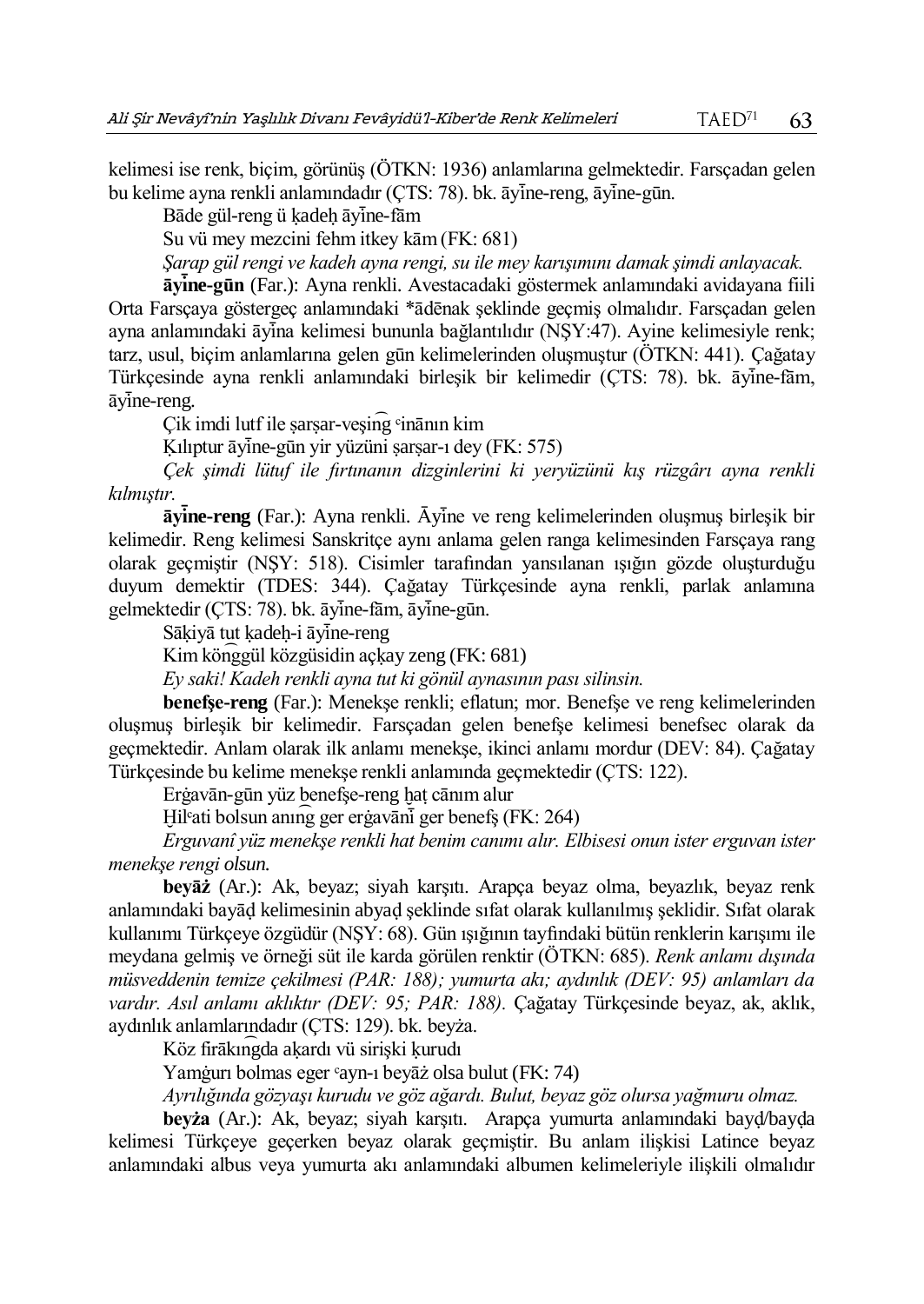(NŞY: 68). *beyaż>ebyāż>beyżāʾşeklinde oluşarak çok beyaz, en beyaz gibi anlamlar almıştır* (ÖTKN: 691)*.* Çağatay Türkçesinde bembeyaz, apak anlamındadır (ÇTS: 131). bk. beyāż.

Yoksa bir tırnağıng olmıştur hınādın la<sup>c</sup>l-gūn

Ᾱyetı ̇̄kildi yed-i beyżā çü ilgin͡g şānıda (FK: 549)

*Bir tırnağın kınadan lal renkli olmuş, yoksa bu elin şanına yed-i beyzânın (Hz. Musa elinin) ayeti mi geldi?*

**ciger-gūn** (Far.): Ciğer renkli; kara. Ciger ve gūn kelimelerinin birleşmesinden oluşmuş bir kelimedir. Farsçadaki cigar/cigar kelimesi karaciğeri ifade etmektedir (NŞY: 94). Ciğer kelimesi akciğeri ifade ettiğinde solunum aygıtını, karaciğeri ifade ettiğinde karın boşluğunda bulunan organı ifade eder. Ayrıca güç, kuvvet anlamında yan anlamı da vardır (TDES: 72). Ciğer kelimesinin avaz; keder, sıkıntı şeklinde yan anlamları da bulunmaktadır (DEV:141). Kelime Çağatay Türkçesinde ciğer renginde (ÇTS: 207) anlamındaki birleşik bir kelimedir.

Birmeyin zahmın ciğer kanığa teskin güne<sup>3</sup>i

La<sup>c</sup>li külmek birle eşkimni ciğer-gūn kıldı la (FK: 35)

*Ciğer yaramın kanına sakinleşme rengi vermeyin. Kırmızı dudağı, gülüşüyle gözyaşımı ciğer renkli kıldı.*

**dü-rengāne** (Far.): İki renkli, iki renklilik, (mec.) hilekâr. Dilimize Farsçadan gelen bir kelimedir. İki renkli anlamındadır (ÇTS: 313).

Dü-rengāne söz sifle-i nahs dip

Ḳılur Türk ü Hindūġa ẓāhir nifak (FK: 706)

Uğursuz alçak söz, iki renkli diyerek Türk ve Hintliye açık nifak kılar.

**eblaḳ** (Ar.): Ala, alaca; karışık renkli; elâ. Arapça bir sıfat olan balık kelimesinden gelmektedir (DEV: 198). Rengi alaca olan anlamındadır. Ablak şeklinde de kullanılır (MBTS: 7). Renk anlamı dışında ala bacak veya ala paça at donlarını da ifade eder (PAR: 377). Rengârenk anlamı da vardır (DEV: 198). Çağatay Türkçesinde alaca bulaca, rengârenk, ala bacak at anlamındadır (ÇTS: 317).

Ser-keş eblak sikritip devran dik ol hurşid-veş

İgnide zer-keş libas daġı andaḳ kim ḳuyaş

Hulkı hem hos hüsni dil-kes özi hem bar cür<sup>a-ces</sup>

Atı ser-keş tonı zer-keş ḥüsni dil-keş ḫulḳı ḫoş

Körmedük bu nev<sup>c</sup> meh-veş çābük ü ra<sup>c</sup>nā yiğit (FK: 636)

*O güneş gibi parlak sevgili, pervasızca rengârenk koşup dolaşır*

*Öyle ki güneş, altın sırmalı elbisesinin kolunda gibidir.*

*Yaratılışı hoş, güzelliği gönül çekici hem de içki içmesi var.*

*Atı dik başlı, elbisesi altın işlemeli, güzelliği itaatsiz, yaratılışı hoş.*

*Böylesi hızlı yiğit, ay gibi güzel sevgili görmedik.*

**edhem** (Ar.): Kara yağız (at). Arapça bir isim olan bu kelime kara yağız veya kara donlu atları ifade etmek için kullanılır. At donu dışında bağ, zincir anlamında ve erkek adı olarak kullanılmaktadır (PAR: 382). Çağatay Türkçesinde kelime kara yağız at anlamındadır (ÇTS: 321).

Seḥer-gūn eşhebiġa kim kirekdür pāy-māl olmaḳ

Felek meydānıġa her tür ḳamer dik sürdi tut edhem (FK: 4012)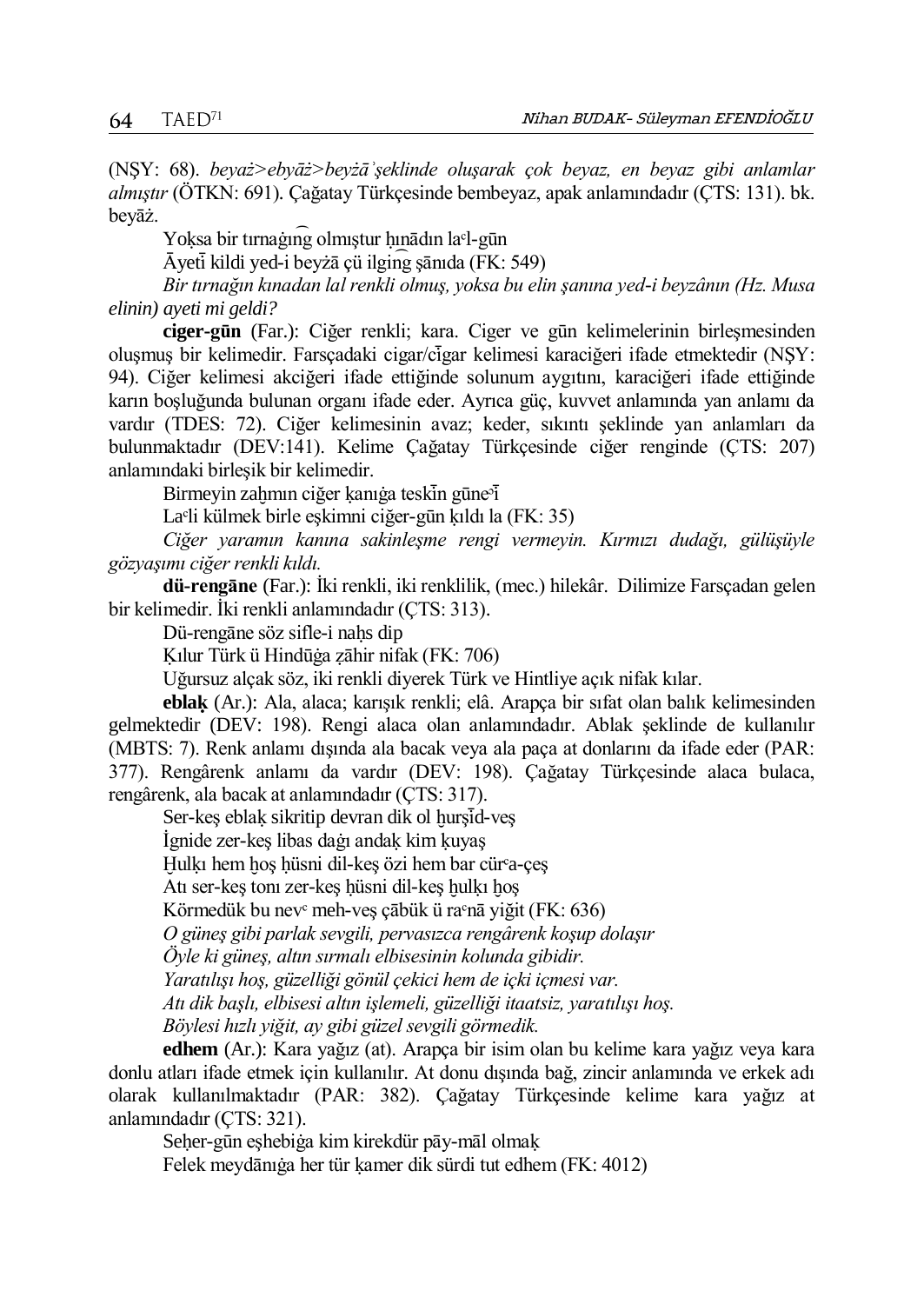*Seher vaktinde boz donlu ata ayakaltında kalmak gerekir. Kara yağız at ise, felek meydanında ayın tüm halleri gibi dolaşır.*

**elvan** (Ar.): Renkli, çok renkli, rengârenk. Arapça renk, parıltı anlamındaki lawn kelimesinin alwān şeklindeki çoğuludur. Kelimenin birinci anlamı renkler, ikinci anlamı ise çok renkli, alacalıdır (NŞY: 160). Sıfat olarak kullanımında çeşit çeşit renkte olan, rengârenk (ÖTKN: 1783) *şeklinde ve çeşitler (DEV: 216) olarak anlamlandırılmaktadır.* Çağatay Türkçesinde renkler, renkli, göz alıcı anlamlarına gelmektedir (ÇTS: 333).

Sarığ kızıl elvan bile hil<sup>c</sup>atlering iy gül

Raᶜnālıġ irür ol ki libāsın͡gda ᶜıyandur (FK: 142)

*Ey gül! Sarı, kızıl renkli kaftanların ile elbisendeki o güzellik açıktır.*

**erġavān-gūn** (Far.): Erguvan renginde, kızıl renkli, kızıl. Farsça kızılımsı mor çiçekler açan bir ağaç, kızılımsı mor renk anlamlarındaki argavān kelimesinden gelmektedir (NŞY: 168). Erguvan (PAR: 408) ve ergavân (DEV: 228) olarak kullanılmaktadır. Genel olarak kızıl veya kırmızımtırak bir renge sahiptir. Çağatay Türkçesinde kızıl renkli, erguvan renginde (ÇTS: 341) anlamında birleşik bir kelimedir.

Erġavan-gūn yüz benefşe-reng ḫaṭ cānım alur

Hil<sup>c</sup>ati bolsun anıng ger ergavāni ger benefs (FK: 264)

*Erguvanî yüz menekşe renkli hat benim canımı alır. Elbisesi ister erguvan ister menekşe rengi olsun.*

**eşheb** (Ar.): Beyaz, ak, boz, kır (at). Esasında Arapçada kır, kül renginde olan anlamında bir kelimedir. Özellikle kır, akçıl, boz, kül renkli atların renkleri için kullanılmaktadır (MBTS: 2961). At donu anlamı dışında soğuk gün; güç iş; arslan anlamları da vardır (DEV: 237). Çağatay Türkçesinde boz donlu at, beyaz, kır at; aslan anlamındadır (ÇTS: 348).

Seher-gūn eshebiġa kim kirekdür pāy-māl olmak

Felek meydānıġa her tür ḳamer dik sürdi tut edhem (FK: 4012)

*Seher vaktinde boz donlu ata ayakaltında kalmak gerekir. Kara yağız at ise, felek meydanında ayın tüm halleri gibi dolaşır.* 

**gūne** (Far.): Renk, renk türü, tür, çeşit, tarz, türlü, gidiş, yol. Farsça renk anlamındaki gûn kelimesiyle ilgilidir (DEV: 294). Ayrıca tarz (ÖTKN: 2250), sıfat (PAR: 525) anlamları da vardır. Çağatay Türkçesinde renk, tür, türlü, çeşitli anlamlarına sahip kelimedir (ÇTS: 406). bk. reng.

Birmeyin zahmın ciğer kanığa teskin güne<sup>3</sup>

Laᶜli külmek birle eşkimni ciğer-gūn ḳıldı la (FK: 35)

*Ciğer yaramın kanına sakinleşme rengi vermeyin. Kırmızı dudağı, gülüşüyle gözyaşımı ciğer renkli kıldı.*

**gül-fām** (Far.): Gül renkli, pembe, kızıl, kırmızı. Gül ile fām kelimelerinden oluşmuş birleşik bir kelimedir. Anlamı gül renkli, gül gibi rengi kızıl olandır (PAR: 532). Renk anlamı dışında kadın adı olarak kullanılır (DEV: 298). Farsçadan gelen bu kelime Çağatay Türkçesinde gül renkli, gül gibi rengi kızıl anlamındadır (ÇTS: 412). bk. gül-gûn, gül-gūne, gül-reng.

Sākiyā nakd-i hayātım cevheridür cām ara

Kim irür cām içre mey  $\alpha$ ksing mey-i gül-fām (FK: 24)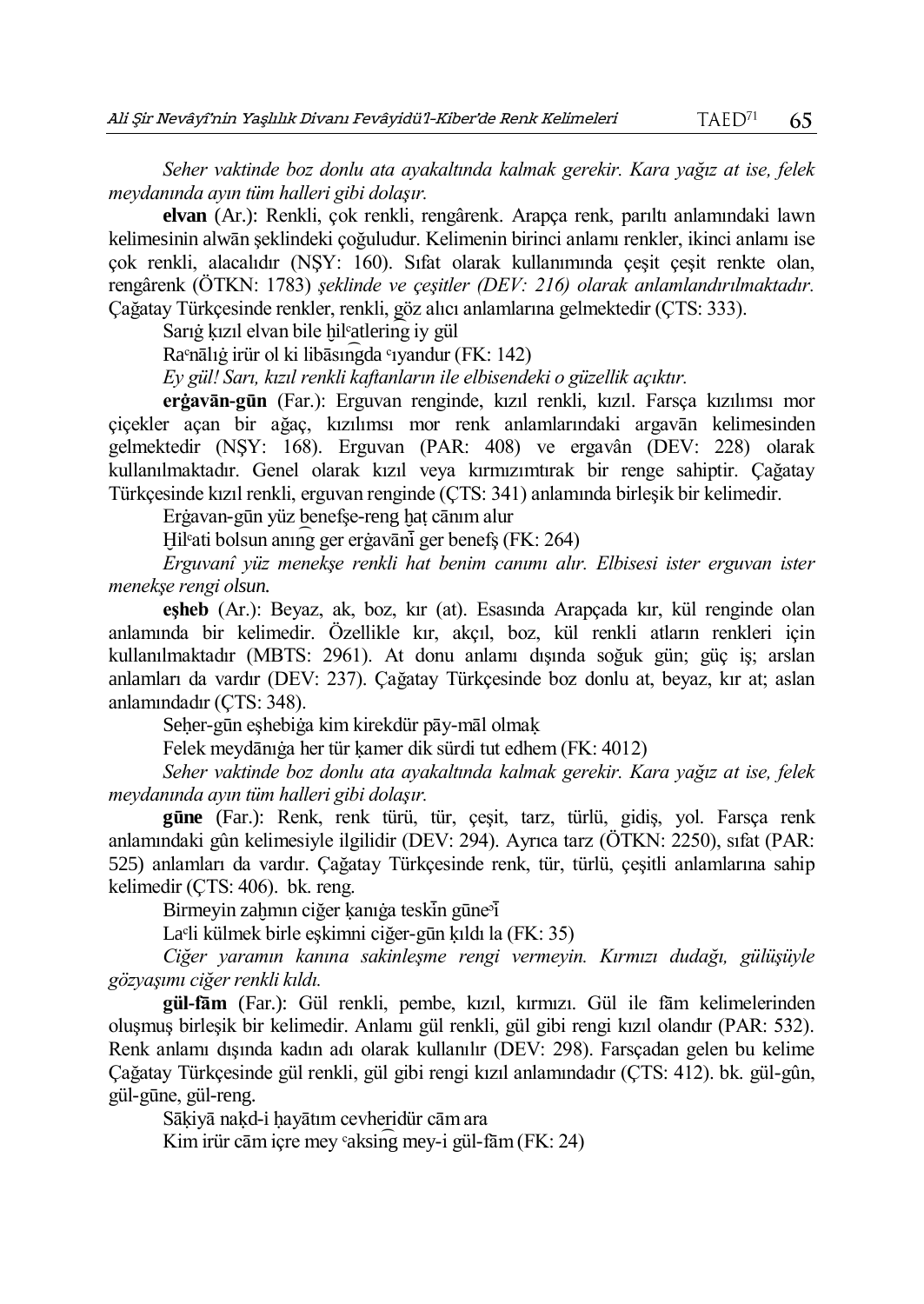*Ey saki (sevgili)! Burada kadeh, hayatımın değerinin cevheridir. Öyle ki kadeh içindeki şarap, senin gül renkli yansımandır.*

**gül-gūn** (Far.): Gül renkli, pembe, kızıl, kırmızı. Farsça gul ve gûn kelimelerinden oluşmuş birleşik bir sıfattır (MBTS: 1126). Gül renkli, pembe anlamındadır (PAR: 532). Renk anlamı dışında kadın adı olarak kullanılır (DEV: 298). Gül kelimesi çiçek, özellikle gülü ifade eden gul kelimesinden gelmektedir (NŞY: 218). Çağatay Türkçesinde gül renkli olarak geçer (ÇTS: 412). bk. gül-gūne, gül-fām, gül-reng.

Boldı bi-hodluğuma bāde-i gül-gūn bā°is

Anı nūs iylegeli sāki-i meyzūn bā°is (FK: 93)

*Beyhudeliğime kırmızı şarap sebep oldu. Onu içmeme bu ölçülü (güzel) saki sebep oldu.*

**gül-gūne** (Far.): Gül renkli, pembe, kızıl, kırmızı. Farsça gulgūn'dan gulgūne olmuştur (MBTS: 1126). Gūne kelimesi tür, çeşit, tarz anlamlarına gelmektedir (ÖTKN: 2250). Gulgūne kelimesinin gül renkli, gül gibi pembe yanaklı sevgili anlamları vardır (PAR: 532). Çağatay Türkçesinde gül renkli, gül yanaklı, düzgün, allık (ÇTS: 412) anlamlarında birleşik bir kelimedir. bk. gül-gûn, gül-fām, gül-reng.

Yüzüngde hāl ġavġāsı ara gül-gūne zibidin

Közün͡g ceyrānları oynarġa güya lāle-zār ittin͡g (FK: 347)

*Yüzündeki ben kavgası arasında gül renkli yanaklarını, oynaşan göz ceylanlarına sanki lale bahçesi ettin.*

**gül-reng** (Far.): Gül renkli, pembe, kızıl, kırmızı. Farsça gul ile reng kelimelerinden oluşmuş birleşik bir sıfattır (MBTS: 1125). Anlamı gül renkli, pembedir (DEV: 298). Çağatay Türkçesinde de gül renkli, pembe anlamına gelmektedir (ÇTS: 413). bk. gül-gûn, gül-fām, gül-gūne.

Bir yüzi gül fürkati eskimni rengin iylemiş

Sāġar-ı gül-reng içinde bāde-i gül-fām bir (FK: 177)

*Bir gül yüzlünün ayrılığı gözyaşımı renkli eylemiş. Gül renkli kadeh içinde gül renkli şarap eylemiş.*

hażrā (Ar.): Yeşil, yemyeşil. Arapça yeşermek anlamındaki hadr-hudret kelimelerinden gelmektedir. Ahdar'ın müennes (dişil) şeklidir. Yeşil demektir (MBTS: 1156). Daha, pek, çok, en yeşil ve sebze, yeşillik anlamları vardır (DEV: 310). Çağatay Türkçesinde yeşil, yeşillik, sebzelik anlamlarına sahip kelimedir (ÇTS: 456). bk. aḫżar, sebz.

Ḥulle-i kâfur-gūn ol ḫilᶜat-i ḫażrā üze

Sebze-i cennetka güya tüşti rahmetdin kırav (FK: 491)

*Beyaz renkli cennet elbisesi, o yeşil kaftanın üzerinde. Sanki cennet sebzelerine rahmetten kırağı düşmüş.*

**hem-reng** (Far.): Aynı renk, rengi bir. Farsça birleşik bir sıfattır. Anlamı "bir renkte, rengi bir" olup mecaz olarak huyları bir olandır (DEV: 356). Çağatay Türkçesinde aynı renk anlamındaki kelimedir (ÇTS: 461).

Anga hem-reng olay dip mātemi-min

Ḳarargan rüzgârım bar güvāhım (FK: 389)

Matemliyim deyip onunla aynı renk olacak, kararan bahtım benim şahidimdir.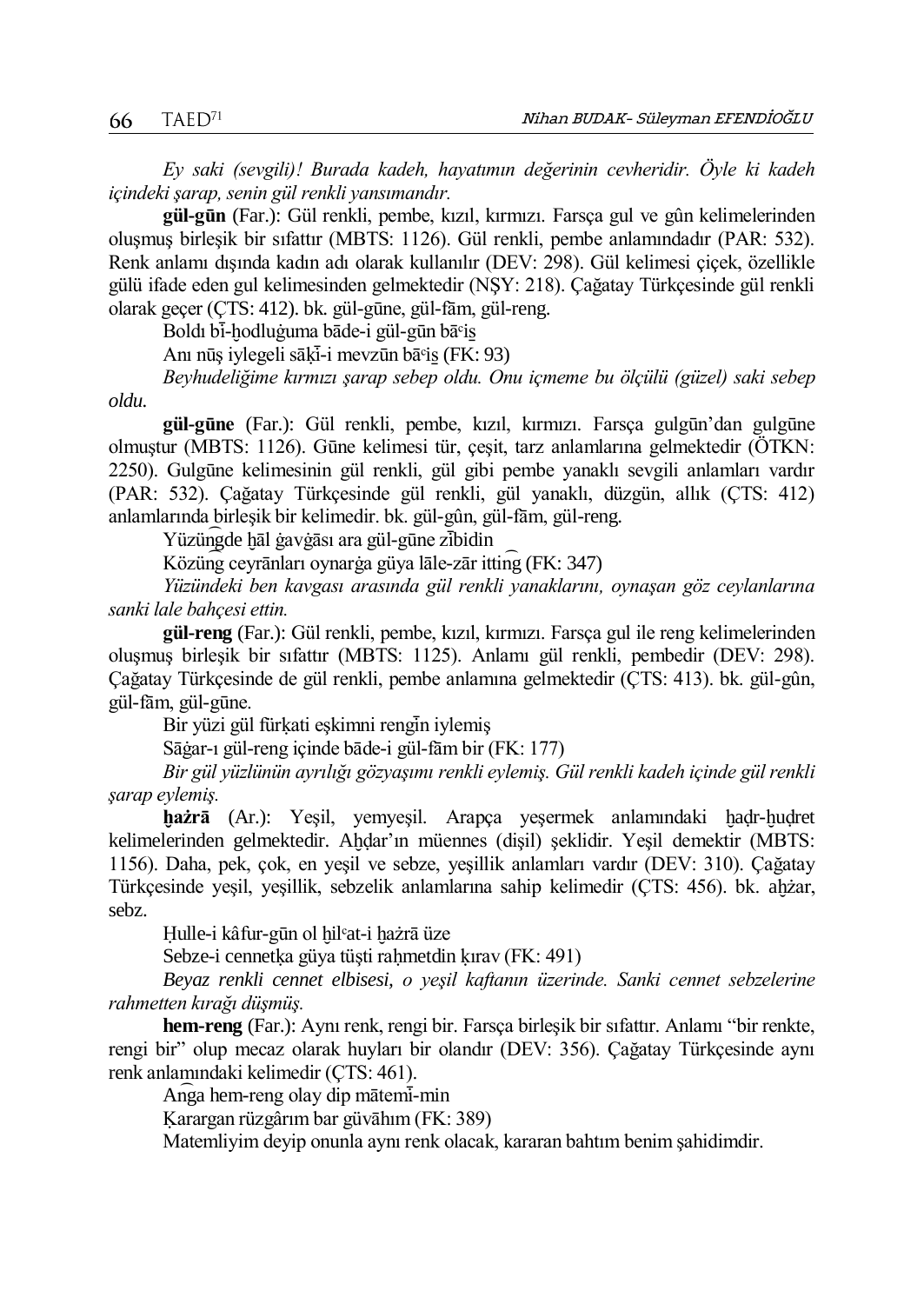**ḥınā** (Ar.): Kına, boya. Arapça ḥinnā kelimesinden dilimize gelmiştir. "Kına", lawsonia inermis bitkisinden elde edilen boyar bir maddedir (NŞY: 322). Saç, el vb. boyamakta kullanılır. Ḥınna/ḥına şekillerinde görülebilir (ÖTKN: 2641). Çağatay Türkçesinde kına anlamında kullanılmıştır (ÇTS: 467). bk. ḥınnā.

ᶜÖmr naḳdin ṣarf itey dir-min ḥınā bāzārıda

Tā kutulġay ḫāṭırım sūd u ziyan sevdasın (FK: 453)

*Zihnim kâr ve zarar sevdasından kurtulana kadar ömür sermayesini kına pazarında harcayacağım.* 

**ḥınnā** (Ar.): Kına, boya. Kına demektir (ÇTS: 468). bk. ḥınā.

İtleringge tu°medür bağrım velikin kolların

Ol ki rengin iylemiş hınnā kibi kanımdur ol (FK: 375)

*Bağrım köpeklerine yiyecektir, lakin ellerindeki renkli kına benim kanımdır.* 

**ḫumret** (Ar.): Kırmızılık, kızıllık. Arapça kırmızılık, kızıllık demektir (DEV: 381).

Kelime kök hâldedir (ÖTKN: 2529). Çağatay Türkçesinde kırmızılık, kızıllık anlamındadır (ÇTS: 485).

Ḳarı ḳızarsa içip bāde bardur andaḳ kim

Yüzige ġāze bile zāl istegey ḥumret (FK: 73)

*Yaşlı kişi şarap içip kızarırsa onun bir sebebi vardır. Herhalde o ihtiyar, yüzüne kırmızı allık istiyor.*

**ḳırmız** (< ḳırmiz) (Far.): Kızıl, kırmızı; kırmız böceğinden çıkarılan boya. Hint Avrupa anadilindeki kurtçuk anlamındaki \*kwrmis kelimesi Sankritçeye kurtçuk, larva, böcek anlamındaki krmi kelimesi şeklinde evrilmiştir. Farsçaya boya veren bir böcek, koşnil anlamındaki kirmiz olarak geçmiştir. Arapçaya ise kırmız olarak Farsçadan geçmiştir. Batı dillerine Arapçadan geçmiştir (NŞY: 323). Çağatay Türkçesinde kırmızı demektir (ÇTS: 626). Bazen yan anlam kazanarak kızıl hastalığını da ifade etmektedir (ÇTS: 626). bk. kırmızı.

Közüm ḫūn-ābıdın āfāḳ rengi ḳırmızı boldı

Hemānā kim bu çeşme suyudın hāsıl bolur kırmız (FK: 213)

Gözüm kanlı gözyaşıyla ufuk rengi gibi kırmızı oldu. Sanki kırmızı, bu çeşmenin suyundan ortaya çıkmış.

**ḳırmızı** (Far.): Kırmızı, kızıl, al. Aslı kırmiz olarak Farsçadır. Dilimize Arapçadan geçmiştir. Küçücük bir cins böcekten çıkan ve güzel kızıl renk veren bir tür boya (PAR:900) olan kırmız kelimesiyle sahiplik eki olan nispet î'sinin ekleşmesiyle oluşmuş bir kelimedir. Ḳirmiz>ḳirmizı ̇̄ olarak kırmızla ilgili anlamına gelir (MBTS: 1706). Çağatay Türkçesinde kırmızı renk olarak geçmektedir (ÇTS: 626). Sıfat olarak kullanılmaktadır (ÖTKN: 3267). bk. ḳırmız.

Közüm ḫūn-ābıdın āfāḳ rengi ḳırmızı boldı

Hemānā kim bu çeşme suyudın hāsıl bolur kırmız (FK: 213)

*Gözüm kanlı gözyaşıyla ufuk rengi gibi kırmızı oldu. Sanki kırmızı, bu çeşmenin suyundan ortaya çıkmış.* 

**lāceverd** (Far.): Koyu mavi renk, lacivert. Sanskritçe kral anlamındaki rācā ve pay, rızık anlamındaki varta kelimelerinin birleşiminden oluşmuş bir kelimedir. Afganistan'da çıkan koyu mavi renkli süs taşı, lapis, lazuli anlamında lācivard olarak Farsçaya geçmiştir. Dilimizde de koyu mavi renk anlamındadır (NŞY: 362). Farsçası lâjverddir (DEV: 539).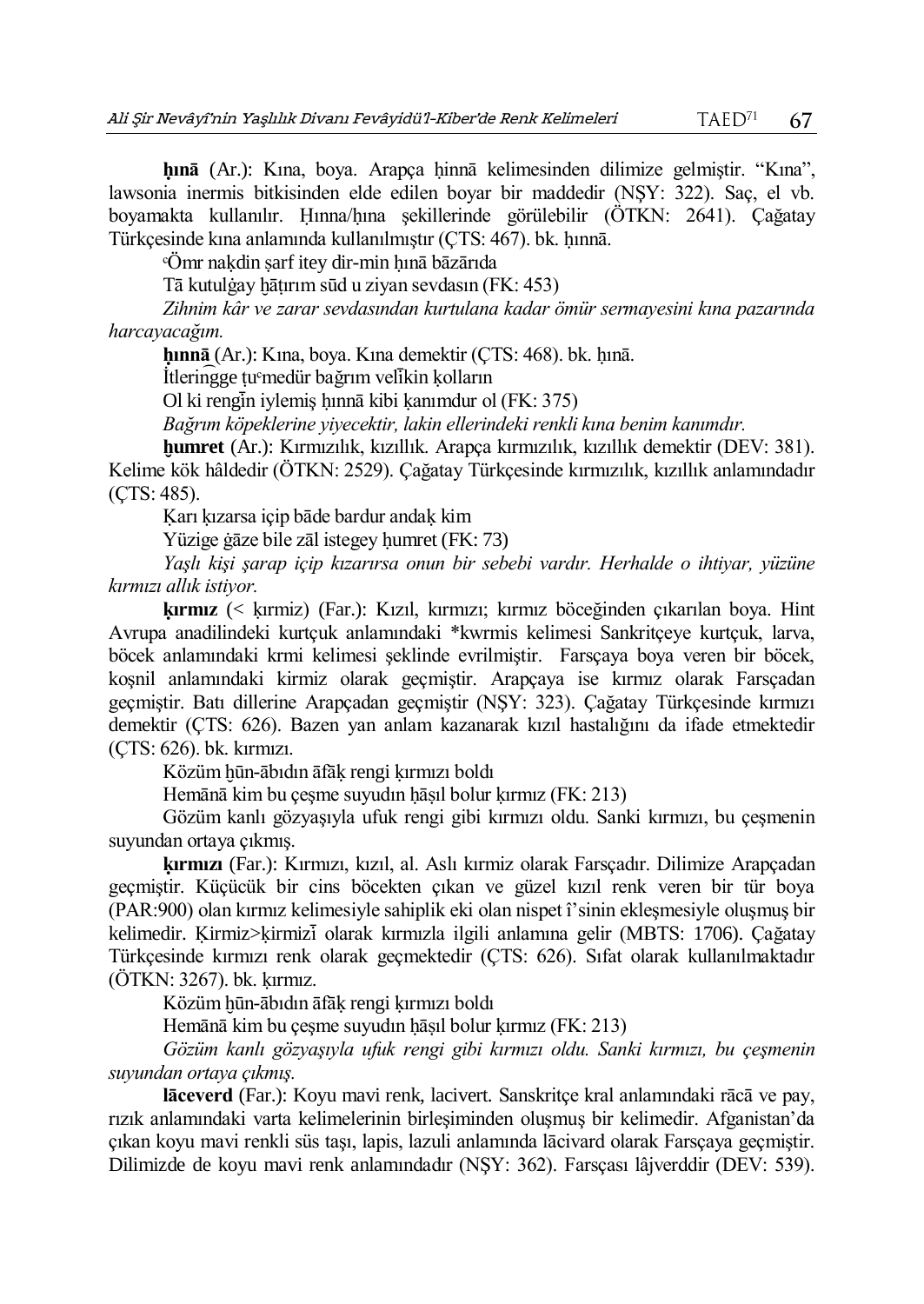Çağatay Türkçesinde lacivert, koyu mavi renkte değerli bir süs taşı olarak geçmektedir (ÇTS:688).

Ya kaşın $\widehat{g}$ ga katl üçün zinet firāvān iyleding

Kim hem ittin͡g lāceverd ü hem zer-efşān iyledin͡g (FK: 339)

*Ey sevgili! Kaşına katletmesi için süsü bol eyledin. Hem lacivert hem de altın saçan süslerle bezedin.* 

**lāle-fām** (Far.): Lale renkli, kırmızı, pembe. Lāle ile fām kelimelerinden oluşmuş birleşik bir kelimedir. Anlamı lale renkli, kırmızıdır (PAR: 958). Farsçadan gelen bu kelime Çağatay Türkçesinde lale renkli, kırmızı anlamındadır (ÇTS: 691). bk. lāle-gūn

Yüzüngnüng hecride bu köz karasın lāle yanglığ bil

Karası devride ivrülgen eşk-i lāle-fāmıdın (FK: 447)

*Bu göz bebeği çevresinin lale gibi olmasının sebebi yüzünün ayrılığıdır. Gözün karasının etrafında dönen lale renkli (kırmızı/kanlı) gözyaşıdır.*

**lāle-gūn** (Far.): Lale renkli, kırmızı, pembe. Lāle ile gūn kelimelerinden oluşmuş birleşik bir kelimedir. Lale kelimesi Farsçadaki gelincik, anemon ve benzeri kırmızı renkli çiçeklere verilen lāla kelimesinden gelmektedir (NŞY:364). Lāle-gūn**,** kelime anlamı itibariyle lale renkli, lale renginde olan şeklindedir (DEV: 542). Çağatay Türkçesinde lale renkli, kırmızı anlamlarındadır (ÇTS: 691). bk. lāle-fām

Kılgalı mey bile gül gül yüzin ol nüşin-leb

Lāle-gūn boldı kuyaş <sup>c</sup>ārıżı kevkeb kevkeb (FK: 48)

*Şarap ile gül, sevgilinin tatlı dudağı ile gül yüzünü kılalı, sevgilinin güneş yanağı yıldız yıldız lale renkli oldu.*

**levn** (Ar.): Renk, boya; çeşit, tür; beniz. Arapça renk, parıltı anlamındaki lawn kelimesinden gelmektedir (NŞY: 160). Yüzün rengi, beniz; çeşit; tür (ÖTKN: 3650); boya, sıfat (PAR: 970) gibi farklı anlamları da vardır. Çağatay Türkçesinde renk, boya, sıfat anlamlarına gelmektedir (ÇTS: 698).

Tenim otığa teskin meğer kim semüm olgay

Tenaᶜum bile kiygen niçe levn kettānı (FK: 614)

*Refah içinde nice renkli ketenler giyen tenimin ateşine meğer sam yeli dindirici olacakmış.*

**māvi** (Ar.): Mavi, çivit rengi, nil. Arapça su anlamındaki mā kelimesinin su gibi, suya ait, su rengi anlamlarına gelen mā<sup>r</sup>ī/māwi sekline dönüşmüş hâlidir (NSY: 393). Bulutsuz gökyüzünün rengidir (PAR: 1024). Çağatay Türkçesinde mavi, su renginde anlamındadır (ÇTS: 722). bk. nil.

Bürķa<sup>c</sup> alġaç kiydi māvi hil<sup>c</sup>at üzre sūseni

Mihrdin kılgan kibi māvini nilūfer benefş (FK: 264)

*Mavi elbise üzerine susam rengi peçe takmış, güneşle maviyi nilüfer veya menekşe kılmış gibi.*

**mey-gūn** (Far.): Şarap rengi, kızıl, kırmızı, al. Farsçadaki mayalanmış içki, şarap anlamındaki may kelimesinden gelmektedir (NŞY: 407). Birleşik bir sıfat olan kelime şarap renginde olan, kırmızıya çalan anlamındadır (DEV:638). Çağatay Türkçesinde şarap renkli anlamında kullanılmaktadır (ÇTS: 753). bk. mül.

Leb-i la<sup>c</sup>ling meyidin reşha<sup>ş</sup>ı tammış zekan sarı

Dime kim rengi mey-gūn bu leṭāfet birle ḫāl olġay (FK: 562)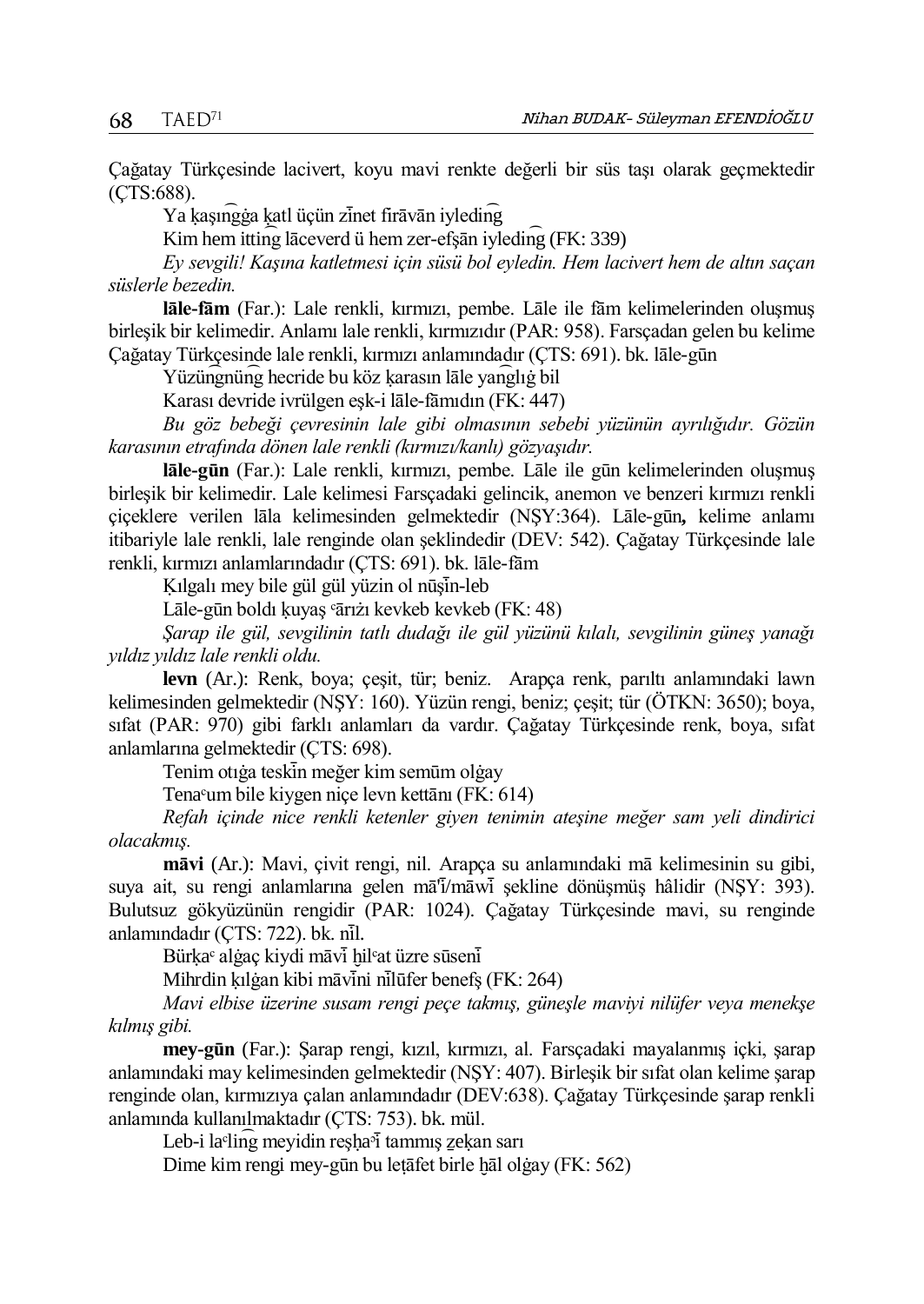*Kırmızı dudağının şarabından çene etrafına damla sızmış, demek ki şarap rengi bu güzelliğe ben olacak.*

**mina-reng** (Far.): Mine renkli. Madenlere işlenen renkli cam tabakası anlamına gelen Farsça minā kelimesinden gelmektedir (NŞY: 412). Çin'de porselenin başlangıcıyla ilgilidir (TDES: 296). Mina ve reng kelimelerinin birleşiminden oluşmuş bir sıfattır. Mine renkli, sırça renginde, lacivert yeşil veya gök mavisi (MBTS: 2103), sırça renkli, cam mavisi, renkli cam (DEV: 649) anlamlarındadır. Çağatay Türkçesinde billur renkli, gök mavisi, mine renkli demektir (ÇTS: 762).

Ulusnı secdeğa tergib iterge Hıżr-ı reh boldı

Dimes-min vesmelığ kaşıng ki minā-reng mihrābing (FK: 351)

*Ulusu secdeye meylettirdiğinde, yolun Hızır'ı oldu. Rastıklı mine renkli kaşının, mihrabın olduğunu demem.*

**mül** (Far.): Şarap rengi, kızıl, kırmızı, al. Kelime Farsça şarap, kırmızı şarap anlamındadır (PAR: 1172). Çağatay Türkçesinde şarap, şarap rengi anlamlarındaki kelimedir (ÇTS: 794). bk. mey-gūn.

Yüzde ḫāl-i lebin͡g ol hindū irür

Kim içer hırmen-i gül üstide mül (FK: 367)

*Dudağının kenarındaki ben, yüzündeki Hintli gibidir; öyle ki gül harmanı üstünde oturmuş kırmızı şarap içer.*

**nı ̇̄ l** (Far.): Mavi, çivit rengi. Farsça bir isim olan kelime, çivit otu (DEV: 837), çivit (MBTS: 2381) demektir. Mısır'dan geçerek Akdeniz'e dökülen meşhur nehrin de adıdır (DEV: 837). Çağatay Türkçesinde mavi, çivit anlamında kullanılmaktadır (ÇTS: 846). bk. māvi.

İstemes bolsa maḥabbet ehli yaşın Dicle dik

Ni üçün çikti kazā messātası allın $\widehat{q}$ ga nil (FK: 365)

*Muhabbet ehli Dicle nehri gibi gözyaşını istemese, Nil niçin önüne kaza süsleyicisini çekti?*

**nı ̇̄ l-ġūn** (Far.): Nil renkli, koyu mavi, lacivert.Farsçadan gelen birleşik bir sıfattır (DEV: 837). Çivit renginde olan, koyu mavi, lacivert anlamındadır (ÖTKN: 4365).

Birip çun āferiniş şāhidiga hikmeting cilve

Bolup ruhsārı nili bu müdevver nil-gūn-tārem (FK: 382)

*Yanağının maviliğinin bu yuvarlak mavi renkli kubbe olduğuna tecellinin hikmetini veren tüm canlılar şahittir.*

**reng** (Far.): Renk. Sanskritçe renk anlamındaki ranga kelimesi rang olarak Orta Farsçaya geçmiş oradan dilimize gelmiştir (NŞY: 518). Cisimler tarafından yansıyan ışığın gözde oluşturduğu duyum anlamındaki kelime Farsçada dolandırıcılık, samimiyetsizlik, hainlik, sadakatsizlik; şakacılık, masum yanılgı veya eğlence, alay anlamlarına da gelmektedir (TDES: 342). Çağatay Türkçesinde renk anlamındadır (ÇTS: 917). bk. gūne.

Gülde yüzüng letāfetidin rengi körmese

Bülbülġa ni idi bu fiġān birle bu nevā (FK: 6)

Gülde yüzünün güzelliğinin rengini görmese, bülbül neden bu ahenkli feryatlı sesiyle ötsün?

rengin (Far.): Renkli; parlak; hoş. Farsçadan gelmiş boyalı, renkli, parlak; güzel (ÖTKN: 4826); süslü (DEV: 887), değişik renkli, çarpıcı renkli; hoş (PAR: 1042)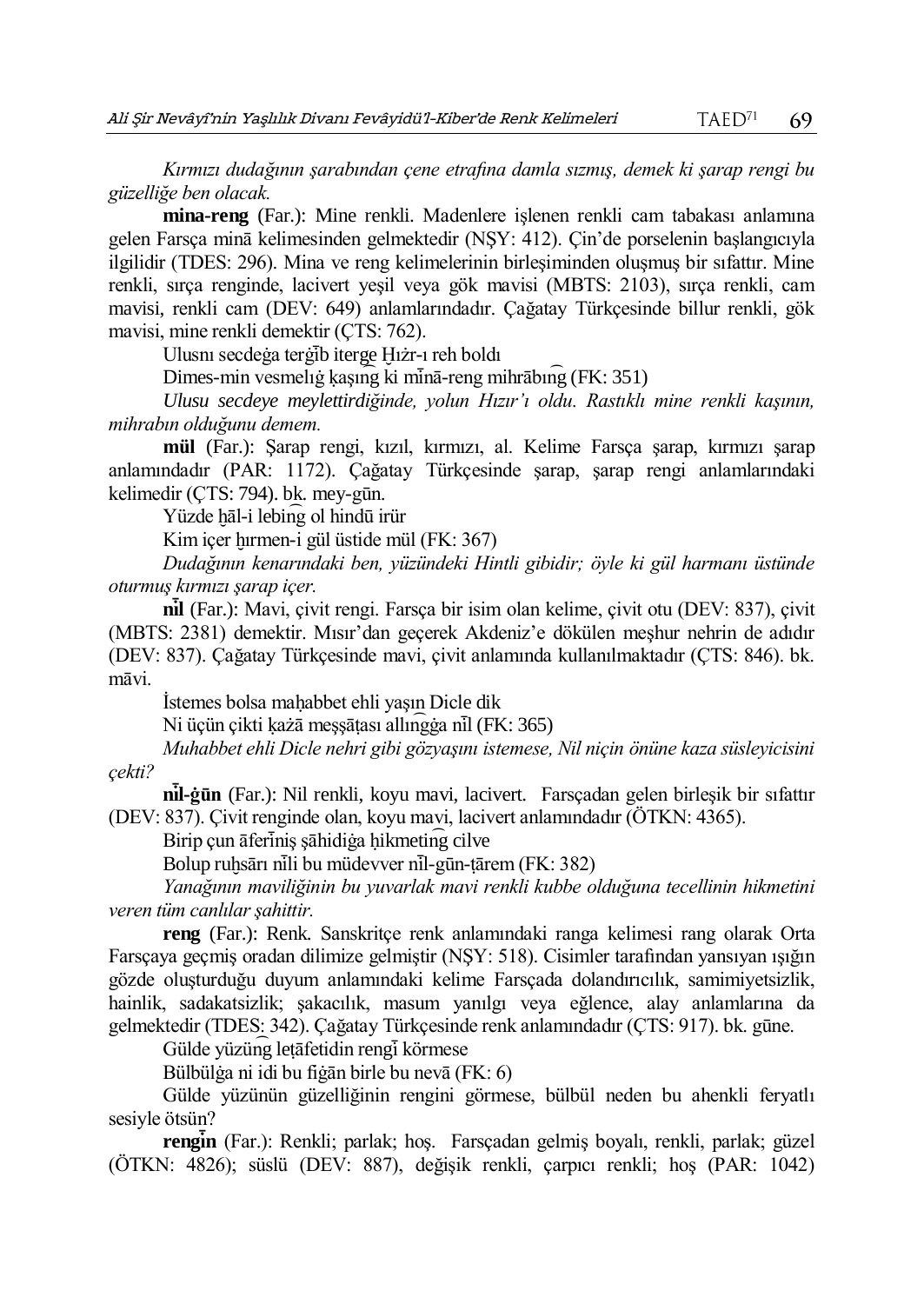anlamlarındaki kelimedir. Bu anlamları dışında kadın adı olarak da kullanılmaktadır (DEV: 887). Çağatay Türkçesinde renkli, süslü olarak kullanılmaktadır (ÇTS: 917).

İrür ġonçe aġzın͡g ki külgende bar

 $\hat{I}$ ki berg iki la $\hat{I}$ -i rengin san $\hat{I}$ ga (FK: 22)

*Gonca ağzın güldüğünde sana iki yaprak, iki de kırmızı renkli lal taşı ulaşır.*

Mining katlimga ol rāģib tüşüp min zahmlığ mużtar

 $\text{Mining farkımda rengin tış annış basıda gül-gün per (FK: 148)}$ 

*Benim katlime o istekli olunca ben çaresiz kaldım. Benim başımda renkli parlak kılıç, onun başında gül renkli kanat.*

**sebz** (Far.): Yeşil, yeşillik. Orta Farsçadaki yeşil, taze, yaş anlamlarındaki sabz kelimesinden gelmektedir (NŞY: 542). Koyu mavi anlamı da vardır (ÖTKN: 5009). Çağatay Türkçesinde yeşil, yeşil renkli anlamlarında kullanılmıştır (ÇTS: 961). bk. ḫażrā, ahżar.

Kātib-i sun<sup>c</sup> çu her kimge bir isni rakam iylep

Sebz-hatlar ġamıġa bizni każā müttehem iylep (FK: 61)

*Allah'ın kudret kâtibi herkese bir iş belirlemiş, bizi de yeşil hatlar gamına kaza suçlusu eylemiş.*

**sevād** (Ar.): Kara, siyah; beyaz karşıtı. Arapçadaki kara, siyah anlamındaki sıfat olan aswad kelimesinden gelmektedir (NŞY: 552). Karalık, siyahlık, karartı; yazı, karalama; uzaktan karartı hâlinde görülen kalabalık, gümüş üstüne siyahla işleme, nakış anlamları da vardır (PAR: 1497). Çağatay Türkçesinde karalık, karanlık, siyahlık, şehir çevresindeki karalığı meydana getiren; yazı, bağ ve bahçeler anlamında kullanılmaktadır (ÇTS: 977). bk. siyāh.

Tün sevādıda meğer ḫuffāşlar pervazıdır

Mużṭarib cānlar ḳuşı şeb-reng zülfün͡g dāmıda (FK: 22)

*Gecenin karanlığında aslında yarasalar uçuşur, ancak acı çeken canlar kuşu gece renkli saçlarının tuzağına düşmüş.*

 $\sin$ -gūn (Far.): Sim renkli, parlak renkli. Farsça gümüş anlamındaki sim kelimesi (NŞY: 559) ile gūn kelimesi birleşmiştir. Beyaz ve parlak anlamına gelen bir sıfattır (DEV: 954). Çağatay Türkçesinde gümüş renkli (ÇTS: 990) anlamında kullanılan birleşik bir kelimedir.

Sim-gūn esk olmak altun dik yüz üzre ni asığ

Cism hicran kūreside bolmayın hāliş-<sup>c</sup>ıyār (FK: 140)

*Altın gibi yüz üzerinde gümüş renkli gözyaşı ne fayda sağlar? Beden, ayrılık fırınında kalmadan saf ayar olmaz.*

**siyāh** (Far.): Kara, ak karşıtı. Sanskritçedeki koyu renk, esmer, siyah anlamındaki śyāma/śyāvá kelimesi Eski Farsçaya aynı anlamdaki \*syāva- fiili şeklinde geçmiş olmalıdır. Orta Farsçaya da yine aynı anlamda syā şeklinde geçerek Türkçeye de Farsçadan siyah/siyāh olarak gelmiştir (NŞY: 563). Renk anlamı dışında zenci; karmakarışık, karanlık, simsiyah anlamları vardır (PAR: 1521). Çağatay Türkçesinde de siyah, kara ve mecazen kötü anlamlarındadır (ÇTS: 996). bk. sevād.

Sürme çikken közi āhım tütüni kesretidin

Ᾱh kim ḳıldı mini hem özi dik ḫāne siyāh (FK: 516)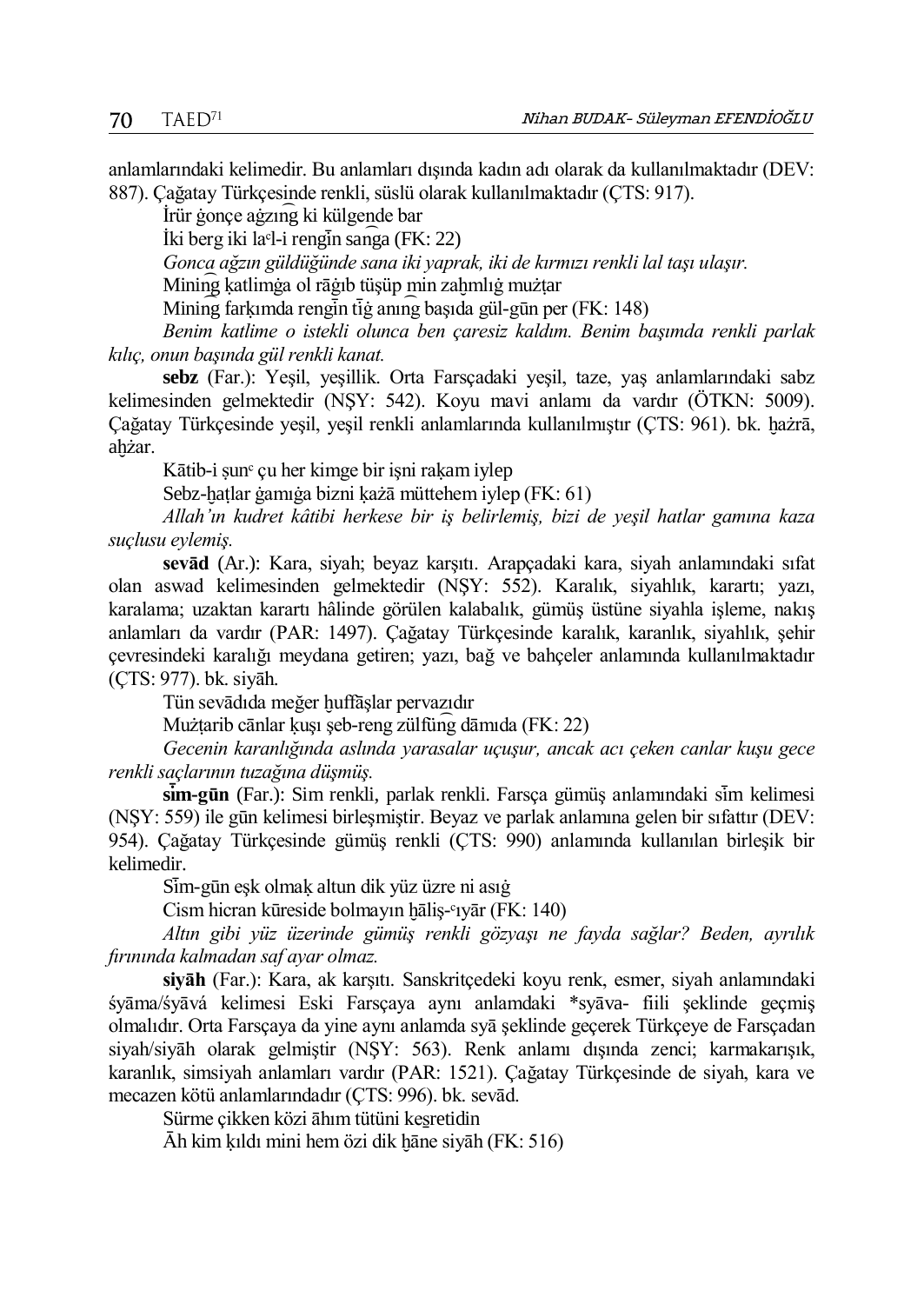*Sürme çekilmiş gözleri ahımın dumanını artırdı. Eyvah ki beni böyle hem kendi hem de hanesi gibi siyah yaptı.*

**şām-gūn** (Far.): Akşam rengi, akşam kızıllığı, alaca karanlık, akşam karanlığı. Farsça akşam anlamındaki şām (DEV: 977) ile gūn kelimelerinin birleşiminden oluşmuş bir renk adıdır. Çağatay Türkçesinde akşam, akşam vakti, alaca karanlık, akşam karanlığı (ÇTS: 1026) anlamındaki birleşik bir kelimedir.

Kozġadıng <sup>c</sup>ālemni açıp çihre ilge rahm kıl

Sām-gūn zülf açıp ol ruhsār-ı meh-peykerni yap (FK: 72)

*Yüzünü el âleme açıp dünyayı karıştırdın, merhamet et. Akşam rengi saçını açıp o ay gibi güzel yanağını gizle.*

**şebe-gūn** (Far.): Gece gibi kara, siyah, taş renkli, kara taş. Farsçadan gelmiş karataş (ÇTS: 1030) anlamındaki birleşik kelimedir.

Ḥarfini bir bir itip saçsa felek cevfi ara

Sebe-gūn kılgay u her noktası bir yulduzını (FK: 703)

*Harflerini (sözlerini) bir bir seçip saçsa gökyüzüne, her noktası bir yıldızı kara taş renginde kılacak.*

**şeb-gūn** (Far.): Gece renkli, siyah, kara, simsiyah. Farsça gece anlamındaki şeb (PAR: 1563) kelimesiyle gūn kelimesinin birleşiminden oluşmuş bir sıfattır. Siyah, kara renkli anlamındadır (PAR: 1563). Çağatay Türkçesinde gece renkli, siyah, kara, simsiyah anlamında kullanılmaktadır (ÇTS: 1030). bk. şeb-reng.

Hecr otı ol ay hevāsıda mini çun örtedi

Her taraf seb-gūn bulut dik çerh-peymā boldı dūd (FK: 121)

Ayrılık ateşi beni o ayın hevesiyle öyle yaktı ki, her taraf feleği ölçen bulut gibi simsiyah duman oldu.

**şeb-reng** (Far.): Gece renkli, siyah, kara, simsiyah. Şeb ve reng kelimelerinin birleşiminden oluşmuş Farsça bir kelimedir. Gece renginde olan, siyah anlamındadır (DEV: 982). Çağatay Türkçesinde kara, gece renkli demektir (ÇTS: 1030). bk. şeb-gūn.

Ravżada kevs̱er ḳıraġında ḫayāl ittim bilāl

Yüz ara leb-la<sup>c</sup>l üze şeb-reng hālingi körüp (FK: 57)

*Yüzündeki kırmızı dudak üzerinde gece renkli siyah benini görüp cennetteki Kevser'in kenarında Bilal'i hayal ettim.* 

**tire** (Far.): Siyah, kara; karanlık; bulanık. Farsçada bulanık; kara, karanlık anlamında bir sıfattır (DEV: 1110). Çağatay Türkçesinde de siyah, karanlık, kara, bulanık anlamlarında kullanılmıştır (ÇTS: 1133).

Karadın közge ḥāṣıl tirelıġdur yok ki rūşenlık

Ni ḳılmış kilk-i ḳudret köz bile ḳaşın͡g ḳarasında (FK: 15)

*Kara göze karalık hâkim olmuş, aydınlık yoktur. Göz ile kaşın arasında kudret kalemi neler yapmış?*

**zaʿferānı ̇̄** (Ar.): Safran sarısı, koyu sarı, safran rengi. Akadça koyu sarı anlamındaki azupiru kelimesi Arapçaya za farān şeklinde sarı boya veren soğanlı bitki olarak geçmiştir (NSY: 530). Bu kelime Arapca aitlik bildiren nispet i'sinin eklenmesiyle oluşmuş bir kelimedir. Safran sarısı (MBTS: 3510) ve safrana özgü, safran ile ilgili (PAR: 1851) anlamlarındadır. Çağatay Türkçesinde safran, safran renginde olan, sarı, koyu sarı anlamlarında kullanılmıştır (ÇTS: 1268).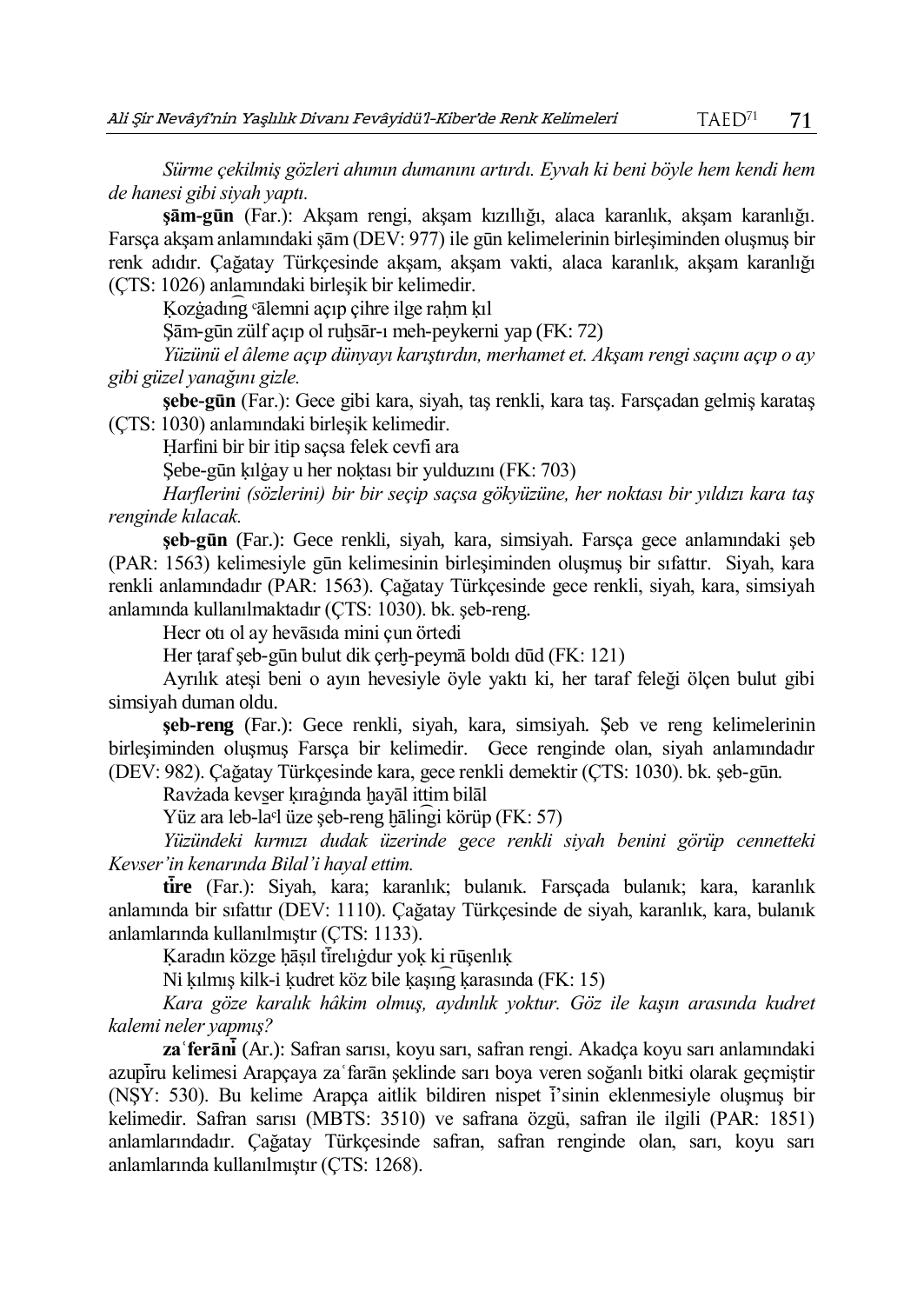Nesterendür kim yüzün͡g hecrinde ḳanlıġ köz bile

Za $\text{``ferānī yüzge sürtüp-min gül-i r~anā imes (FK: 227)}$ 

*Yüzünün ayrılığında kanlı göz ile safran renginde yüze sürdüğüm yaban gülüdür o. Kırmızı parlak gül değildir.*

**zerd** (Far.): Sarı, sarımtırak. Farsçadaki sarı anlamına gelen zard kelimesi Avestacada aynı anlama gelen zairita şeklinde geçmektedir. Orta Farsça döneminde sarı renk, sarı şey, altın gibi anlamlarda kullanılmaya başlanmıştır (NŞY: 686). Solgun, soluk ve kederli, hüzünlü anlamları da vardır (PAR: 1867). Çağatay Türkçesinde sarı, sarımtırak, solgun, soluk anlamlarındadır (ÇTS: 1277).

Dehr bāġının͡g ḫazānı yafraġıdur ḳan yaşım

Ᾱb-keş yan͡glıġ ki ḫaṭlar çikti rūy-ı zerdime (FK: 539)

*Dünya bağının sonbahar yaprağı kanlı gözyaşımdır. Ayyaş gibi sarı ve solgun yüzümde yeni çizgiler belirdi.*

**ẓulmet** (Ar.): Kara, siyah; karanlık, kapkaranlık, simsiyah. Arapça karanlık anlamındaki ẓulmat kelimesinden gelmektedir (NŞY: 690). Karanlık anlamı dışında Allah'ın nurundan mahrum olma anlamı da vardır (PAR: 1881). Çağatay Türkçesinde karanlık, kara, siyah, simsiyah anlamındadır (ÇTS: 1284).

Yüzüng hurşi didin ol tün tapıp hayl-ı kevākib nūr

Saçıngning zulmeti ol kiçe tün rengini iylep dāc (FK: 95)

*Yüzünün güneşinden o gece yıldızlar topluluğu ışıklanmış, saçının siyahı da o gecenin rengini kapkaranlık eylemiş*.

**zümürrüd** (Far.): Zümrüt yeşili; parlak yeşil, koyu yeşil, yeşil. Aramicedeki değerli bir taş anlamındaki zmaragdā kelimesi zumrūd olarak Farsçaya geçmiştir. Aynı anlamda zümürrüd olarak Türkçeye Farsçadan gelmiştir (NŞY:691). Başka bir görüş ise kelimenin Arapçadan geldiği yönündedir (ÖTKN: 6599). Değerli taş anlamı dışında bütün varlıkların çizildiği külli nefis (PAR: 1883) ve mecazi olarak çok yeşil (DEV: 1195) anlamları vardır. Çağatay Türkçesi sözlüğünde de Arapçadan gelerek zümrüt; yeşil, koyu yeşil, çok yeşil renk anlamlarında kullanıldığı bildirilmektedir (ÇTS: 1286).

İrür haṭṭın͡g ḫayāli kön͡glün͡g içre

Niçük kim taş ara pinhān zümürrüd (FK: 127)

*Yanağındaki ayva tüylerinin hayali gönlün içindedir. Niçin bu gizli yeşil zümrüdü dışarıda ararsın?*

### **2. 2. Melez Kelimeler**

**ʿanber-fām** (Ar.+Far.): Amber renkli, kül renkli, sarı, sarımtırak. Orta Farsçada ambar şeklinde olup bir tür balinanın midesinden çıkarılan güzel kokulu madde, her çeşit güzel koku anlamına gelmektedir. ʿAnbar olarak Arapçaya geçmiş ve anlamsal bir değişikliğe uğramamıştır (NŞY: 21). Türkçeye Arapçadan gelmiştir. Bu nedenle Arapça ʿanber ve Farsça fām kelimelerinden oluşmuş melez bir kelimedir. Çağatay Türkçesinde anber rengi, kül rengi, sarı, sarımtırak anlamlarında kullanılmıştır (ÇTS: 42).

`Anberin hat içre ma`ni dürlerin körgil nihān

Katreler her yan kuyaşdın zülf-i 'anber-fāmıda (FK: 22)

Amber renkli yanak tüyleri içindeki incilerin gizli manasını gör. Güneşten katreler her taraftan amber renkli saçında.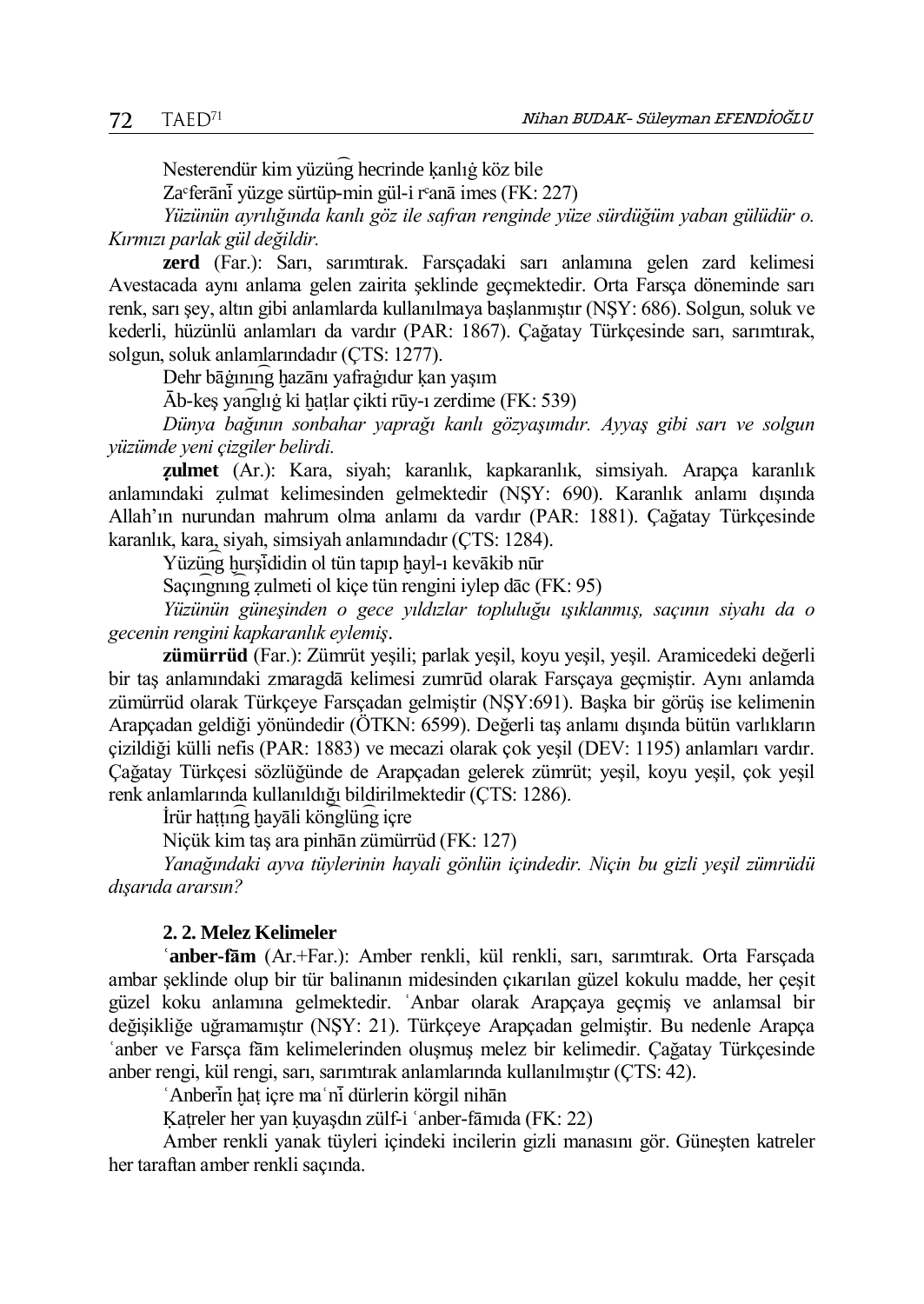**āṣmānı ̇̄** (Far.+Ar.): Gök renk, gökyüzü rengi, mavi. Farsça gökyüzü (ÖTKN: 359) anlamındaki āsmān kelimesi ile Arapça aitlik bildiren nispet i'sinin ekleşmesinden oluşmuş melez bir kelimedir. Kelime anlamı olarak göğe, Güneş'e, Ay'a mensup ve açık mavi anlamları vardır (DEV: 45). Çağatay Türkçesinde açık mavi, mavi, göğe mensup demektir (ÇTS: 59).

Nidür uçmak cāh ile āhir felek Nemrūdning

Ᾱsmānı ̇̄taḫt u cāhın genc-i Ḳārūn ḳıldı la (FK: 35)

*Rütbeyle mutluluk nedir, sonunda felek Nemrud'un mavi tahtını, makamını ve Karun'un hazinesini yok etti.* 

**bı ̇̄ -renglik** (Far.+T.): Renksizlik. Farsça olumsuz eki olan bı ̇̄eki ve yine Farsça reng kelimesi ile Türkçe isimden isim yapım eki +lIG'in birleşiminden oluşmuş melez bir kelimededir. Bî-reng kelimesinin anlamları renksizlik; renksiz, taslak halinde bulunan resim ve tasavvufta ilahi cevher şeklindedir (DEV: 109). Çağatay Türkçesinde renksizlik anlamındadır (ÇTS: 150).

Fakr ara bi-renglik düşvārdur bi-had velik

Ḫırḳada tikmek irür āsān ḳızıl sarıġ yaşıl (FK: 378)

*Yoksulluk içinde renksizlik pek güçtür ancak hırkada kızıl, sarı, yeşil dikmek kolaydır.*

**dāc iyle-** (Ar.+T.): Kapkaranlık et-, siyahlaştır-, karanlık eyle-, karart-. Arapça karanlık anlamındaki dāc kelimesi ile Türkçe eylemek fiilinin birleşiminden oluşmuş melez bir birleşik fiildir. Çağatay Türkçesinde karart-, kapkaranlık et-, siyahlaştır- anlamlarındadır (ÇTS: 267).

Yüzüng hursididin ol tün tapıp hayl-ı kevākib nūr

Saçın <u>emili zulmeti ol kiçe tün rengini iylep dāc</u> (FK: 95)

*Yüzünün güneşinden o gece yıldızlar topluluğu ışıklanmış, saçının siyahı ise o gecenin rengini kapkaranlık etmiş.*

**erġuvānı ̇̄** (Far.+Ar.): Erguvani, erguvan renkli, kızıl, kırmızı, eflatun, mor. Farsça erġuvān kelimesi ile Arapça aitlik bildiren nispet i sinin ekleşmesinden oluşmuş melez bir kelimedir. Çağatay Türkçesinde anlamı erguvan renginde olan kızıl, kırmızı, eflatun şeklindedir (ÇTS: 342).

Erġavan-gūn yüz benefşe-reng ḫaṭ cānım alur

Hil<sup>c</sup>ati bolsun anının ger ergavāni ger benefs (FK: 264)

*Erguvanî yüz menekşe renkli hat benim canımı alır. Elbisesi ister erguvan (eflatun) ister menekşe rengi olsun.*

**ḫākı ̇̄** (Far.+Ar.): Hâkî, toprak rengi, yeşile çalar, yeşilimsi, koyu sarı, açık kahverengi. Farsça toprak, genişlemiş anlamıyla dünya, yan anlamıyla mezar (ÖTKN:  $2330$ ) demek olan hāk kelimesiyle Arapça aitlik bildiren nispet  $\overline{i}$ 'sinin ekleşmesinden oluşmuş melez bir kelimedir. Toprak rengi ve toprakla ilgili demektir (PAR: 559). Çağatay Türkçesinde de toprak renginde, yeşilimsi, koyu sarı, açık kahverengi veya toprakla ilgili anlamındadır (ÇTS: 425).

Zihi yolungda bir üftāde ādem-i hāki

Hevā-yı °ışkını ga ser-geşte mihr-i eflâki (FK: 623)

Ne güzel! Aşkının hevesiyle gökler güneşi şaşkın. Yolunda ise toprak renkli bir düşkün insan.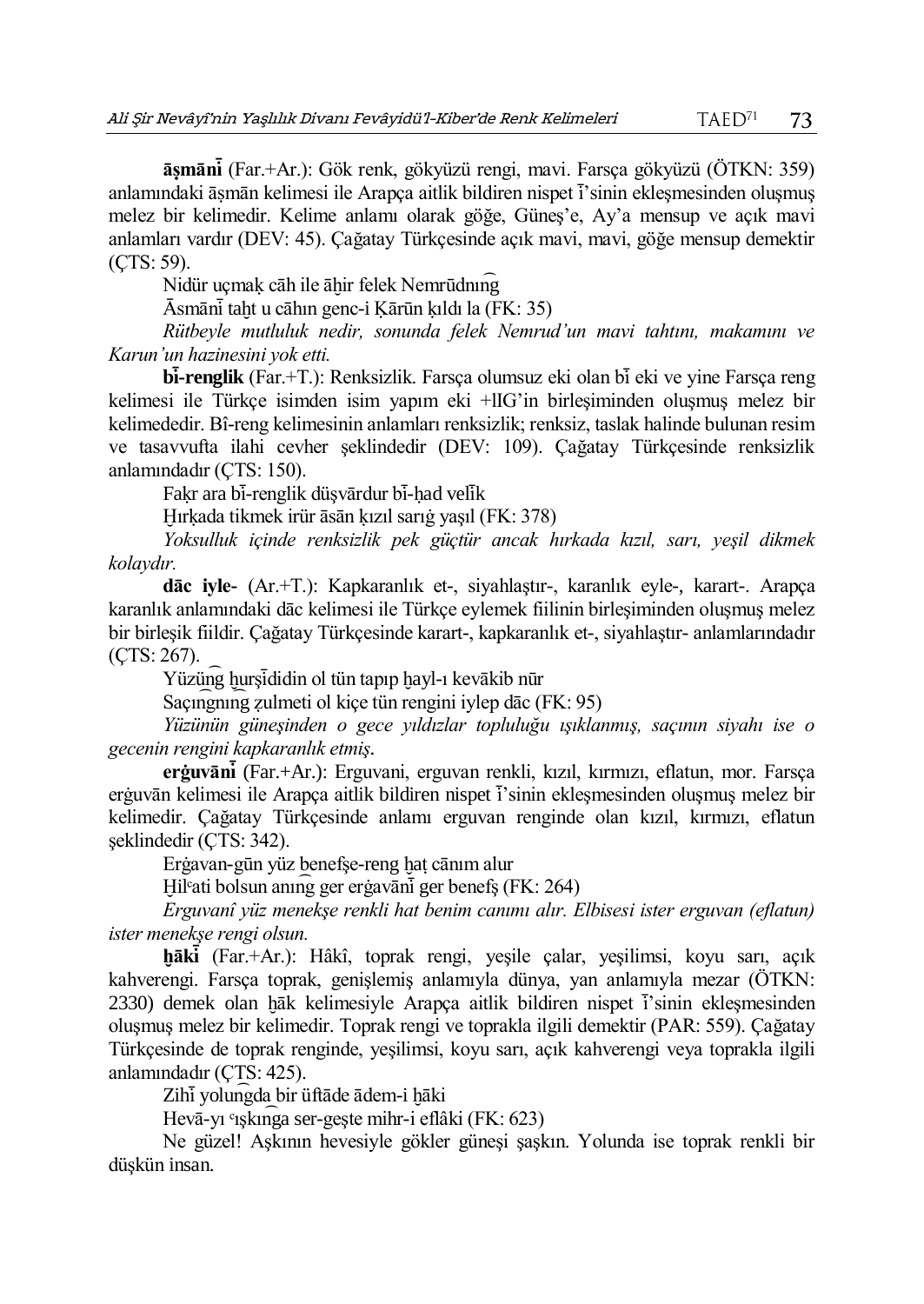**ḫākisterı ̇̄** (Far.+Ar.): Külle ilgili, küle ait, kül gibi, kül renkli, kül rengi. Farsça kül, ateşin külü (ÖTKN:2331) anlamındaki hākister kelimesi ile Arapça aitlik bildiren nispet ı ̇̄'sinin ekleşmesinden oluşmuş melez bir kelimedir. Küle mensup, kül gibi anlamındadır (DEV: 314). Çağatay Türkçesinde kül rengi, kül renkli demektir (ÇTS: 425).

Bolsa kūyun͡g tofraġı żaᶜf içre cismim bisteri

 $Sūz-1$  cismimdin anınını rengi irür hākisteri (FK: 571)

*Eşiğinin toprağı güçsüz bedenime döşek olursa, vücudumun ateşi onu kül gibi (kül renkli) eder.*

**ḥınalıġ** (Ar.+T.) Kınalı, boyalı, kına renkli. Arapça *ḥına* kelimesi ile Türkçe isimden isim yapma eki +lIG'ın ekleşmesinden oluşmuş melez bir kelimedir. Kınası olan, kına yakılmış bulunan; süslü, renkli anlamları vardır (PAR: 896). Çağatay Türkçesinde kınalı, kına renkli anlamındadır (ÇTS: 467).

Rāst bir şemᶜ kibidür ki tüpi al olġay

Ol sehi-kad yüzi tabı vü hınālığ ayağı (FK: 612)

*O fidan boylu, parlak, güzel yüzlü ve ayağı kınalı sevgili, dibi kızarmış düzgün bir mum gibidir.*

**ḥınnā yaḳ-** (Ar.+T.) Kına yak-, boya-. Arapça *ḥınnā* kelimesi ile Türkçe *yakmak* fiilinden oluşmuş birleşik bir fiildir. Ele veya saça boya sürmek anlamına gelmektedir.

Ol hınā yaktı vü kan yuttı haseddin nesteren

Reng anın͡g tırnaġları dik nesterenġa kirmedi (FK: 622)

O kına yaktı ve hasedinden yaban gülü kan yuttu. Çünkü renk, onun tırnaklarındaki gibi yaban gülüne yakışmadı.

**kāfūr-gūn** (Ar.+Far.) Kâfur renkli, beyaz renkli, beyaz, ak, çok beyaz, bembeyaz. Arapça *kāfūr* ile Farsça *gūn* kelimesinden oluşmuş melez bir kelimedir. Kāfūr, Hindastan bölgesinde defneye benzer bir küçük ağacın zamkından elde edilen pek beyaz ve güzel, sert kokulu bir maddedir. Kelimenin pek beyaz anlamı da vardır (PAR: 818). Çağatay Türkçesinde kâfur renkli, beyaz, ak anlamlarındadır (ÇTS: 564).

Hulle-i kâfur-gūn ol hil<sup>c</sup>at-i hażrā üze

Sebze-i cennetka gūyā tüşti rahmetdin kırav (FK: 491)

*Beyaz renkli cennet elbisesi, o yeşil kaftanın üzerinde. Sanki cennet sebzelerine rahmetten kırağı düşmüş.*

**lāceverdı ̇̄** (Far.+Ar.) Koyu mavi, lacivert, lacivert renkte olan, lacivert renkli, laciverte çalan. Farsça *lāceverd* kelimesi ile Arapça aitlik bildiren nispet i'sinin ekleşmesinden oluşmuş melez bir kelimedir. Lāceverd kelimesi bir renk adı olan lacivert rengini ve koyu mavi değerli bir süs taşını ifade eder (DEV: 539). Çağatay Türkçesinde lacivert renkte, lacivert renginde anlamındadır (ÇTS: 688). bk. lācverdī.

Lāceverdī kadeh içre anı sal

Çerh-ı mināda şafak iyle hayāl (FK: 663)

Lacivert kadeh içine onu sal. Şafak vakti mavi gök kubbede onu hayal et.

**lācverdı ̇̄** (Far.+Ar.): Koyu mavi, lacivert, lacivert renkte olan, lacivert renkli, laciverte çalan. Farsça lācverd kelimesi ile Arapça aitlik bildiren nispet i'sinin ekleşmesinden oluşmuş melez bir kelimedir. Çağatay Türkçesinde lacivert anlamındadır (CTS: 688). bk. lāceverdi.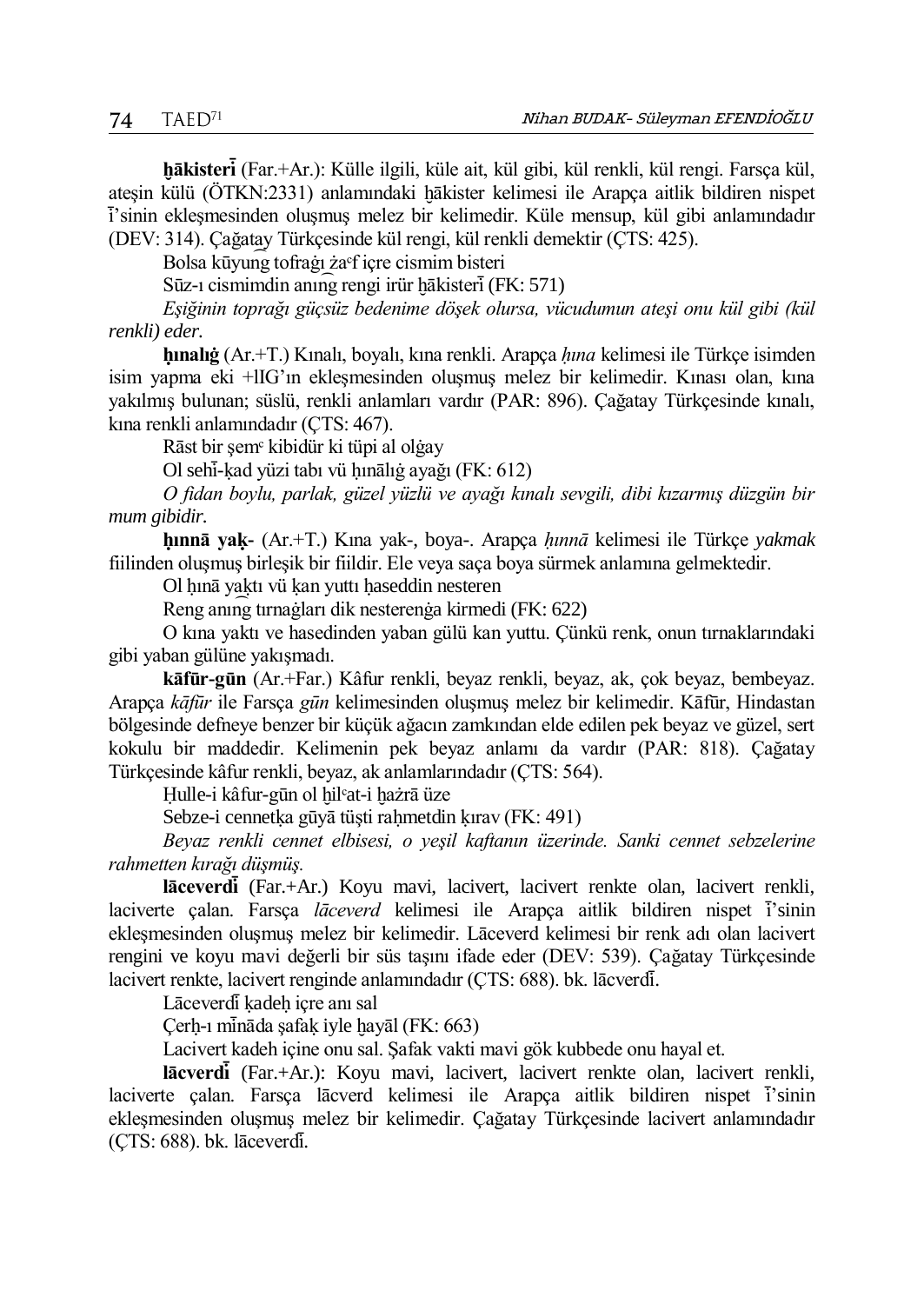Lācverdī çerh cāmıda şafakdın koydı mey

Ḳoy şafaḳ-gūn bādesin hem lācverdı ̇̄cām ara (FK: 24)

Lacivert gök kadehine şafak vaktinde şarap koydu. Sen de şafak renkli şarabını lacivert kadeh içine koy.

**laᶜl-gūn** (Ar.+Far.): Lal taşı renginde, kızıl, kırmızı, al. *Laᶜl* kelimesi kırmızı renkte değerli taş anlamında Arapçadan gelen bir kelimedir (ÇTS: 690). Ayrıca kelimenin koyu kırmızı ve kıymetli bir mürekkep; kırmızı, al; kırmızı dudak anlamları da vardır (PAR: 958). *Gūn* kelimesi ise Farsçadır. Bu iki kelime birleşik melez bir kelime oluşturmuştur.

Yoksa bir tırnağıng olmıştur hınādın la<sup>c</sup>l-gūn

Ᾱyetı ̇̄kildi yed-i beyżā çu ilgin͡g şānıda (FK: 549)

*Bir tırnağın kınadan lal renkli olmuş, yoksa bu elin şanına yed-i beyzânın (Hz. Musa elinin) ayeti mi geldi?*

**lāle-gūnluḳ** (Far.+T.): Lale renkli, lale renklilik. Farsça *lāle-gūn* kelimesi ile Türkçe isimden isim yapım eki +lIG'in birleşiminden oluşmuş birleşik melez bir kelimededir. Çağatay Türkçesinde lale renkli, lale renklilik anlamındadır (ÇTS: 692).

Her niçe kim yüz olsa hicrānda za ferānī

Ġam yoḳ birür çü ḳan yaş ol yüzge lāle-gūnluḳ (FK: 306)

*Nice çehreler ayrılıkta safran rengine dönüşse de önemli değil, çünkü kanlı yaş o yüze lale rengi verir.*

**limuyi** (Far.+Ar.): Limon renkli, sarımtırak, sarı. Farsça *limün* şeklinde kışın yapraklarını dökmeyen ak çiçekli ağaç anlamında bir kelimedir. Farsçada ilimūn, limū, limūnā biçimleri de vardır (TDES: 282). Limū kelimesiyle Arapça aitlik bildiren nispet ı ̇̄'sinin ekleşmesinden oluşmuş melez bir kelimedir. Çağatay Türkçesinde limon renginde, sarı, sarımtırak anlamlarındadır (ÇTS: 699).

 $L\bar{\text{im}}$ uv $\bar{\text{i}}$  börkün $\bar{\text{g}}$  irür su $\bar{\text{e}}$ le ki sındurdun $\bar{\text{g}}$  uçın

Köydürür halknı ol şu<sup>ç</sup>le eger bolsa biyik (FK: 322)

*Alev ki ucunu kırdırdığın limon renkli (sarı) başlığındır. Eğer o ateş büyük olursa halkı yakar.*

**mey-gūnluġ** (Far.+T.): Şarap renkli, şarap renklilik, kırmızı, kıpkırmızı, kızıl, al. Farsça *mey-gūn* kelimesi ile Türkçe isimden isim yapım eki +lIG'in ekleşmesinden oluşmuş melez bir kelimededir. Çağatay Türkçesinde şarap renkli, şarap renklilik, kırmızı, al anlamlarındadır (ÇTS: 753).

Eger mey-gūnluġıdın reng iyler bolsa meşşāṭa

Közümning merdümin yakkıl oyup al turfe hāl üzre (FK: 533)

*Eğer gelin süsleyicisi şarap renginde renk ararsa, gözümün bebeğini oyup kırmızı taze ben üzerine sür.*

**nı ̇̄ lı ̇̄** (Far.+Ar.): Nil Nehri'nin rengi, mavi, çivit. Farsça *nı ̇̄l* kelimesi ile Arapça aitlik bildiren nispet i'sinin ekleşmesinden oluşmuş melez bir kelimedir. Nil renginde, çivit rengi, mavi (PAR: 1299) anlamında bir sıfattır (MBTS: 2381). Çağatay Türkçesinde mavi renkli, çividî mavi olarak kullanılmıştır (ÇTS: 846).

Birip çun āferinis sāhidiģa hikmeting cilve

Bolup ruhsārı nili bu müdevver nil-gūn-tārem (FK: 382)

*Yanağının maviliğinin bu yuvarlak mavi renkli kubbe olduğuna tecellinin hikmetini veren tüm canlılar şahittir.*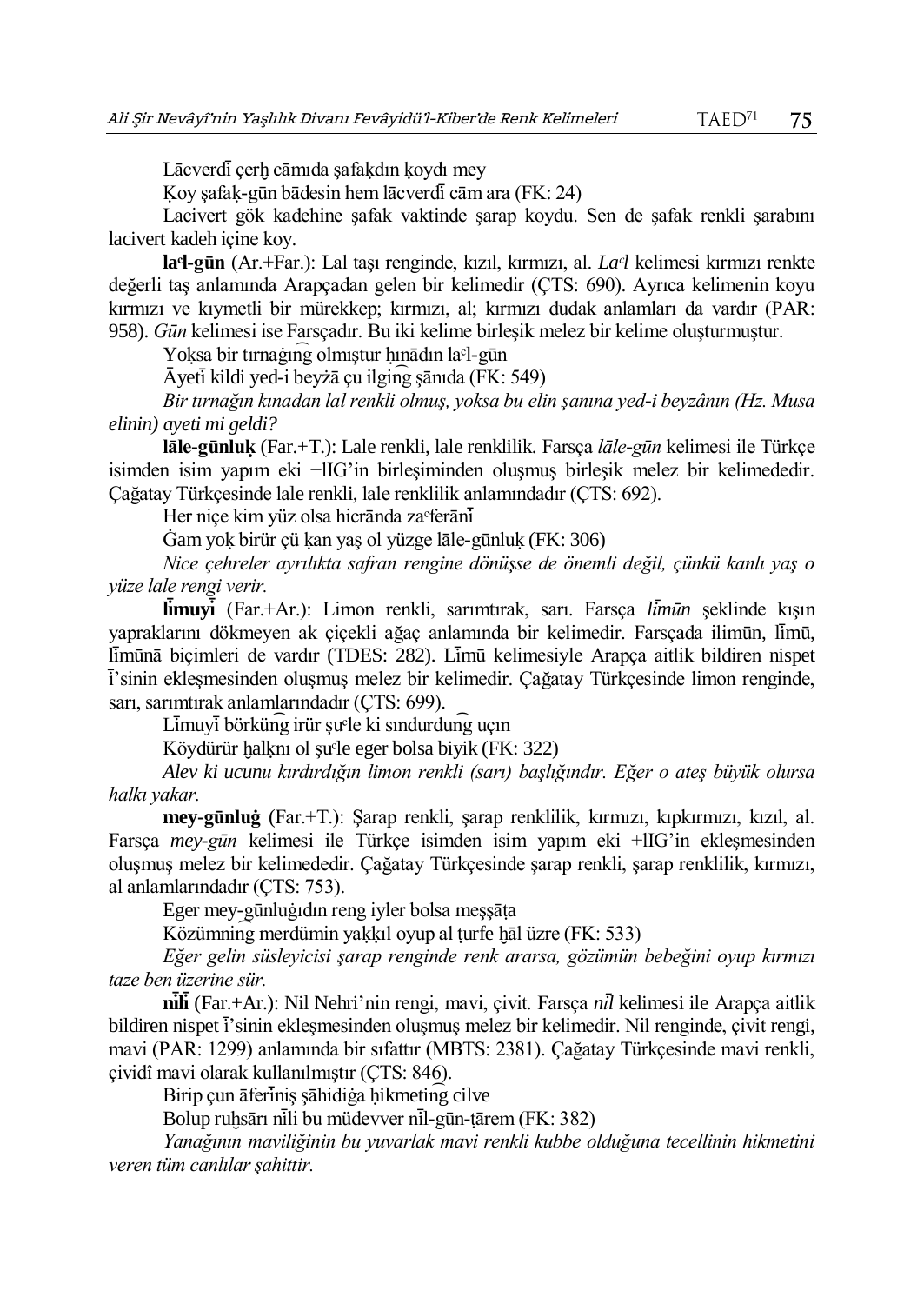**seher-gūn** (Ar.+Far.): Seher vakti rengi, alacakaranlık. Arapça gün ağarması, tan vakti anlamındaki *seher* kelimesiyle (NŞY:543) Farsça gūn kelimesinden oluşan melez bir kelimedir. Seher kelimesi gün ağarmasıyla başlayan aydınlığı ifade eder. Çağatay Türkçesinde seher vakti renginde, alacakaranlık anlamında kullanılmıştır (ÇTS: 963).

Seher-gūn eshebiġa kim kirekdür pāy-māl olmak

Felek meydānıġa her tün ḳamer dik sürdi tut edhem (FK: 401)

*Seher vaktinde boz donlu ata ayakaltında kalmak gerekir. Kara yağız at ise, gök meydanında ayın tüm halleri gibi dolaşır.*

**sibekı ̇̄** (Far.+Ar.): Elma renkli, kızıl, kırmızı, kıpkırmızı, al. *Sibek* kelimesi Farsça elma anlamındaki *sib* kelimesinden türemiş ve Arapça aitlik bildiren nispet î'siyle birleşerek elma renkli, elmaya ait, elma gibi kırmızı anlamlarını kazanmıştır.

Sibekidür *'*ārıżım rengi birev hicrānıdın

Alma dik bolmış ḳızıl her yanı eşkim ḳanıdın (FK: 445)

*Ayrılığından her bir yanağım elma rengindedir. Öyle ki yanaklarımın her bir yanı gözümün yaşından elma gibi kızıl olmuştur.*

**sūsenı ̇̄** (Far.+Ar.): Süsen renkli, lacivert, mavi, açık mavi. Akadçadaki yağ otu anlamındaki *şamşammū* kelimesi, aynı anlamda *şūmşmā* kelimesi olarak Aramiceye geçmiştir. Anlamını kaybetmeyerek *sūsan* olarak Farsçaya geçmiştir. Türkçede *sısam, susam, süsen* şeklinde kullanımları vardır (NŞY: 576). Sūsenı ̇̄, Farsça *süsen* kelimesi ile Arapça aitlik bildiren nispet i sinin ekleşmesinden oluşmuş melez bir kelimedir. Çağatay Türkçesinde süsen çiçeği renkli, lacivert, mavi, açık mavi anlamındadır (ÇTS: 1011).

İçkeli gül-reng mey nergis mis̱illig cāmı bar

Sūseni ton birle ol kim serv dik endamı bar (FK: 185)

*Gül rengi şarap içeli nergise benzeyen kadehi var. Süsen renkli (lacivert) elbise ile servi gibi endamı var.*

**şafaḳ-gūn** (Ar.+Far.): Akşam kızıllığı, şafak rengi, alaca kızıllık. Arapçadaki zayıflık, zayıflama, yumuşama ve günbatımı kızıllığı anlamlarında kullanılan *şafaḳ* kelimesi Türkçeye geçerken günbatımı kızıllığı ve bazen de tan vakti aydınlığı anlamlarında kullanılmaktadır (NŞY: 582). Farsça *gūn* kelimesiyle birleşerek birleşik melez bir kelime oluşmuştur. Şafak renkli, kızıl, kırmızı anlamındadır (DEV: 974). Çağatay Türkçesinde de şafak renkli, kızıl anlamındadır (ÇTS: 1022). bk. şafaḳ-reng.

Bu yan͡glıġ kim aḳar ġam şāmı bağrımdın şafaḳ-gūn ḳan

Seḥerġa tigrü şubḥ-ı hecr dik sarġarġu diktür-min (FK: 479)

*Bağrımın bu yanından şafak renginde kan akar. Seher vaktine kadar ayrılık sabahı gibi sararır solarım.*

**şafaḳ-reng** (Ar.+Far.) Akşam kızıllığı, şafak rengi, kızıllık, kırmızı. Arapça *şafaḳ* kelimesi ile Farsça *reng* kelimesinden oluşmuş melez bir kelimedir. Çağatay Türkçesinde şafak renkli, kızıl, kırmızı anlamındadır (ÇTS: 1022). bk. şafaḳ-gūn.

Delil-i rāh-ı şafak-reng ü cām-ı mināyi

Safak meyini kör ü çerh cām-ı minūsin (FK: 444)

*Şafak renkli kızıl yolun kılavuzu ve kristal kadeh. Şafak şarabını ve feleğin sırça kadehini gör.*

**tı ̇̄relıġ** (Far.+T.): Karalık, siyahlık, karanlık, siyah, kara. Farsça karanlık, kara, bulanık ve mecaz anlamda üzüntü (ÇTS:1133) olan *tire* kelimesiyle Türkçe isimden isim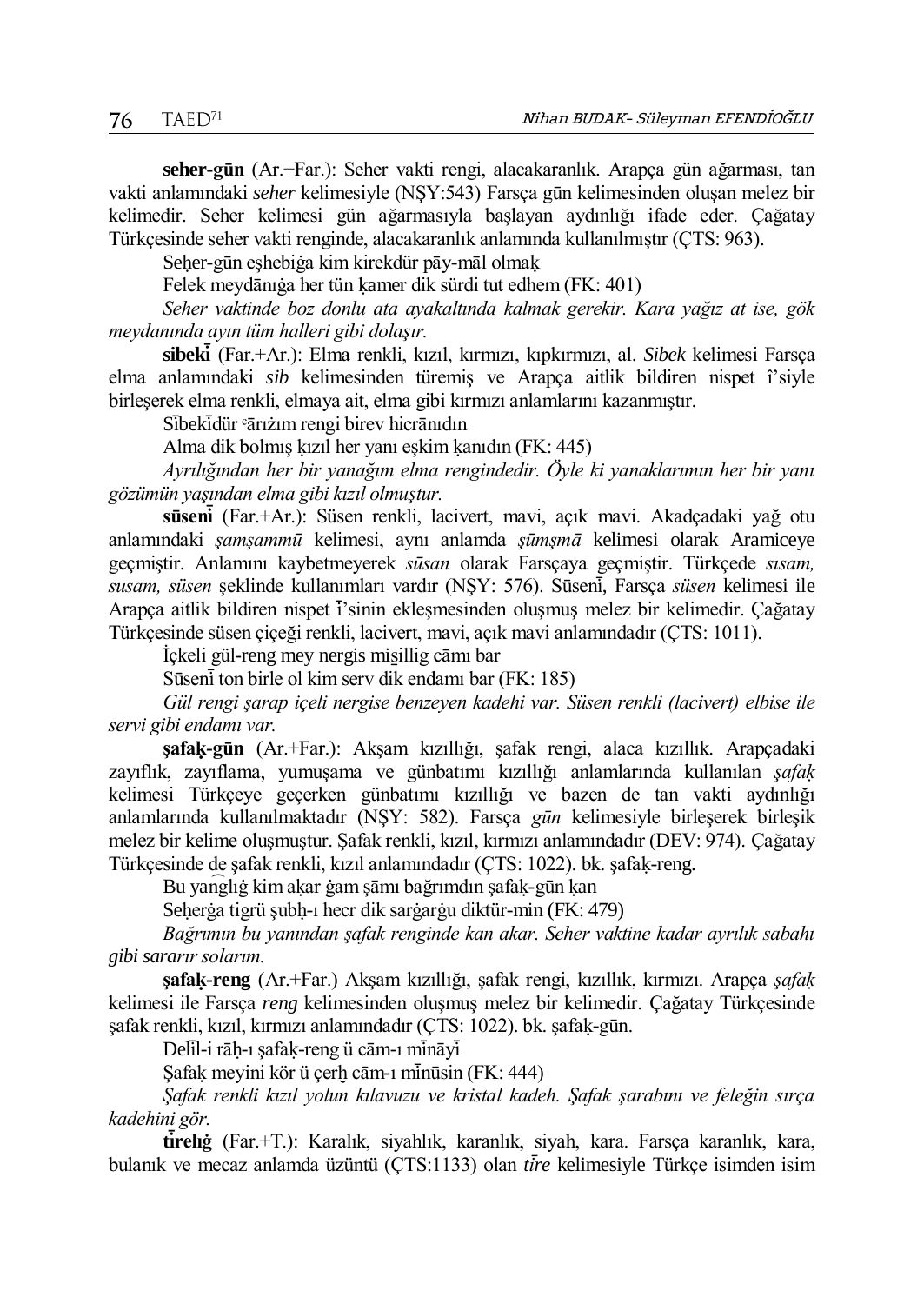yapım eki +lIG'ın ekleşmesinden oluşmuş melez bir kelimedir. Çağatay Türkçesinde kara, siyah, karalık, siyahlık anlamlarındadır (ÇTS:1133). bk. tirelik

Sin kuyaş yanglığ yarup subh-ı şebāb eyyāmıda

Bizge tün dik tireliğ kısmet karılığ şāmıda (FK: 22)

*Sen gençlik sabahı günlerinde güneş etrafında parlarsın. Bize yaşlılığın mumunda gece gibi karalık kısmettir.* 

**tı ̇̄relik** (Far.+T.): Karalık, siyahlık, karanlık, siyah, kara. Farsça *tı ̇̄re* kelimesiyle Türkçe isimden isim yapım eki +lIG'ın ekleşmesinden oluşmuş melez bir kelimededir. Cağatay Türkçesinde karalık, siyahlık, kara, siyah anlamlarındadır (CTS:1134), bk. tireliğ

Ḫıdmetiġa ḳaysı yüz birle baray kim kilmemiş

Tirelikdin özge min yüzi karadın özge iş (FK: 256)

Hizmetine hangi yüzle varacak ki gelmemiş. Ben karanlıktan uzağım, kara yüzlüden farklı işim.

**yek-renglig** (Far.+T.): Tek renkli olma durumu, tek renklilik. Farsça sıfat olarak kullanılan bir anlamındaki *yek* (ÖTKN: 6336) kelimesi ve yine Farsça *reng* kelimesinden oluşmuş birleşik kelimeye Türkçe isimden isim yapım eki +lIG'in eklenmesinden oluşmuş melez bir kelimedir. *Yek-reng* kelimesi bir renk olan; mecazen "sözünün eri" anlamına da gelen meşhur bir çeşit laledir (DEV: 1159). Çağatay Türkçesinde bir renk, tek renk anlamındadır (ÇTS: 1246).

İrür çunki yek-renglig şerᶜ-i ᶜışḳ

Bu takrib birle min-i zār hem  $(FK: 629)$ 

*Aşk yolunda tek renkli (sözünün eri) olmak gerekir. Bu yüzden ağlayan da benim bahane bulan da.*

**zengārı ̇̄** (Far.+Ar.): Göz taşı rengi, bakır sülfat renkli, açık mavi, mavimsi, yeşil, yeşilimtırak. Farsça göz taşı, bakır sülfat anlamındaki *zengār* kelimesiyle Arapça aitlik bildiren nispet i 'sinin eklesmesinden oluşmuş melez bir kelimedir. Cağatay Türkçesinde göz taşı rengi, mavi, açık mavi, yeşil, yeşilimsi anlamlarındadır (ÇTS: 1277).

Sebze-i hattıng irür her sarı zülfüng tārıdın

Hattı zengāri ki müşk-i nāb ile tahriri bar. (FK: 186)

*Saçının her telinde yüzündeki tüylerin yeşilliği var. Yüzündeki bu tüyler göztaşı (yeşilimtırak) rengindedir ve saf misk ile yazılmıştır.*

**zümürrüd-gūn** (Ar.+Far.): Zümrüt rengi, zümrüt yeşili, yemyeşil, koyu yeşil. Arapça *zümürrüd* kelimesiyle Farsça *gūn* kelimesinden oluşmuş birleşik melez bir kelimedir. Çağatay Türkçesinde yeşil, koyu yeşil, ipek yeşili anlamlarındadır (ÇTS: 1286).

Sāḳiyā cām-ı zümürrüd-gūn ara ḳoy laᶜl-mey

Kim irür şengerf bi-had hoş-nümā zengār ile (FK: 537)

*Ey saki! Zümrüt yeşili kadehe kırmızı şarap koy ki göz taşı ile kırmızı sülfür sınırsız hoşluk olur.*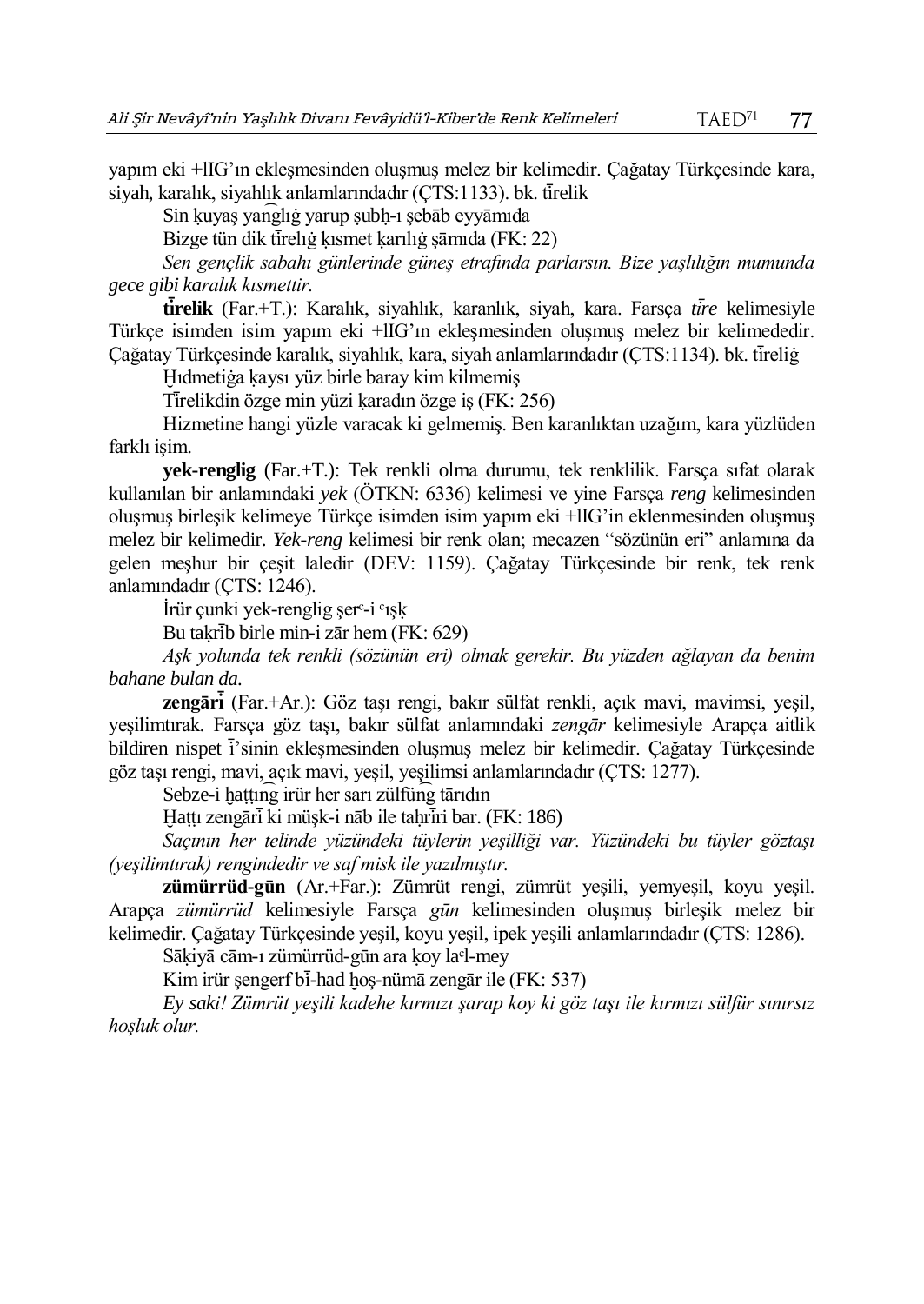### **Sonuç**

*Fevâidü'l-Kiber,* Çağatay yazı dilini en yüksek noktaya ulaştırarak edebî bir dil hâline getiren Nevâyî'nin genellikle yaşlılık dönemine ait şiirleri ihtiva etmesi, zengin kelime kadrosuna sahip bulunması ve Çağatay yazı dilinin bütün dil özelliklerini taşıması gibi sebepler yüzünden Türk edebiyatının en önemli eserlerinden biridir. Çalışmamızda *Fevâidü'l-Kiber*'de geçen, renkler ve renk kavramları üzerinde durulmuştur. Çünkü pek çok klasik şair gibi Nevâyî de bazen anlatmak istediklerini renkleri kullanarak söyleyen şairlerden biri olmuştur. Özellikle yaşlılık divanı *Fevâidü'l-Kiber*'de bu durum açıkça müşahede edilebilmektedir. Bu sebeple söz konusu eserdeki renk kelimeleri tarafımızca tespit edilmiş ve şu sonuçlara ulaşılmıştır:

Çalışmamızda toplamda 107 renk kelimesi tespit edilmiştir. Bunlardan 25 tanesi öz Türkçe kelime, diğerleri yabancı dillerden girmiş alıntı kelimelerdir. Türkçe kelimelerden 7 tanesi basit isim, 7 tanesi türemiş isim biçimindedir. Birleşik yapıda olan Türkçe kelime tespit edilememiştir. Türkçe fiillerin sayısı ise 11'dir. Bunlardan 3'ü birleşik, diğerleri ise türemiş yapıdadır.

Yabancı dillerden gelen kelimelerden 55 tanesi ödünç (tek dilli), geriye kalanlar melez kelimelerdir.

Ödünç kelimelerden 20 tanesi *gūn*, *fām* ve *reng* ile yapılmış birleşik kelimelerdir. Ana kelime aynı olsa bile bu kelimelerle farklı renk adları oluşturulmuştur. Mesela divanda; *āyı ̇̄ne-gūn, āyı ̇̄ne-fām* ve *āyı ̇̄ne-reng* şeklinde üç farklı kullanım bulunmaktadır. Sadece birleşik kelimelerde değil aynı kökten gelen farklı kelimelerde de bu durum tespit edilmiştir (*beyāz/beyzā* gibi). Bu durum şairin kelime çeşitliliğine verdiği önemi göstermektedir. Ödünç kelimelerden at donlarıyla ilgili 2 kelime tespit edilmiştir. Ḳırmız kelimesi bir renk maddesiyken, yeni bir anlam kazanarak aynı zamanda başka madde başı oluşturacak bir hastalığa da ad olmuştur.

Melez kelimeler 4 farklı şekilde oluşmuştur:

Arapça-Farsça birleşimiyle oluşanlar 7; Farsça-Arapça birleşimiyle oluşanlar 11; Arapça-Türkçe birleşimiyle oluşanlar 3; Farsça ile Türkçenin birleşimiyle oluşanlar ise 6'dır. Bunlardan 2'si fiil, 11'i isimdir. Renk kelimelerinin Arapça nispet î'si ile yapılması çok yaygın görülen bir durumdur. Bu sebeple melez kelimelerin 11'inde bu ek kullanılmıştır.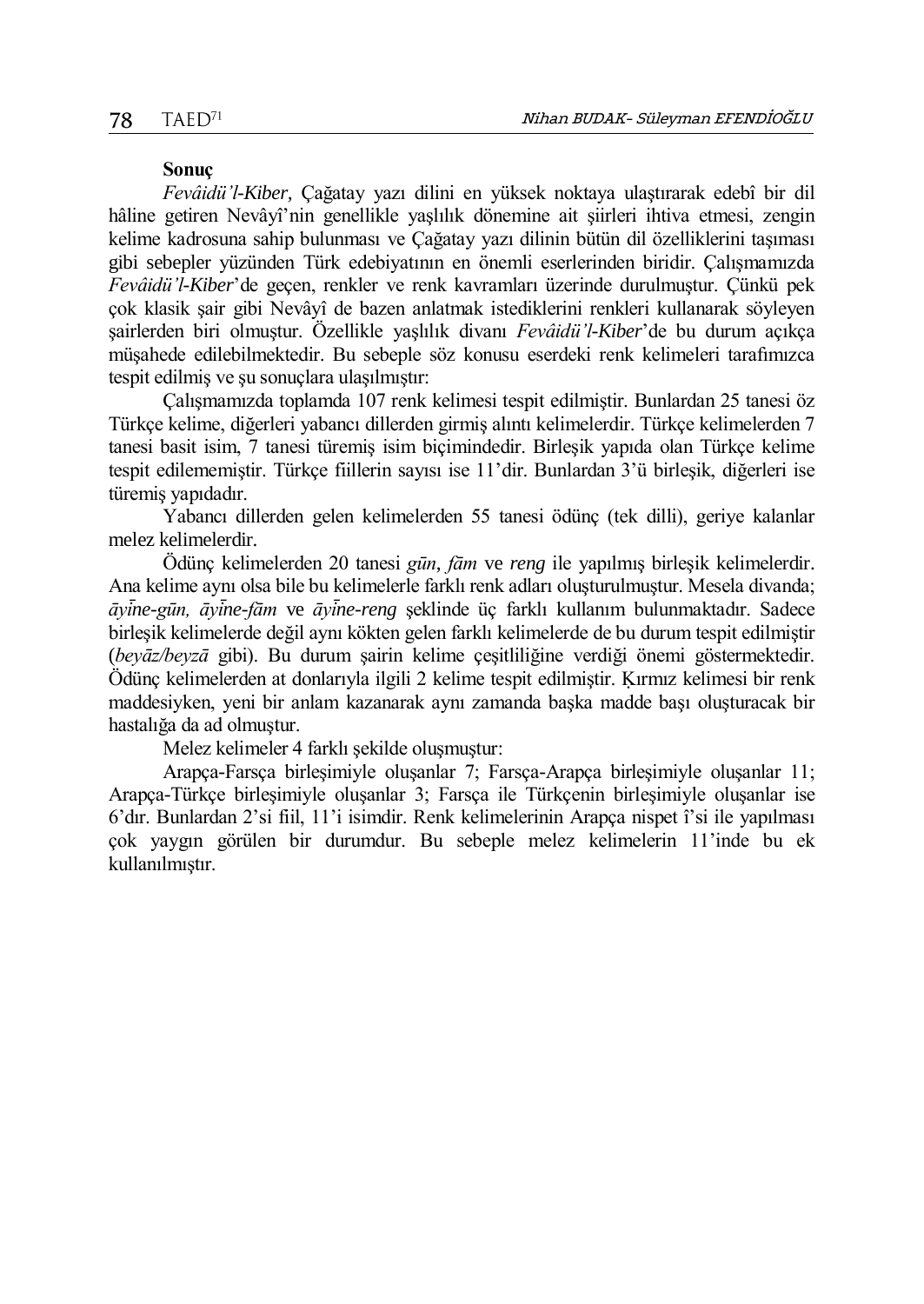## **İşaretler**

- \* Kesin değildir.
- $X > Y$  Y, X'ten doğmuştur.
- X < Y X, Y'den doğmuştur.
- + İsim tabanını gösterir.
- Fiil tabanını gösterir.
- : Köken belirtir.

## **Kısaltmalar**

- FK Fevâyidü'l-Kiber, Önal Kaya, 1996
- GÜL Türkiye Türkçesindeki Türkçe Sözcüklerin Köken Bilgisi Sözlüğü, T. Gülensoy, 2011
- ÇTS Çağatay Türkçesi Sözlüğü, Suat Ünlü, 2013
- TDES Türk Dilinin Etimolojik Sözlüğü, Hasan Eren, 1999
- Sözlerin Soy Ağacı, Sevan Nişanyan, 2009
- ÖTKN Ötüken Türkçe Sözlük, Yaşar Çağbayır, 2007
- DEV Osmanlıca-Türkçe Ansiklopedik Lûgat, Ferit Devellioğlu, 2005
- PAR Osmanlı Türkçesi Sözlüğü, İsmail Parlatır, 2009
- MBTS Misalli Büyük Türkçe Sözlük, İlhan Ayverdi, 2005
- EDPT An Etymogical Dictionary of Pre-Thirteenth-Century Turkish, G. Clauson, 1972
- Ar. Arapça
- Far. Farsça
- T. Türkçe
- mec. Mecaz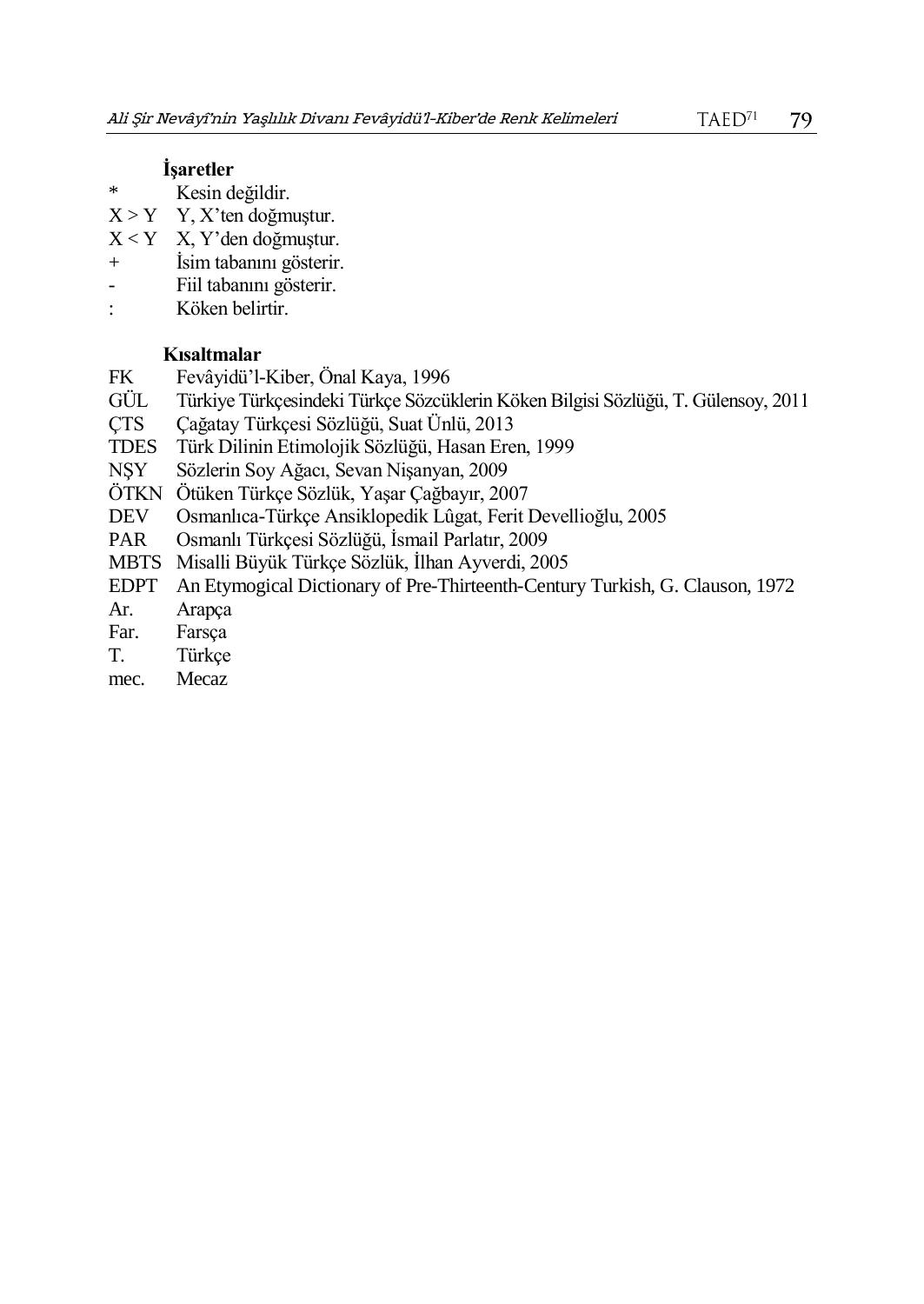#### **Kaynaklar**

Akar, A. (2010). *Türk Dili Tarihi*. İstanbul: Ötüken Yayınları.

- Argunşah, M. (2014). *Çağatay Türkçesi.* (3. Baskı) İstanbul: Akçağ Yayınları.
- Atalay, B. (1970). *Abuşka Lûgatı veya Çağatay Sözlüğü*. Ankara: Ayyıldız Matbaası.
- Ayverdi, İ. (2005). *Misalli Büyük Türkçe Sözlük*. İstanbul: Kubbealtı Neşriyat.
- Bayat, F. (2007). *Türk Mitolojik Sistemi Ontolojik ve Epistemolojik Bağlamda Türk Mitolojisi* (Cilt 1). İstanbul: Ötüken Yayınları.
- Bayat, F. (2007). *Türk Mitolojik Sistemi Ontolojik ve Epistemolojik Bağlamda Türk Mitolojisi* (Cilt 2). İstanbul: Ötüken Yayınları.
- Bulut, S. (2017). "Asya Coğrafyasının Büyük Edibi Ali Şîr Nevâyî"nin Hayatı, Edebi Kişiliği, Eserleri ve Türk Dili'ne Katkıları". *Asya Studies-Academic Social Studies/Akademik Sosyal Araş.*, Number:1, Autumn, 23-41.
- Clauson, G. (1972). *An Etymological Dictionary Of Pre-Thirteenth-Century Turkish*. Oxford: Clarendon Press.
- Clauson, G. (2007). "Türkçede Sekizinci Yüzyıldan Önce Kullanılan Ekler". *Dil Araştırmaları*, *1*(1), 185-196.
- Çağbayır, Y. (2007*). Orhun Yazıtlarından Günümüze Türkiye Türkçesinin Söz Varlığı Ötüken Türkçe Sözlük.* İstanbul: Ötüken Neşriyat.
- Çoruhlu, Y. (2006). *Türk Mitolojisinin Anahatları.* İstanbul: Kabalcı Yayınları.
- Devellioğlu, F. (2002). *Osmanlıca-Türkçe Ansiklopedik Lûgat.* (22. Baskı). Ankara: Aydın Kitabevi Yayınları.
- Eckmann, J. (2014*). Harezm, Kıpçak ve Çağatay Türkçesi Üzerine Araştırmalar.* (haz. Osman Fikri Sertkaya). Ankara: Türk Dil Kurumu Yayınları.
- Eckmann, J. (1958). "Çağatay dili hakkında notlar". *Türk Dili Araştırmaları Yıllığı-Belleten*, *6*, 115-126.
- Eckmann, J. (1971). Nevaî'nin İlk Divanları Üzerine. *Türk Dili Araştırmaları Yıllığı-Belleten*, *18*, 253-269.
- Eraslan, K. (1993). "Çağatay Edebiyatı". *TDV İslam Ansiklopedisi*, c. 8, 168-176.
- Eren, H. (1999). *Türk Dilinin Etimolojik Sözlüğü*. Ankara: Bizim Buro Basm Evi.
- Genç, R. (1999). *Türk İnanışları ve Milli Geleneklerinde Renkler ve Sarı Kırmızı Yeşil.* Ankara: Atatürk Kültür Merkezi Yayınları.
- Gülensoy, T. (2007). *Türkiye Türkçesindeki Türkçe Sözcüklerin Köken Bilgisi Sözlüğü (A-N).* Ankara: TDK Yay.
- Gülensoy, T. (2007). *Türkiye Türkçesindeki Türkçe Sözcüklerin Köken Bilgisi Sözlüğü (O-Z).* Ankara: TDK Yay.
- Günay, V. D. (2007). *Sözcükbilime Giriş*. İstanbul: Multilingual.
- Kaya, Ö. (1996). *Alî Şîr Nevâyî, Fevâdiyü"l-Kiber*. Ankara: TDK Yayınları.
- Kaya, Ö. (2007). "Alî Şîr Nevâyî'nin Divanları". *Modern Türklük Araştırmaları Dergisi*. c. 4, s. 1, 46-56.
- Kut, G. (1989). "Ali Şîr Nevâyî". *TDV İslam Ansiklopedisi*, c. *2*, 449-453.
- Küçük, S. (2012). "Çağatay Türkçesiyle İlgili Makaleler Bibliyografyası Denemesi". *Journal of History Culture and Art Research*, *1*(3), 25-41.
- Mağfiret, K. (2009). "Siyasetin Renkleri: Semantik Yaklaşım". *Modern Türklük Araştırmaları Dergisi, 6*(2), 26-50.